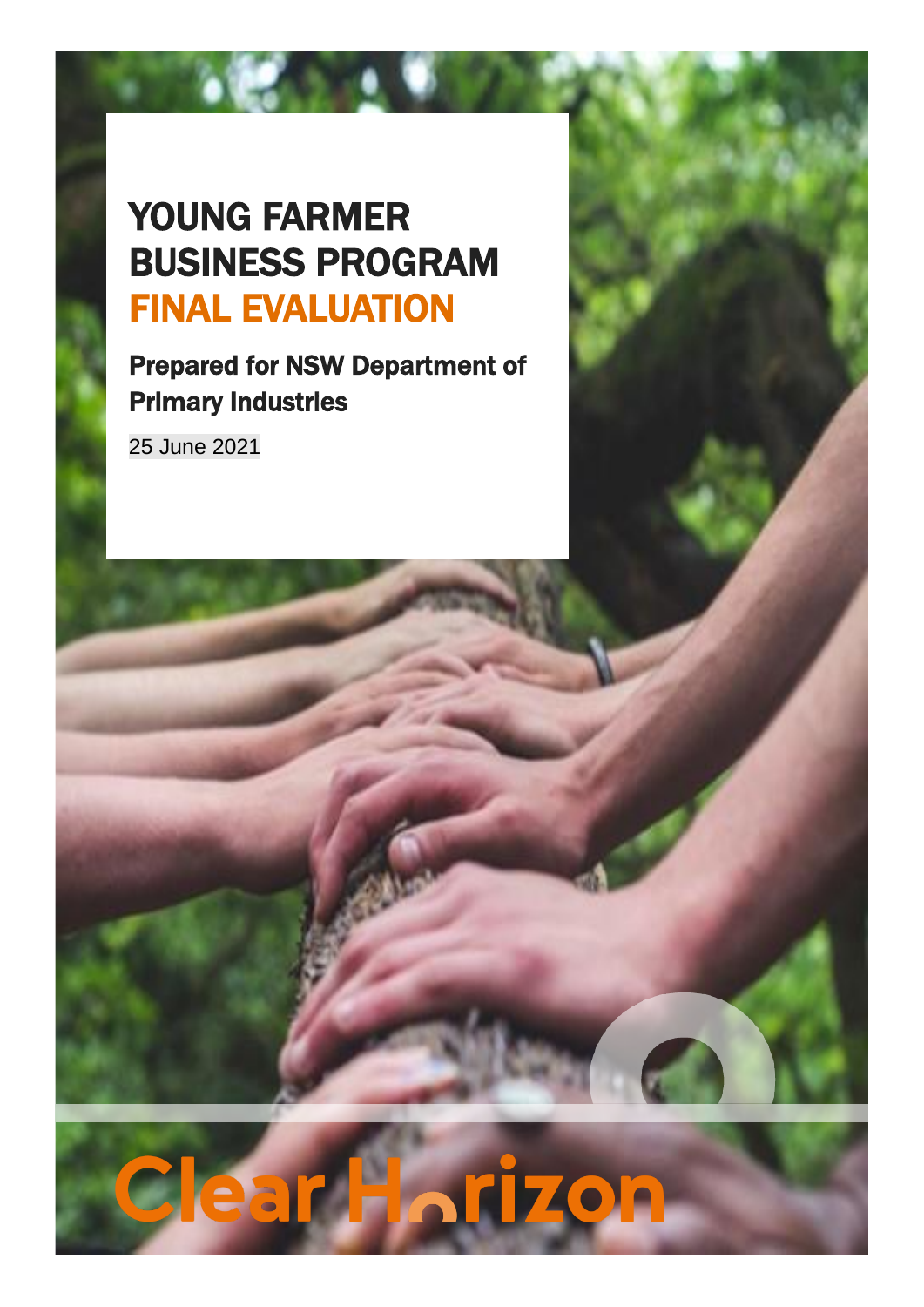## Contact Details

| <b>Clear Horizon Contact</b>      | <b>Client Contact</b>                  |
|-----------------------------------|----------------------------------------|
| <b>Edward Hawkes</b>              | Lisa McFadyen                          |
| Consultant                        | Manager, Young Farmer Business Program |
| <b>Clear Horizon Consulting</b>   | NSW Department of Primary Industries   |
| 132B Gwynne St, Cremorne VIC 3121 | 34 Hampden Street, Dubbo NSW 2830      |
| Telephone: (03) 9425 7777         | P: 0448 366 395                        |
| E: ed@clearhorizon.com.au         | E: lisa.mcfadyen@dpi.nsw.gov.au        |

## Document review and authorisation

| <b>Version</b> | <b>Date distributed</b> | <b>Issued to</b> | <b>Comments</b>                                                            |
|----------------|-------------------------|------------------|----------------------------------------------------------------------------|
| Draft          | 02.06.2021              | Lisa McFadyen    | In-progress draft to satisfy invoicing requirements                        |
| Draft V1       | 07.06.2021              | Lisa McFadyen    | Draft report for review                                                    |
| Final          | 25.06.2021              | Lisa McFadyen    | Revisions based on client comments/requests and<br>additional case studies |

| Lead author/evaluator       | Ed Hawkes                |
|-----------------------------|--------------------------|
| <b>Project Director</b>     | Dr Jill Campbell         |
| Internal Contributors       | Edgar Daly, Amina Saikal |
| <b>Last Saved</b>           | 25/06/2021 12:31 PM      |
| Clear Horizon Reference No. | CH18-073                 |

## **Disclaimer**

This document has been produced with information supplied to Clear Horizon by NSW Department of Primary Industries, including event logs and Slido data. While we make every effort to ensure the accuracy of the information contained in this report, any judgements as to suitability of the information for the client's purposes are the client's responsibility. Clear Horizon extends no warranties and assumes no responsibility as to the suitability of this information or for the consequences of its use.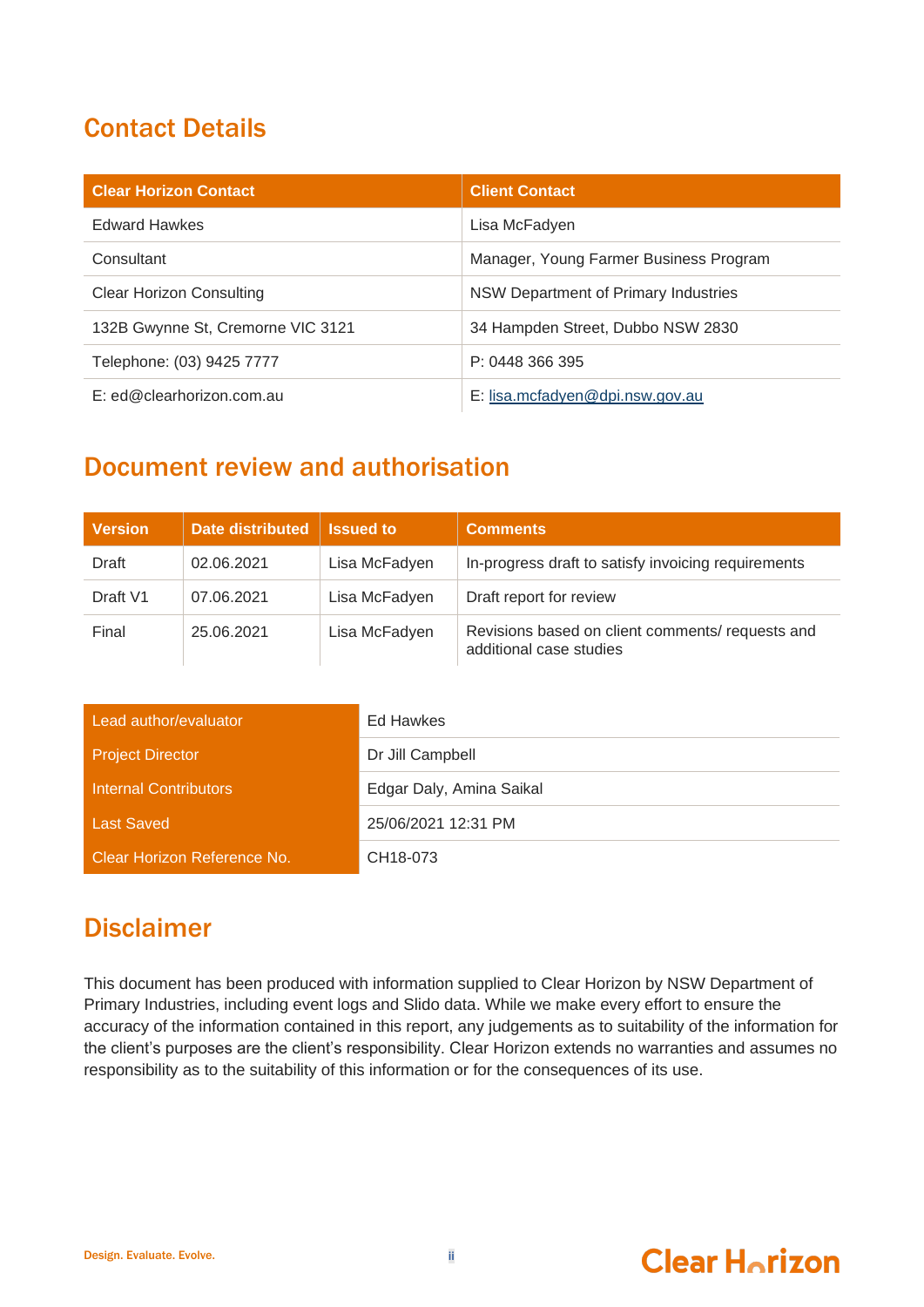## **Contents**

| $\mathbf{1}$            |     |  |
|-------------------------|-----|--|
|                         | 1.1 |  |
|                         | 1.2 |  |
|                         | 1.3 |  |
| $\overline{2}$          |     |  |
|                         | 2.1 |  |
|                         | 2.2 |  |
| $\overline{\mathbf{3}}$ |     |  |
| 4                       |     |  |
| 5                       |     |  |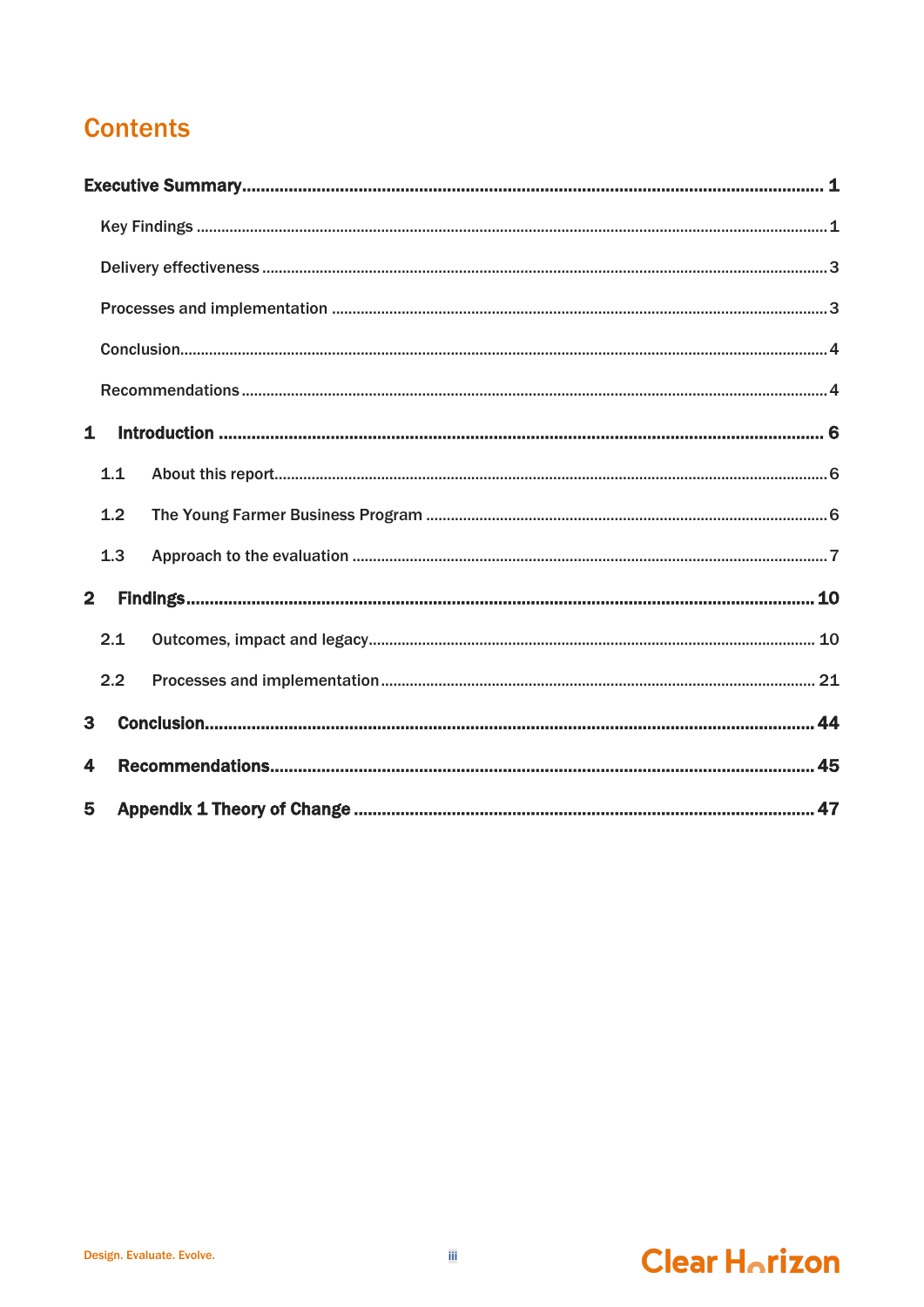## List of Figures

## List of tables

| Table 2 Number of registrations per event, by event type (face-to-face, single-night events only) 22  |  |
|-------------------------------------------------------------------------------------------------------|--|
| Table 3 Number of single-night events held per year, by LLS region (note: conferences and farm tours  |  |
|                                                                                                       |  |
|                                                                                                       |  |
|                                                                                                       |  |
|                                                                                                       |  |
| Table 7 Number of events and attendees, single-night events (note this excludes externally subsidised |  |
|                                                                                                       |  |
| Table 8 Comparison of workshop feedback for face-to-face and online events, 2020 and 2021  40         |  |
| Table 9 Comparison of networking outcomes for event attendees, face-to-face and online events  40     |  |

## Acronyms

| <b>DPI</b>  | Department of Primary Industries |
|-------------|----------------------------------|
| <b>YFBP</b> | Young Farmer Business Program    |
| YF&F        | Young farmers and fishers        |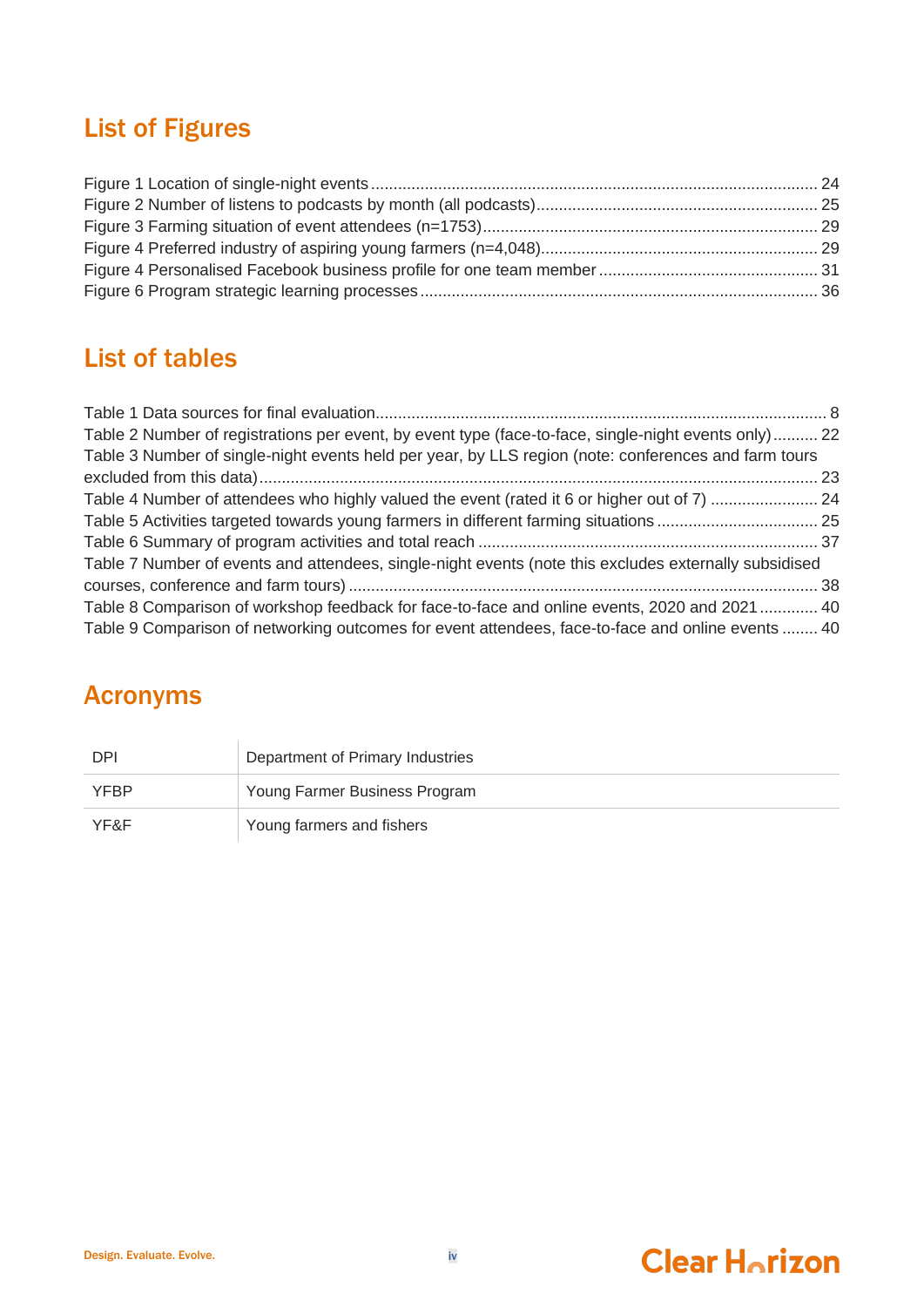## <span id="page-4-0"></span>Executive Summary

The Young Farmer Business Program (YFBP) aimed to build the business resilience of young farmers and fishers (YF&F) across NSW to equip them for a future in the agricultural industry. Commencing in July 2017, the program was funded by the NSW Government and delivered by the NSW Department of Primary Industries.

The program developed and oversaw a range of activities and resources, including a suite of single-night events, externally subsidised courses, business coaching, and podcasts.These activities and resources were tailored to young farmers and fishers who already own a business and those who aspire to own a business in the future. Program activities were delivered by the program team, industry groups and specialist contractors. The program team also made considerable use of social media to engage young farmers and fishers.

Clear Horizon Consulting was contracted to provide evaluation support throughout the program, including this summative evaluation. Clear Horizon provided regular information and support to the program to review what was working and not working, adjust the program deliverables and make decisions at the periodic Advisory Committee meetings. This final evaluation has four key aims: to provide accountability about the program's effectiveness, assess the appropriateness of the program's design and implementation, capture the learnings about engaging young farmers and fishers in a customer-centred program, and inform the design of future programs.

The final evaluation looked at the entire program period, and adopted a mixed methods approach, including a desktop review of existing data, ongoing Slido surveys<sup>1</sup>, interviews with subcontractors and the program team, and longitudinal case studies with participating young farmers and fishers.. This report details the evaluation findings and presents recommendations for improving the Program.

## <span id="page-4-1"></span>Key Findings

The Young Farmer Business Program successfully improved the resilience, business mindset, and networks for both young farmers and fishers who own and manage a business and those that aspire to in the future. The program provided a full suite of tailored offers that were appropriate for young farmers and fishers in different situations. The program team has accumulated experience and knowledge about young farmers and fishers, how to engage with them, and how to use evidence for strategic learning.

## Impact and outcomes for on-farm young farmers and fishers

All YF&F who received coaching have **built resilience** in their own businesses. They are making informed decisions on a day-to-day basis, improving their business plans, demonstrating greater willingness to focus on the business, improved financial management and strategic thinking. These young farmers and fishers have taken significant steps towards improving the viability and profitability of their farming businesses. Coaching participants are **continuing to apply the skills** learned once the coaching program has finished.

Participating in the coaching program has contributed to all participants **increasing the profitability** of their businesses. In some cases, this increased profitability was significant, more than 100% higher than





<sup>1</sup> Slido is a survey and polling app used to engage participants in workshops and presentations and collect data. [\(https://www.sli.do\)](https://www.sli.do/)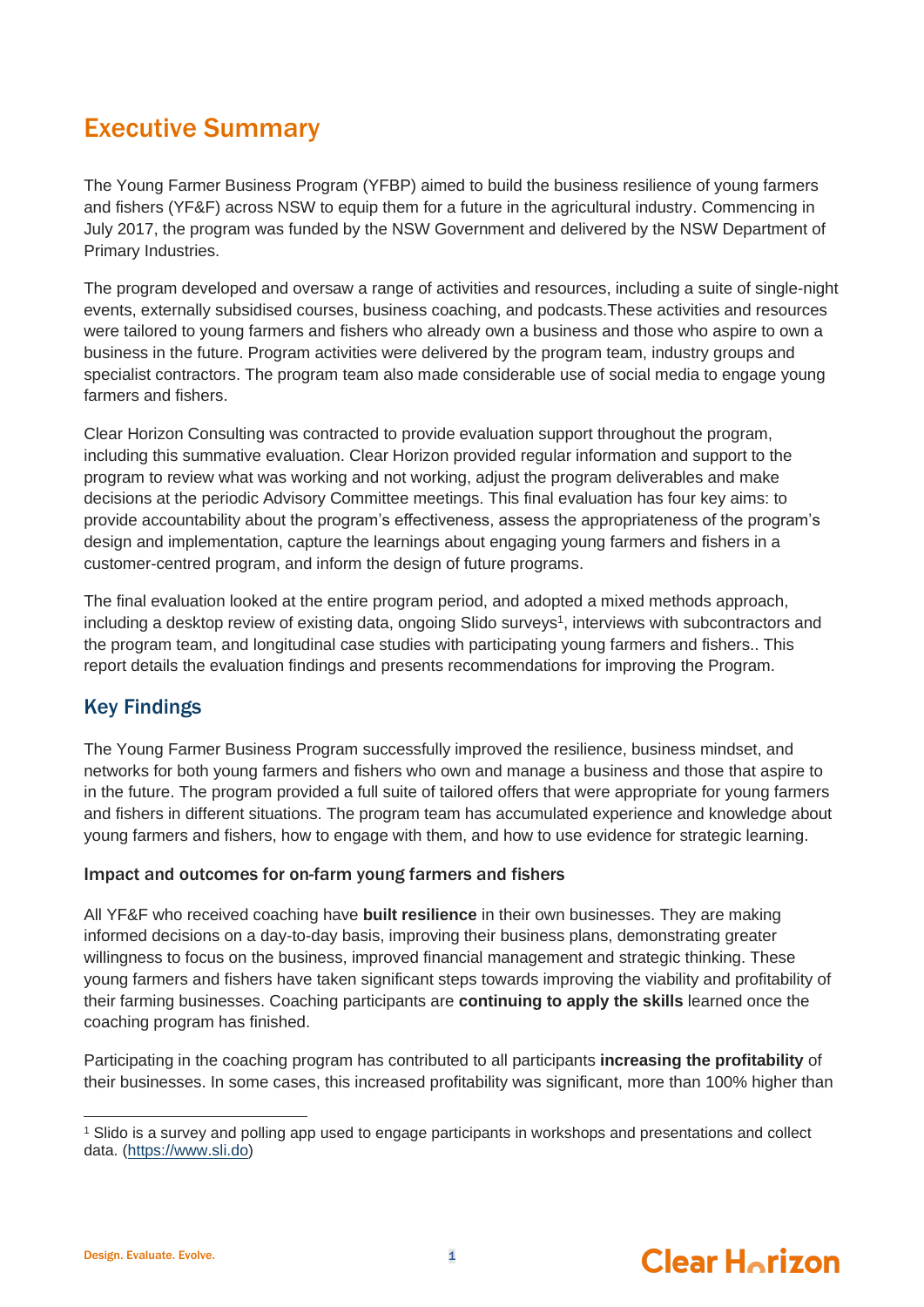before the program. Partipating in the coaching program has also contributed to the **drought preparedness** of participants by encouraging actions which improve the long-term viability of their businesses.

After attending workshops run by the program, approximately 60% of young farmers who own a business **took actions to improve their business resilience.** In particular, they improved their business thinking and actioned direct advice provided. These outcomes were less significant for these farmers compared to the tailored advice provided by coaching but had a broader reach.

*"After the Bank Ready workshop, I went to the bank and tried to get a loan. I was unsuccessful, but I kept trying. After the Business Ready [workshop] I tried again and got a small loan. Now I've got a paddock, and I've got the cows. I got the GST, ABN, and BAS all setup - I've never had them before." – Young farmer* 

### Impact and outcomes for aspiring young farmers and fishers

Involvement in the YFBP program has prompted approximately 32% of aspiring young farmers and fishers to move towards owning a business in the future. Actions taken include adopting a business mindset, having financial conversations, developing business plans, and increasing their savings targets. However, these YF&F are limited in their opportunities to apply business skills until they own a business.

Young farmers and fishers are demonstrating **improved mindsets** through a greater appreciation of the importance of business skills, enhanced motivation to focus on the business rather than the "paddock", and greater positivity and self-belief.

Aspiring young farmers and fishers are **drawing on lessons learnt** at events focusing on one-off activities such as approaching a bank or selecting the right business structure.

### Networking outcomes for all young farmers and fishers

Young farmers and fishers have **developed networks** through the program and around 36% are **continuing to draw upon them**. Young farmers and fishers who attend events are forming connections with new people and seeing others who they already know.

The program has helped young farmers to become more interested and confident about **discussing business and finance with other farmers**. While the networks themselves may change this practice has continued.

There were some cases of significant impact where young farmers and fishers' **attitudes towards networking had transformed**; that is, they placed a significant value upon networks and were maximising the opportunities to actively expand and purposefully draw upon networks for their benefit.

### Will these outcomes endure?

The outcomes around profitability and drought preparedness for coaching participants will endure. Young farmers and fishers have formed relationships which they draw upon years after engaging in the program and will continue to draw upon in the future. Furthermore, the actions taken as a result of the program will equip individuals to repeat these actions again in the future. Aspiring young farmers who are not in a situation to apply skills have learned new knowledge and skills which they will apply in the future.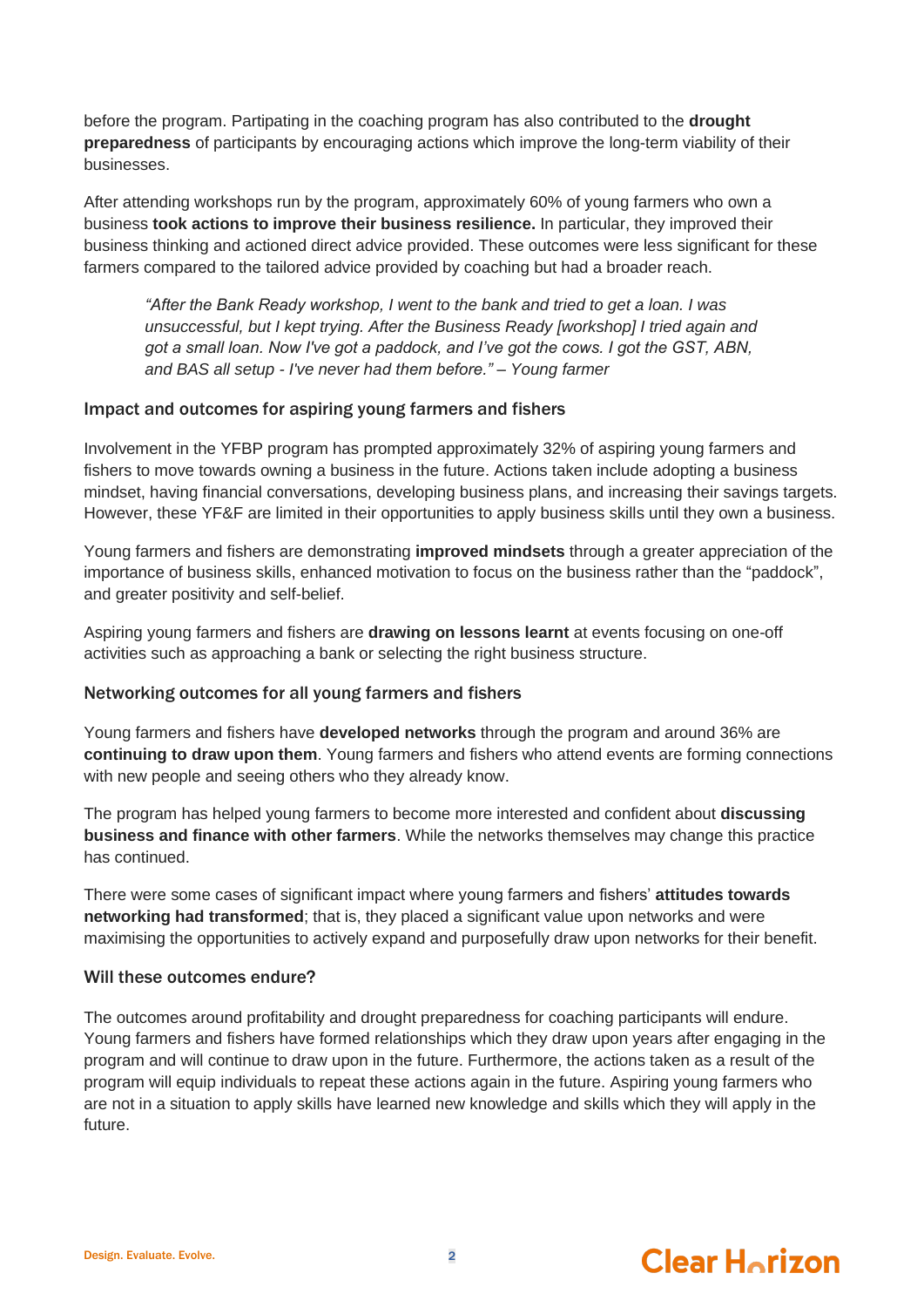## <span id="page-6-0"></span>Delivery effectiveness

The program delivered 124 single-night events, two conferences, coached 12 farming and fishing businesses, subsidised 21 external courses, and provided numerous online resources, including three seasons of a the program's podcast. In total, over 5,000 young farmers and fishers attended an event, course, or conference.

The program met the needs of young farmers and fishers across NSW by consistently delivering face-toface events across all Local Land Service regions and continued to provide online events during COVID.

The program was most successful at meeting the needs of **beginners in learning about business** – young farmers and fishers who traditionally focus on the field rather than the office. The program has successfully adapted to feedback by building upon these events for beginners with new events and courses that meet the needs of young farmers and fishers who were more advanced in business.

The program had limited success in meeting the needs of **fishers and small-scale farmers** due to the limited capacity of the program team. The program team focused upon designing and delivering events targeted towards the largest groups, such as cattle, sheep and croppingfarmers. Events and courses tailored to fishers and small-scale farmers were offered in the final six months of the program and no evaluation data was available at the time of writing this report.

The program had limited success in meeting the needs of a significant group of young farmers (33%) who **work on a family farm**. Succession planning is important for this group, and there were few events dedicated to this topic apart from one podcast series and online resources dedicated to succession. At this stage, there is no evidence of improved succession outcomes.

Most farmers and fishers who engaged with the program were in the target age demographic and did not own or manage their own farm or boat.

## <span id="page-6-1"></span>Processes and implementation

The YFBP team has successfully drawn upon evidence to inform the ongoing design and delivery of the program. This has been supported by a **strong focus upon outcomes and evaluation**, and clear strategic learning processes that allow for the team to draw upon evaluation evidence to inform strategic decisions about the program moving forward. This use of evidence is in line with **best practice strategic learning** and provides an example of how to implement a customer-centred program.

Prior to March 2020 the program was **largely implemented as intended**, with 100 workshops delivered. The program has delivered a full breadth of activities in line with the original intent of the program.

Implementation was **significantly affected by COVID-19** as the program could no longer run face-toface workshops. However, the program adapted to this challenge by successfully introducing online workshops and thereby reaching a significant number of young farmers remotely. Interviews with participants suggest that outcomes from online workshops were similar to those from face-to-face workshops, with the exception of outcomes relating to networking and belonging.

Program delivery was **efficient due to outsourcing specific activities and events** to independent subcontractors. Most of these subcontractors were industry associations or volunteer-run organisations that must be efficient to remain viable. Other subcontractors offer specialised coaching services which could not be delivered by the program team. However, the program team experienced the process for engaging new subcontractors challenging due to the requirements of government procurement

#### Design. Evaluate. Evolve. **3**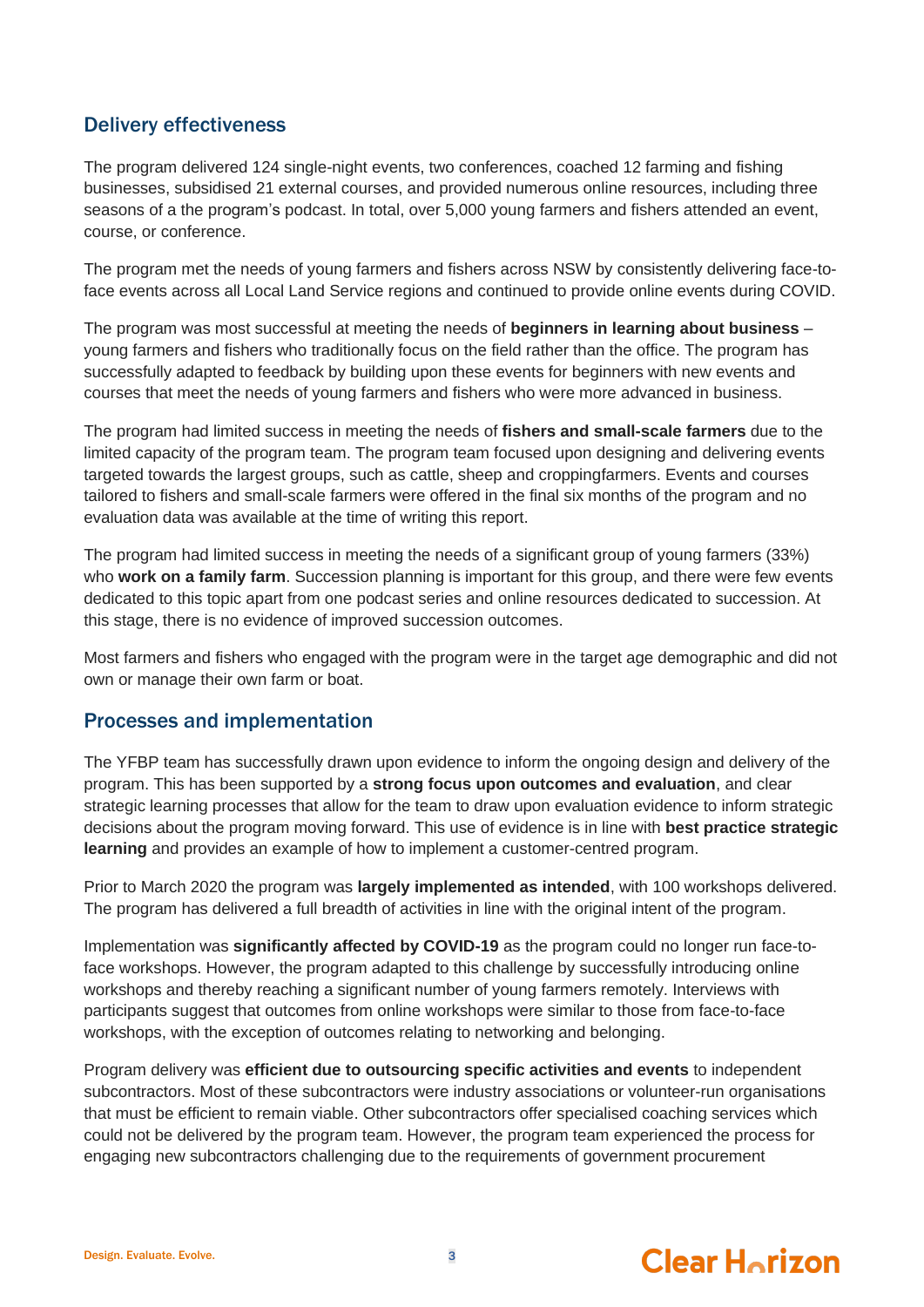processes. There were also a small number of inefficiencies when multiple subcontractors were required to collaborate on individual tasks or projects, and the externally subsidised courses were expensive.

The program **contributed to the capacity of subcontracted organisations** by engaging them to deliver established events such as *Bank Ready* and *Startup Stories*. Through delivering these events, subcontractors have expanded their networks and learnt more about opportunities available for their members, gained internal stability, and incorporated the feedback from young farmers and fishers to inform their internal decision-making and policy development. This improved capacity will further benefit young farmers and fishers in the future because these subcontractors – including NSW Young Farmers and Future Farmers Network – have organisational missions aligned to supporting young people in agriculture.

## <span id="page-7-0"></span>Conclusion

The program has achieved its mandate to build the drought preparedness of young farmers by improving their business skills knowledge, and networks. This has contributed to young farmers and fishers taking steps to improve the viability and profitability of their businesses. Drought preparedness (or business planning for fishers) underpins all these steps – from approaching banks, developing business plans, and managing the business day-to-day, young farmers are preparing their business to remain viable in a drought-affected future.

The program catered for the different situations of young farmers and fishers. Coaching was most appropriate for the minority of young farmers who own and manage their own business. This coaching resulted in the most outstanding outcomes from the program. The single-night events and resources were directed towards the majority (81%) of aspiring young farmers that attended events but do not own their own business, and the outcomes for this group were focused on steps towards owning a business in the future.

There is strong evidence that the individual coaching program should continue with all participants benefitting from this tailored approach. Furthermore, continued demand from young farmers suggests the single-night workshops are still relevant. The program has developed important intellectual property – such as networks and knowledge of how to engage with young farmers – which can be leveraged for a future program.

## <span id="page-7-1"></span>Recommendations

The following recommendations were developed from the findings above and discussed with the program advisory committee.

**Continue the program**: The program has delivered on its mandate to improve drought preparedness, the relevance of which has been demonstrated by the recent drought. There is strong demand from young farmers and fishers for more events, and the existing networks and knowledge mean the program team is well-positioned to continue efficiently.

There are four sub-recommendations related to continuing the program:

**Maintain the individual coaching program**: A coaching program tailored around young farmers in similar farming situations (owning or leasing a small farm, hoping to grow in the future) will be more fit-for-purpose than coaching programs open to farmers of all ages. In addition, young farmers will be more willing to share and participate with others like them rather than older and more experienced farmers on larger operations.



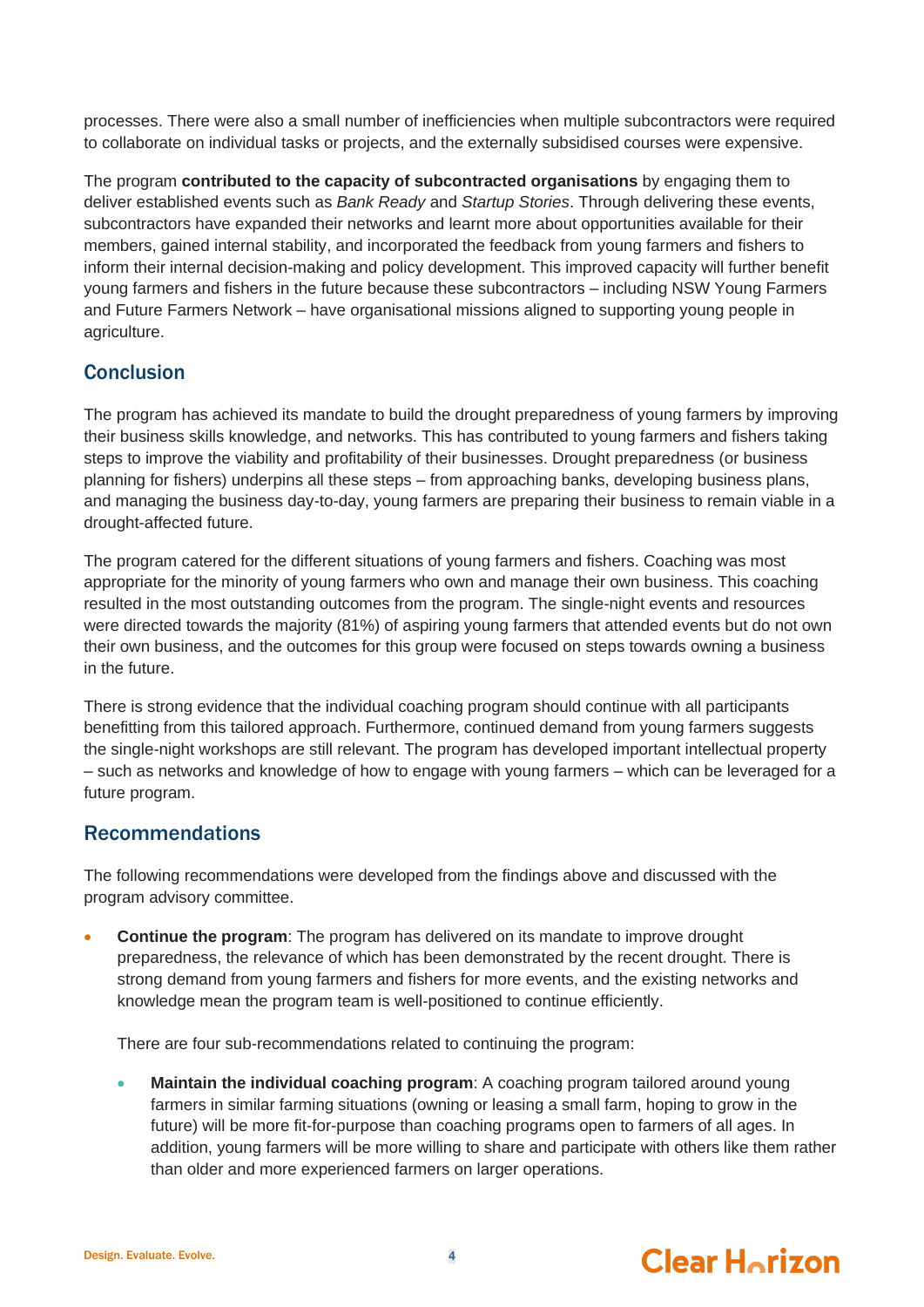- **Develop an offer to support succession**. Support to navigate the dynamics of succession is the largest gap in the program offerings and outcomes related to succession were limited. Succession planning is a complex process relevant to a significant number of young farmers which involves more than business skills – it also requires an understanding of family dynamics and the different ways succession can occur. The program team has built the relationships, networks and understanding of young farmers to be in a position to develop an offer for a problem of this complexity.
- **Stop or reconsider subsidising external courses**: Externally subsidised courses are a significant cost for the program. However, the long-term benefits from designing and delivering a course– such as the ability to replicate the course in the future for a lower cost or networking and learning about young farmers and fishers through their engagement with the program – accumulate to external providers rather than the program team.
- **Consider how to further improve attitudes towards networking**: The program provides substantial space for young farmers and fishers to network, and most develop connections. There is an opportunity to maximise the value of this network by encouraging participants to follow the example of those few that significantly expand and purposefully draw upon these connections to a major extent.
- **Consider how the learnings about engagement can be incorporated into other programs**: The program team has tested and refined many methods for engaging with young farmers. These methods and learnings could be incorporated into other areas of the department in line with the goal to deliver customer-centric programs.
- **Consider how the evaluation and learning processes can be replicated in other programs**: The program has successfully integrated evaluation into ongoing design and delivery of the program, which provides a case study in strategic learning and implementing an outcomes-focused, customer-centred program.

A new NSW DPI program has been developed under the Australian Government's Future Drought Fund, which has similarities to the coaching under this program. The evaluation team has highlighted some considerations for the new program:

- Develop a recruitment campaign.
- Consider how group sessions will work for participants in different farming situations.
- Consider how to deliver coaching to farmers who are not tech-savvy or connected to internet.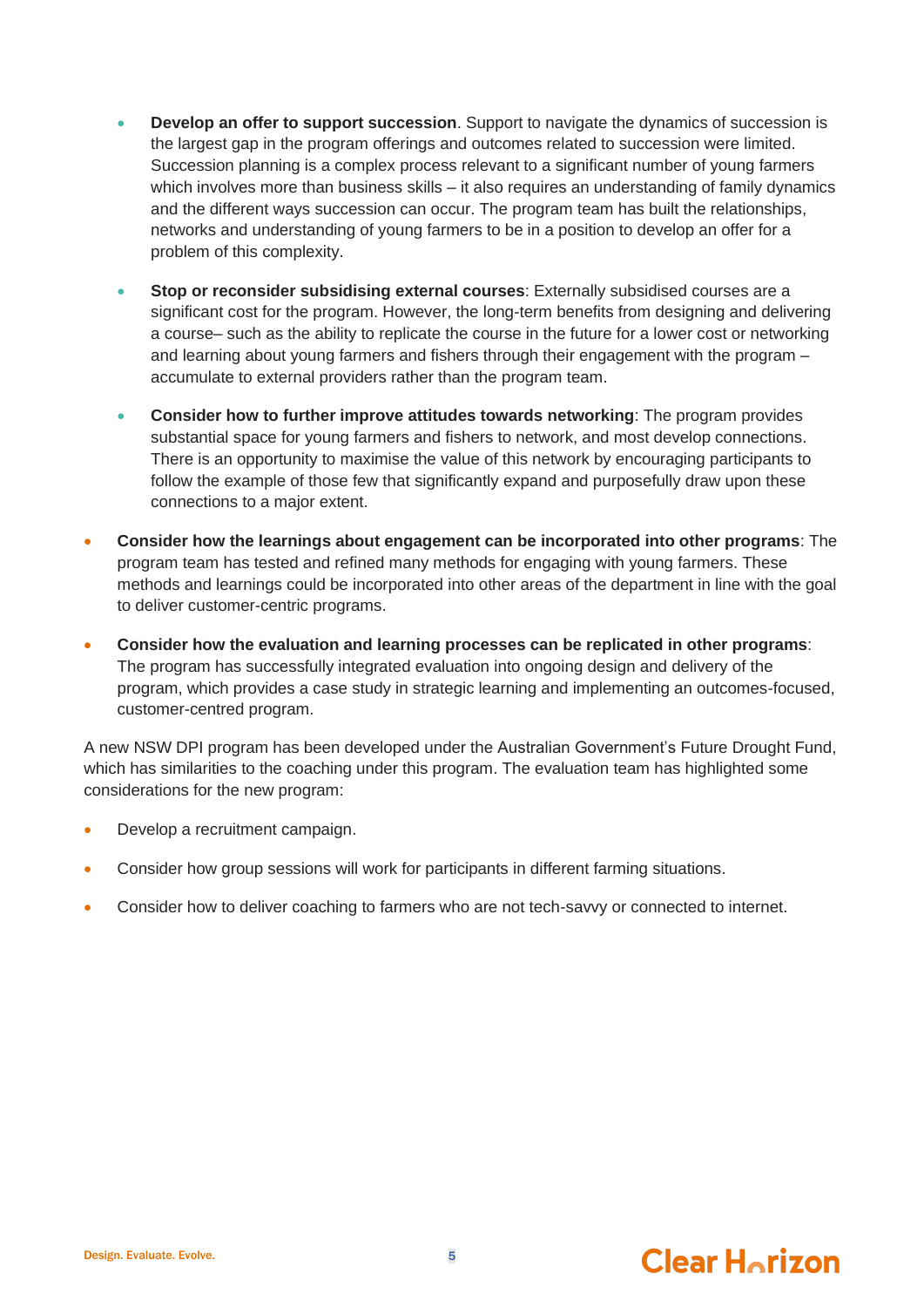## <span id="page-9-0"></span>1 Introduction

## <span id="page-9-1"></span>1.1 About this report

This report presents the final evaluation for the Young Farmer Business Program (the program), which was delivered by NSW Department of Primary Industries (NSW DPI). The purpose of this evaluation is to provide accountability about the program's effectiveness, assess the appropriateness of the program's design and implementation, capture the learnings about engaging young farmers and fishers in a customer-centred program, and inform the design of future programs

The evaluation was undertaken in line with the Young Farmer Business Program Monitoring and Evaluation Framework, which was developed collaboratively with the DPI team and submitted in September 2018.

The report is structured as follows:

- 1. Introduction
- 2. Findings
- 3. Conclusion
- 4. Recommendations
- 5. Appendices

## <span id="page-9-2"></span>1.2 The Young Farmer Business Program

The Young Farmer Business Program was a \$6 million investment by the NSW Government to enhance the business resilience of young farmers and fishers in NSW, delivered through the NSW DPI. The broader goals of the program were to improve the drought preparedness of the agriculture industry so they are less reliant on subsidies during future adversity. The program commenced in July 2017 and ran until June 2021.

The program was designed in response to from two surveys conducted in 2016 and 2017. These surveys identified that some of the biggest barriers for young people pursuing a farming or fishing career were: confidence in making business decisions (self-efficacy); a sense of connection to networks that support them on their business journey; and business skills and knowledge.

The program developed and delivered a suite of offers to young farmers and fishers across NSW. These offers were:

- **Single-night events**: workshops such as *Bank Ready*, *Business Ready*, *Startup Stories*, and *Bank Savvy*, delivered to a group of 20 or more local young farmers in a familiar community location.
- **Coaching program**: a small group of farming or fishing businesses were allocated weekly coaching sessions for 10-12 months, packaged with workshops and farm visits. Coaching was exclusively for young farmers or fishers who owned and managed their business.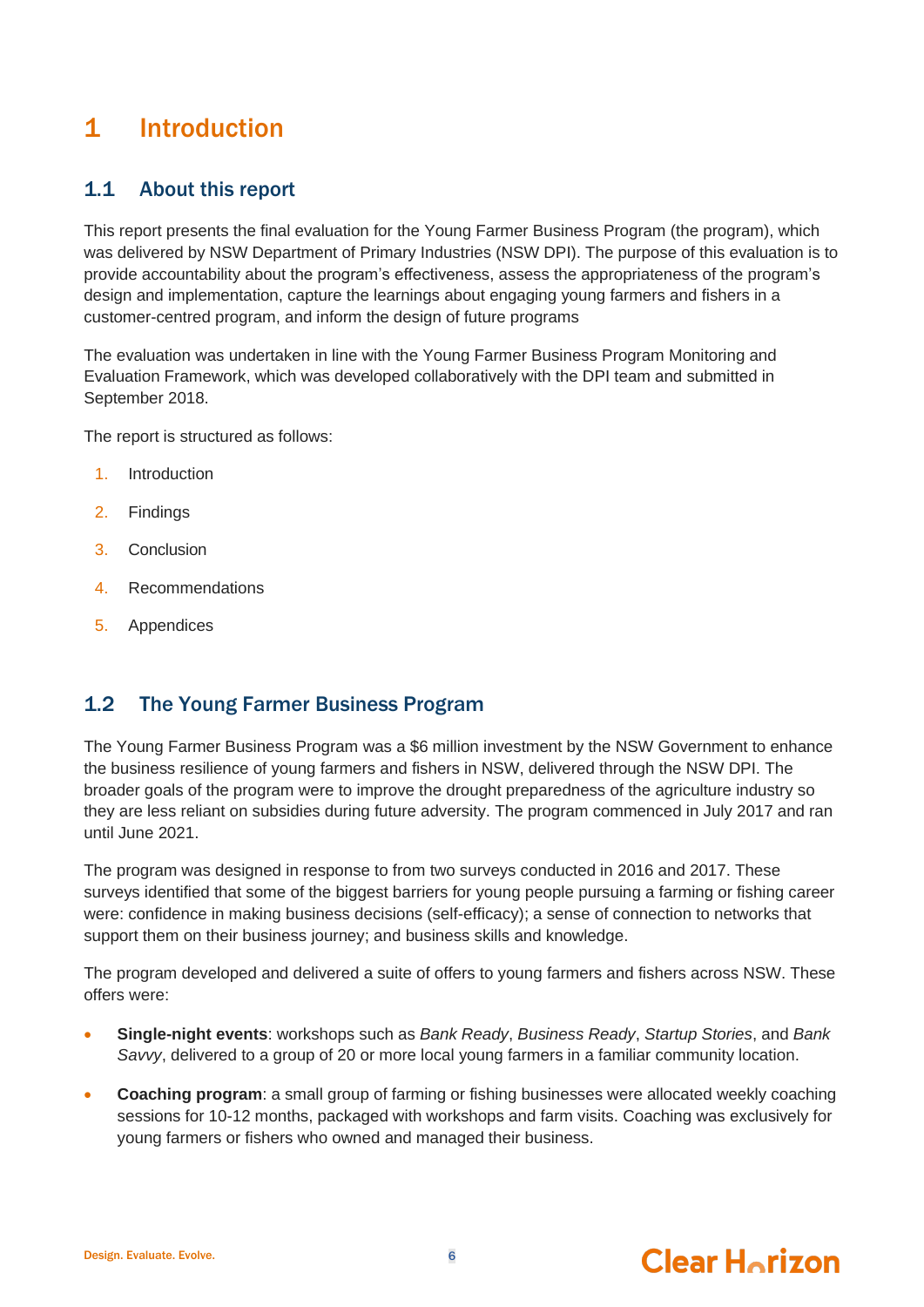- **Externally subsidised courses**: the program subsidised between 50% 90% of the registration costs for existing courses that were in line with the goals of the program.
- **Conference**: two statewide young farmer conferences were held, including guest speakers and farm tours.
- **Resources and podcasts**: a number of resources and podcasts were developed and made available through the program website.

A theory of change was developed in September 2018 to show how the program activities contribute towards its broader goals. The theory of change (Appendix 1) illustrates two clear pathways:

- **Business resilience pathway**: if young farmers and fishers improve their individual capacity then they will display the mindset, decisions and actions which will lead them to developing a sound business in agriculture (business resilience). The program contributes towards business resilience by building the individual capacity of young farmers and fishers in three areas: their business skills and knowledge, awareness of the resources available to them, and self-belief.
- **Connection and networks pathway**: if young farmers and fishers develop their networks then they will improve their sense of connection with other young farmers and fishers, feel less isolated, and become more aware of the opportunities available to them. As a result they will draw upon networks for guidance and support when making business decisions and during crises. The program contributes towards these networks by facilitating regular face-to-face events where young farmers and fishers can network and connect.

## <span id="page-10-0"></span>1.3 Approach to the evaluation

The following section describes the scope of the evaluation project, outlining the purpose, key evaluation questions (KEQs) and methodology, including limitations.

### Purpose

The purpose of this final evaluation was to:

- provide **accountability** to funders and key stakeholders regarding YFBP's performance and effectiveness
- **assess** the appropriateness and efficiency of the overall implementation of the program
- Capture the **learnings** about young farmers and fishers and implementing a **customer-centred** program
- **test** the pathways of change and effectiveness, viability, and sustainability of the delivery model
- **inform** the design of future programs.

### Key evaluation questions

The key evaluation questions for this final report draw upon the questions outlined in the Monitoring & Evaluation Framework developed in September 2018. This report aims to address all five questions below, and these questions were used to guide the collection and analysis of data.

1. How effective was the program in achieving its intended outcomes?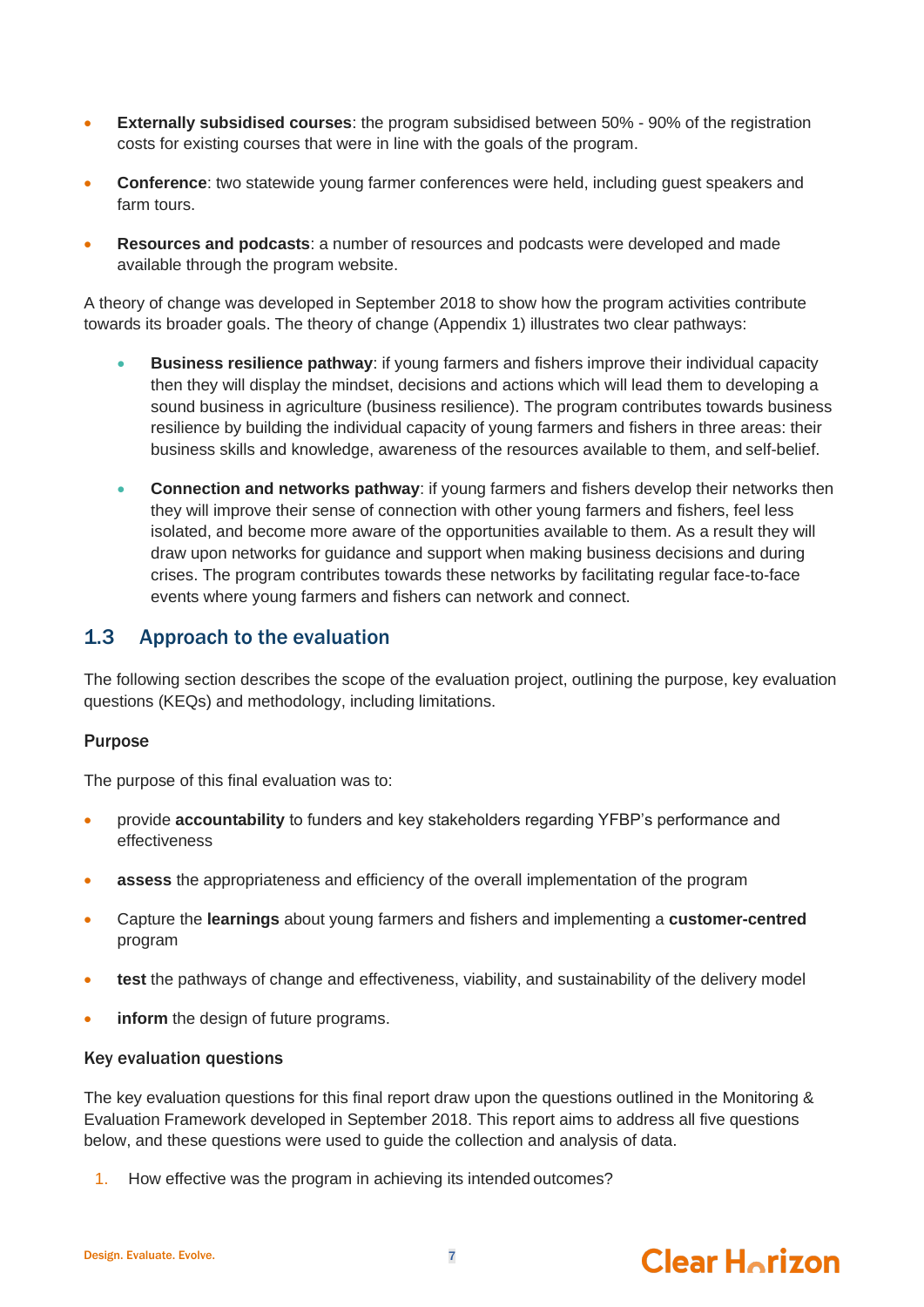- 2. What was the impact of the program on young farmers and fishers?
- 3. Are the outcomes likely to endure beyond the program?
- 4. How well did we implement the program?
- 5. How appropriate is the program model?

### Data collection and analysis

The evaluation used a theory-driven approach to develop evidence-based findings against the KEQs. The approach was underpinned by mixed methods, capturing qualitative and quantitative data to triangulate evidence and strengthen the rigour behind the findings.

Data was collected through a desktop review, ongoing surveys, and semi-structured interviews[. Table 1](#page-11-1) shows a summary of data collected from each stakeholder group for this evaluation.

<span id="page-11-1"></span>

| <b>Data collection</b><br>method | <b>Stakeholder group</b>                                                                                                          | <b>Sample collected</b>                                                       |
|----------------------------------|-----------------------------------------------------------------------------------------------------------------------------------|-------------------------------------------------------------------------------|
| Desktop review                   | Program documents                                                                                                                 | $\overline{2}$                                                                |
| Slido surveys                    | All young farmers and fishers who attended single-<br>night events, externally subsidised courses, or the<br>conference           | >4,000 respondents                                                            |
| Post event phone<br>survey       | Up to 10 participants from each single-night event,<br>externally subsidised course, coaching program, or<br>the conference       | >150 respondents                                                              |
| Longitudinal case<br>studies     | A representative group of young farmers and<br>fishers, spread across a mix of LLS regions,<br>industries, and farming situations | 13 participants                                                               |
| Key informant                    | Program team                                                                                                                      | 5                                                                             |
| interviews                       | Subcontractors                                                                                                                    | 5                                                                             |
| Findings meeting                 | <b>Advisory Committee</b>                                                                                                         | Notes from the meeting were<br>used to support the<br>interpretation of data. |

### <span id="page-11-0"></span>**Table 1 Data sources for final evaluation**

The data collected from the desktop review, surveys and interviews was analysed separately using the following approaches. **Qualitative data** was analysed using cluster analysis, clustering comments that are similar, to give an indication of how many individuals had similar opinions about a topic. Individual comments that were considered significant were also captured. **Quantitative data** from surveys were analysed using descriptive statistics. All evidence was synthesised against the KEQs and a **findings meeting** was held with the program Advisory Committee to collaboratively review the evidence, begin the formulation of key findings and recommendations in a collaborative way and inform the evaluation report. A results pack was used to synthesise the evidence against each KEQ.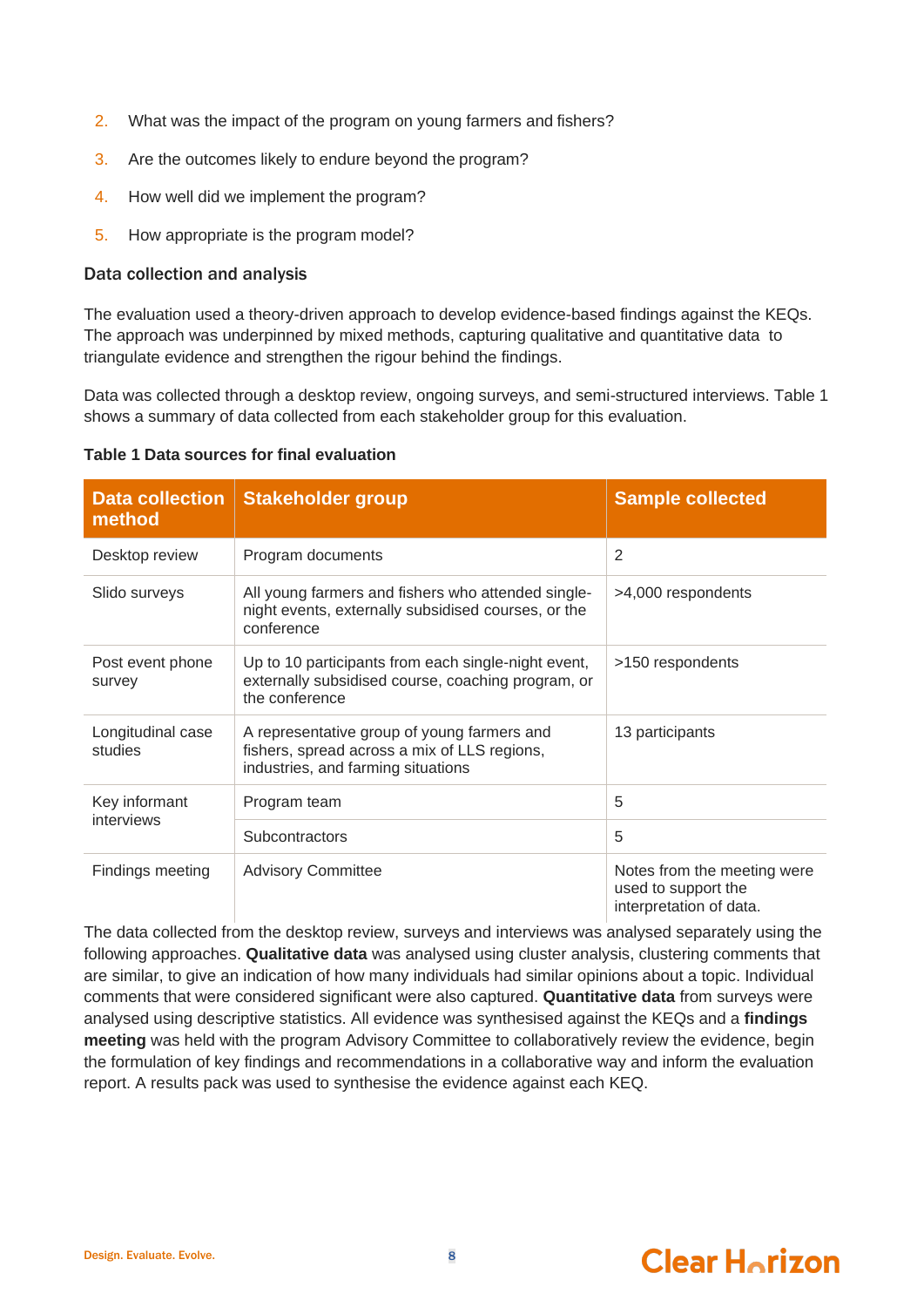### Case studies

A total of nine case studies were developed in addition to the report, found in a separate attachment. These case studies illustrate the context and lives of young farmers, how they engaged with the program, and the impacts of them from this involvement. The case studies are referred to through the report.

Case studies highlight the following outcomes:

- 1. Improved planning and networks
- 2. Improved financial literacy
- 3. Set and shared goals as a couple
- 4. Improved understanding of different options and avenues for farming
- 5. Improved connections and networks
- 6. Improved drought preparedness
- 7. Approached a bank for the first time
- 8. Secured funds from a bank
- 9. Delivered events to other young farmers

### Limitations of approach

While every effort was made to ensure a rigorous evaluation within the budget available, we note the following limitations with the methodology:

- **Representation:** post event phone interviews were conducted with young farmers and fishers who left their name and contact details at the end of each workshop, and Slido data was collected by those who chose to participate. While this provides a good indication of a range of views, it may not represent the views of all stakeholders.
- **Reliance on self-reporting**: interviews and surveys relied upon young farmers and fishers to selfreport changes to their knowledge, decisions, and attitudes after engaging with the program. Interviewers managed this limitation by asking for specific examples of changes cited where possible.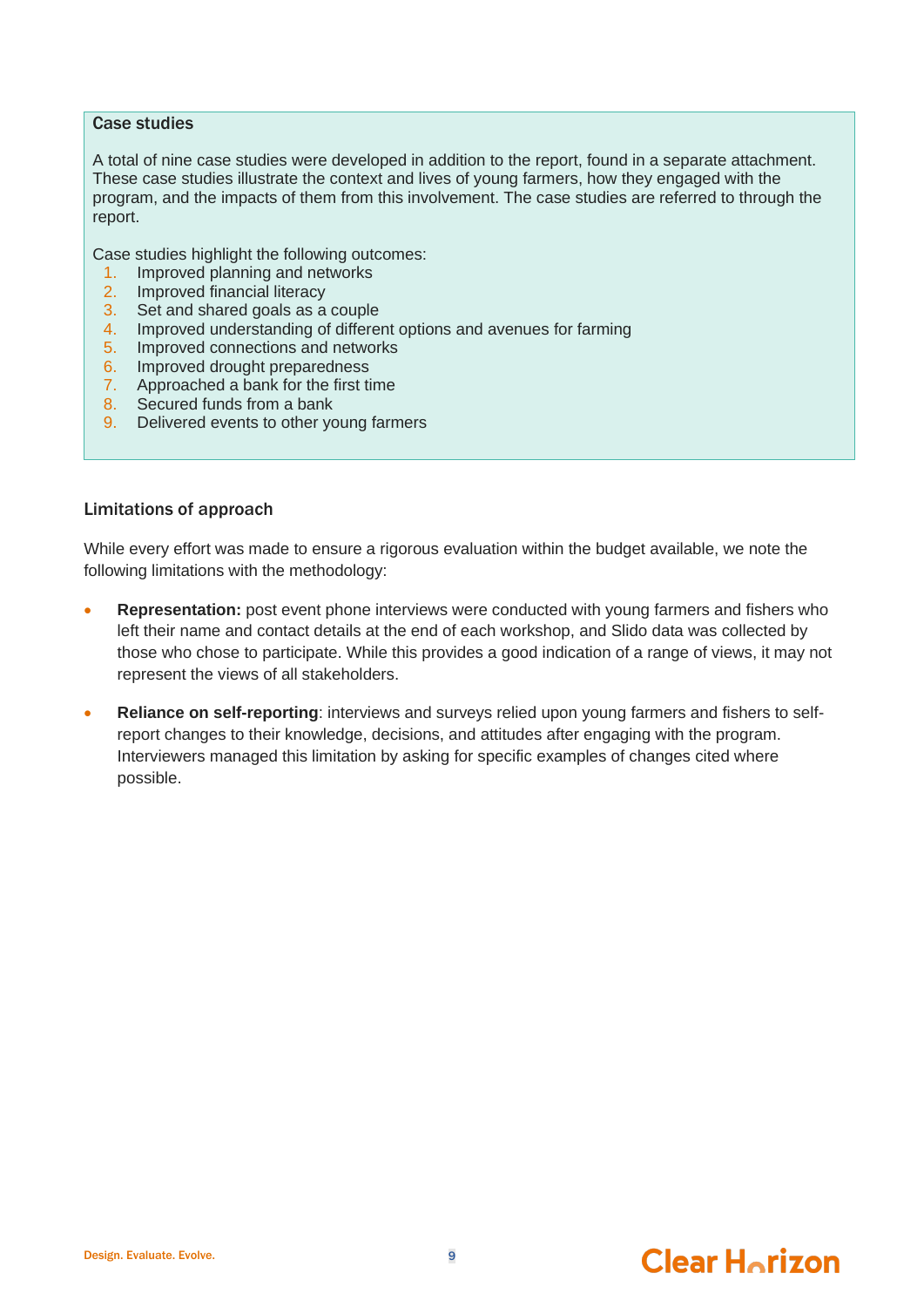## <span id="page-13-0"></span>2 Findings

Section 2 presents the findings from this evaluation and a summary of the evidence supporting the findings. Findings relating to the outcomes achieved by the program are presented first. These are followed by findings about program processes and how the program was implemented, including lessons learnt.

### SUMMARY FINDING

The Young Farmer Business Program successfully improved the resilience, business mindset, and networks for both young farmers and fishers who own and manage a business and those that aspire to in the future. The program provided a full suite of tailored offers that were appropriate for young farmers and fishers in different situations. The program team has accumulated experience and knowledge about young farmers and fishers, how to engage with them, and how to use evidence for strategic learning.

## <span id="page-13-1"></span>2.1 Outcomes, impact and legacy

Presented below are outcomes achieved by the YFBP from the highly focused coaching program, and those from broadly targeted activities including the single night events and the conference.

### Impact and outcomes from coaching program

### KEY FINDING

All YF&F who received coaching have **built resilience** in their own businesses. They are making informed decisions on a day-to-day basis, improving their business plans, demonstrating greater willingness to focus on the business, improved financial management and strategic thinking. These young farmers (and fishers?) have taken significant steps towards improving the viability and profitability of their farming businesses.

Partipating in the coaching program has contributed to all participants increasing the profitability of their businesses. In some cases, this increased profitability was significant, worth tens of thousands of dollars per year. Partipating in the coaching program has also contributed to the drought preparedness of participants by encouraging actions which improve the long-term viability of their businesses.

Coaching participants are continuing to apply the skills learned once the coaching program has finished.

A small group of established young farmers and fishers (12) received weekly coaching for 10-12 months. All young farmers and fishers who received coaching have **improved the profitability** of their businesses. One participant said their **profit was 110% higher** in the years after coaching compared to beforehand. This participant said this was brought about by the coaching, which had improved their

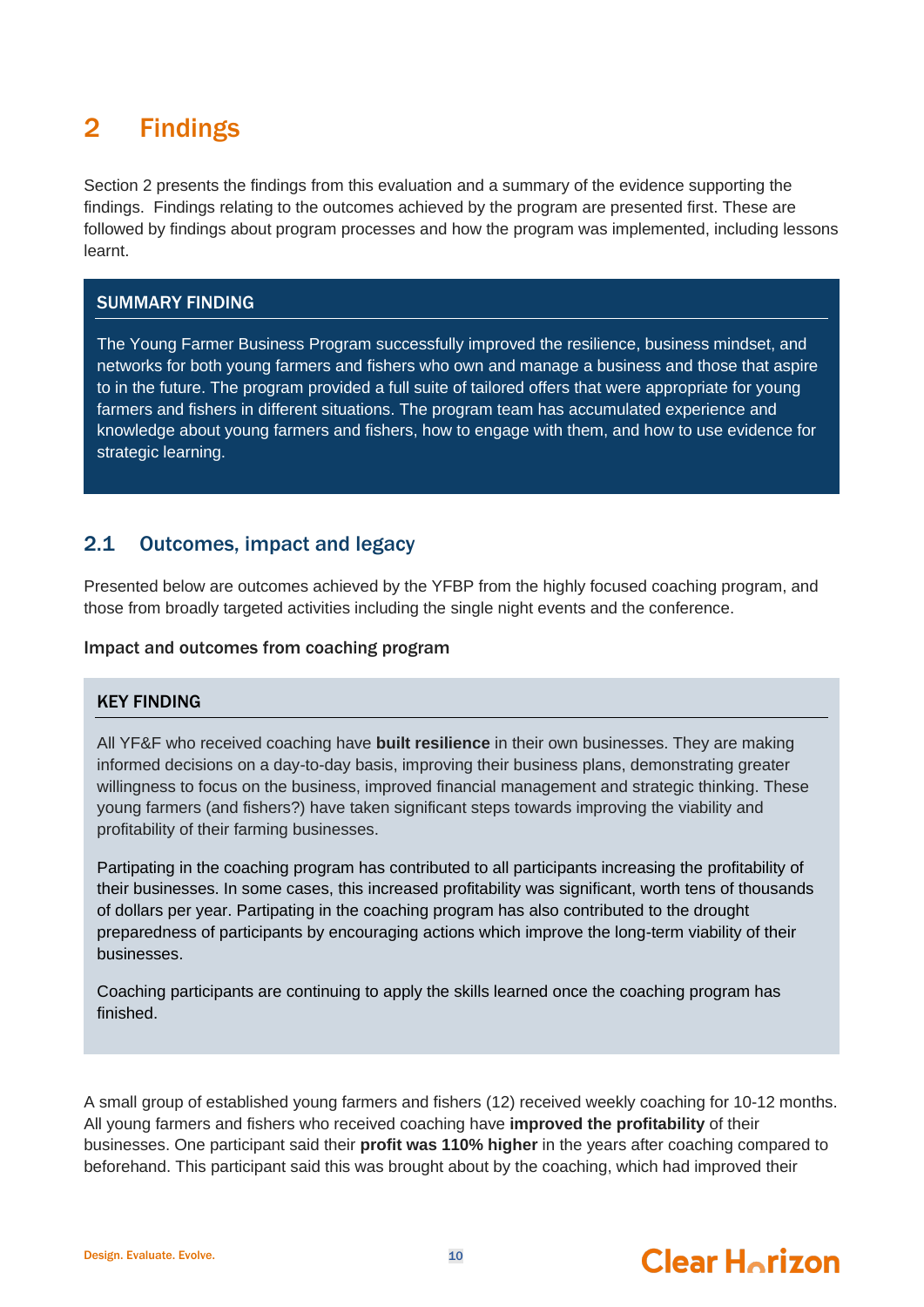planning and helped them grow their networks to draw upon for advice and support. The coaching encouraged them to make investments and day-to-day decisions which started to pay off in the years after the program. This participant fully expected to maintain this higher level of profit in the future.

Three other participants highlighted the value of the coaching which enabled them to make **individual business decisions leading to improved profitability** of their farming business. In all cases the coach pushed for the decision, and these young farmers could repeat or maintain these decisions to benefit in future years.

- One participant was persuaded by the coach to agree on a selling price six months in advance (which they had never done before); and supported their marketing efforts through new methods and value adding. This allowed the participant to sell 100% of their production for the first time ever, and they received high prices on their sales.
- The coach told another participant that their interest rate was too high, that they should negotiate with the bank for a lower rate and helped them prepare the relevant documentation. This young farmer convinced their bank to reduce their mortgage interest rate by almost 0.5%, which saves them over \$30,000 pa.
- The coach urged one young farmer to start harvesting earlier in the season, which has allowed them to grow \$60,000 in silage (300 bales and transport costs) more than they would have normally, at no extra cost.

Other coaching participants **continued to operate their farm during the recent drought**. The recent drought was the longest and most severe in many decades, which presented enormous challenges for all farmers to continue operating their businesses. Two participants indicated that without the coaching, they would have been unable to maintain viable businesses, and it was likely they would have quit farming. With the drought ceasing in 2020 these young farmers can continue growing their businesses.

All coaching participants **prepared for drought by improving the profitability** of their businesses. Businesses that were more profitable were in a better position to withstand the challenges faced during drought, as they had fewer expenses which enabled them to save funds during non-drought years. Six coaching participants interviewed explained that improving their business will help them withstand the negative impacts of future crises.

*"It all comes down to running a sound business. You just need to have a sound business that holds up during rough times. We are trying to make the business financially stable." – Young farmer*

Coaching participants had also taken explicit steps to improve their **drought preparedness**. Two young farmers increased their preparedness for future droughts by buying large silos, conserving feed from the current season, and monitoring hay prices in anticipation of buying additional feed when prices were low. These young farmers will be able to maintain stock levels for a longer period during future droughts without relying on subsidies for fodder or transport. Both farmers said that they would have lacked the confidence to make such big decisions without the coaching program, and both identified improved drought preparedness as the most significant benefit of their involvement in the program.

*"In drought we were playing \$2.20 per head per week, [having] the silo will cut us back to \$0.40 per week during dry times. We spent \$300k on the silos. We can also use them to buy feed when it's cheap and on-sell it." – Young farmer*



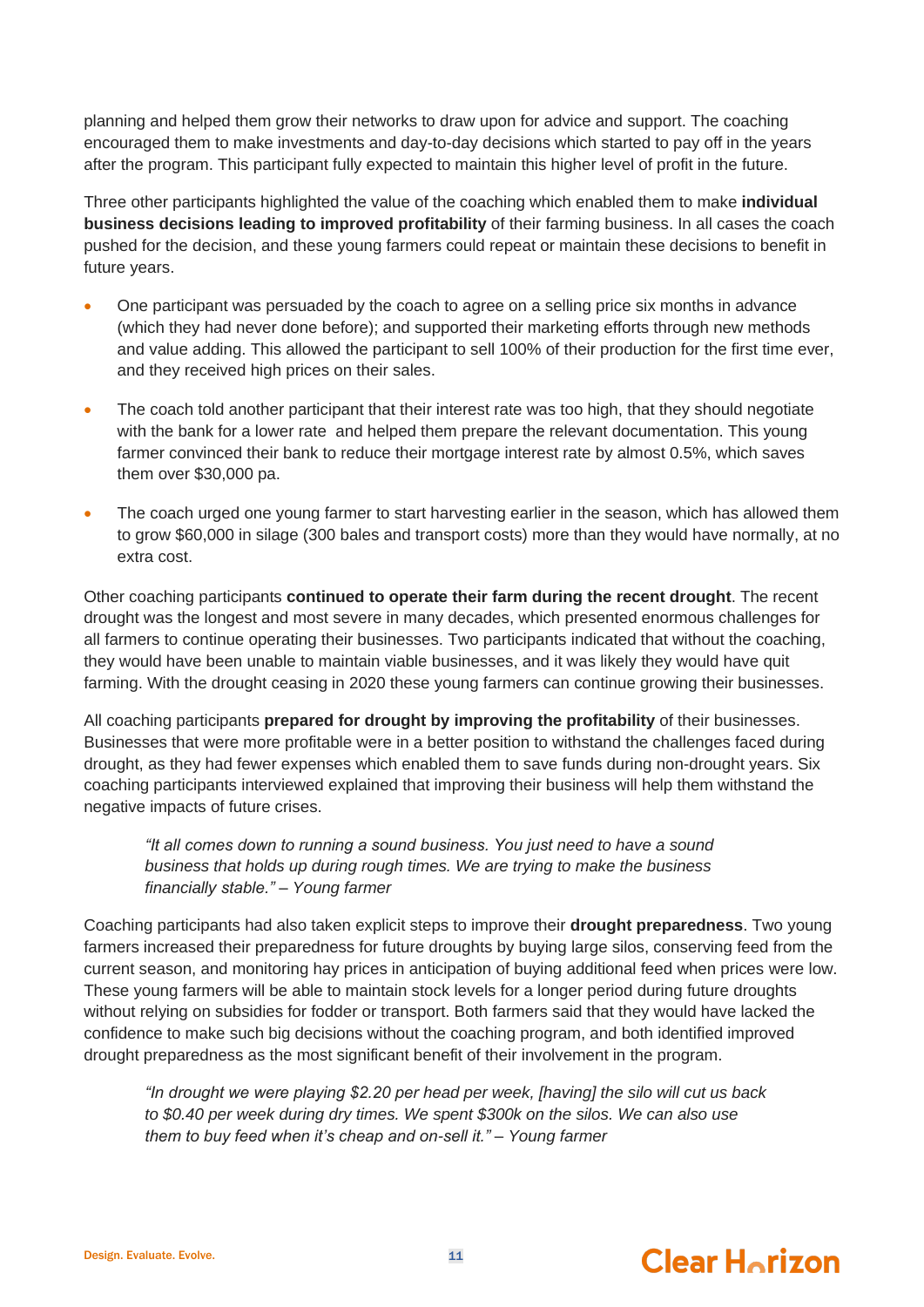Coaching participants have **improved motivation to set and achieve business goals**. Three coaching program participants highlighted the impact of goal setting and the role the coach played in holding them accountable for achieving their goals. These young farmers and fishers asserted that accountability was a key factor for success in the coaching program. They described how the coaching program model (periodic online meetings) enabled accountability and pushed the participants to apply the knowledge and skills they learned.

*"Goal setting is really important. It sounds so simple, but he busts your ass to achieve them - accountability." – Young farmer*

Coaching participants are demonstrating **informed decision-making and financial literacy** on a dayto-day basis and learning to 'work smarter not harder'. Three coaching program participants identified the exercise of costing their business as valuable for their operations. While the initial tracking of everything was a chore, all three spoke about the information that was created as a result, how they understood it and could make decisions based on this information.

*"[The coach] made us cost everything: how much it cost to get out of the harbour, every bucket of feed, every trap. When he started, I thought 'what is this?', but now it is so useful, you can make informed decisions about everything you do… Before the program if we wanted more money, we fished more. Now we know the value of that time in Excel." – Young farmer*

Case study 1 illustrates the significance of **improved planning** and informed decision-making, and how this leads to improved profitability.

### **Case study 1 – Networking and planning**

*The most significant changes from the program for me have been the networking and improved planning. These two go hand in hand. Before the coaching there was no networking, we talked to the boys at the Coop and that was it. We mainly went out and fished without planning, and any planning we did was always very indecisive, because you didn't want to invest money into traps in case it didn't work. Now we have much more confidence, we know what to do if things go wrong, and we talk to other fishers and the fishermen's association regularly. The program pushed us to expand our networks and get organised, without the program we would have been doing the same thing we always did. In the future our business will be so much better off. These two things were the most significant changes for me because they have the biggest impact on the bottom line, these are the main two things that increase our productivity and sales. Everything else stems from those two things, everything.*

Coaching participants have **adopted a business mindset** in their operations and are spending more time each week on managing the business than they had done prior to starting the coaching. Six coaching program participants indicated that they were spending more time 'in the office' working on the business, and they saw themselves as young business people.

*"We work on the business instead of in the business. We are better planners now, we are better business people now. We used to just have a business, now we're actual business people." – Young farmer*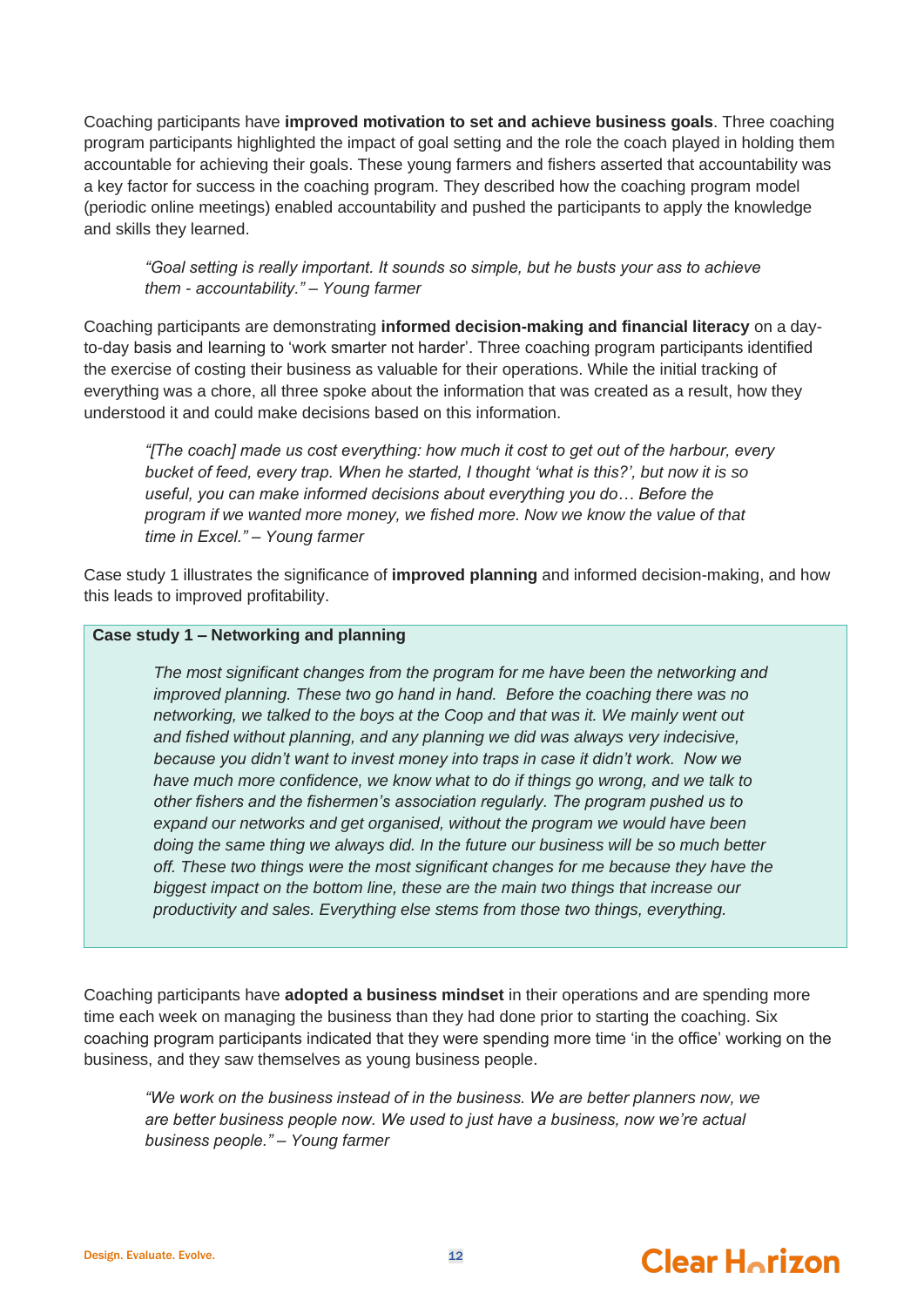Coaching participants are also **feeling valued by the industry**. Four coaching participants demonstrated a positive mindset when thinking about the future. One program team member commented that this positivity was in stark contrast to most of the industry, especially during the drought.

*"We are much more positive. There is a lot of negativity in this industry, so positivity is important" (Case study participant)*

## Outcomes and impact from single-night events, externally subsidised courses and the conference

The program delivered 119 single-night events and two statewide conferences, subsidised seven external courses, and provided numerous online resources, including three seasons of a young farmers podcast. In total, over 4,000 young farmers and fishers attended an event, course, or conference.

### *Outcomes for on-farm young farmers*

### KEY FINDING

Involvement in the YFBP program has prompted almost one third of aspiring young farmers and fishers **to move towards owning a business in the future**. Actions taken include adopting a business mindset, having financial conversations, developing business plans, and increasing their savings targets. However, these YF&F are limited in their opportunities to apply business skills until they own a business.

Young farmers and fishers are demonstrating **improved mindsets** through a greater appreciation of the importance of business skills, enhanced motivation to focus on the business rather than the "paddock", and greater positivity and self-belief.

Most on-farm young farmers and fishers that attended events have taken action as a result. The findings indicate that 60% of on-farm young farmers took action directly following events. The most common actions were to demonstrate a business mindset, have more conversations about finances and business management, action the direct advice from workshop facilitators, develop and improve their business plans, and pick up minor tips and tricks. The following section expands upon each of these outcomes in detail.

On-farm young farmers have **demonstrated a business mindset** as a result of events. Almost half (47%) of on-farm young farmers who attended events explained how they had taken more of a business mindset, such as looking at how to improve profitability, what they could get from their accountants, and reviewing their budgets.

*"The main thing that has changed since the workshop would be thinking more about what I'm actually doing on a day to day basis and on a strategic level. I'm not just working for the sake of working, but for a benefit." – Young farmer*

#### Design. Evaluate. Evolve. **13**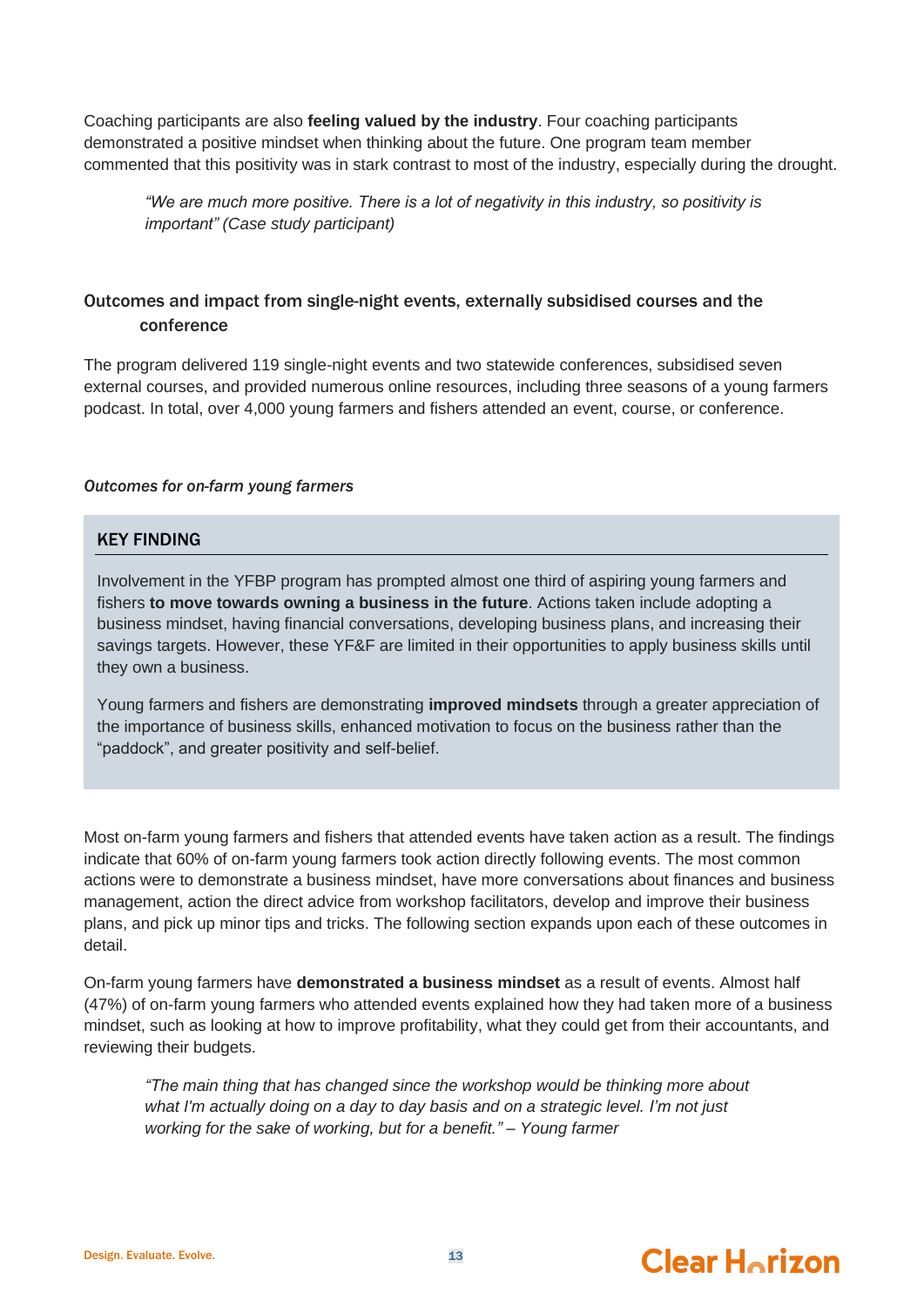Events also contributed to on-farm farmers having **more conversations about finances and business management**. 17% of on-farm young farmers and fishers reported having conversations with their partners, accountants, or others in the business about their finances and business management following events. For many young farmers this represented a significant change, as they had traditionally minimised the time spent talking about the business.

*"[What I learnt from attending the event] helped me start conversations with my partner. He is good at the hands-on stuff, leaves the paperwork with me. It helped me have conversations with him. One conversation was about getting employees on board with your brand - your employees have to share your vision. Another was about the finances." – Young farmer*

Young farmers also **actioned the direct advice** they receive from facilitators in the workshops. 13% of young farmers reported taking up the calls to action from the workshops. These were normally related to changing their business structure (*Business Ready*) or preparing documents to approach a bank (*Bank Ready*).

*"We actioned some of the advice that the accountant gave in the [Business Ready] workshop. We have re-structured the setup of our business due to the seminar. The biggest thing was securing your business through minimising financial exposure and this program has definitely assisted in this." – Young farmer*

Young farmers also **developed or improved their business plans** following events. 12% of on-farm young farmers and fishers indicated they had implemented business planning as a result of the knowledge they gained during events. The primary motivation to develop these plans varied: some young farmers were motivated to think more about their business, others wanted the documentation to satisfy external needs.

*"We created a document that is business ready for the banks and investors and general people to show what we're doing. The document would be a business overview / plan, everything the business is doing, and exit strategies. We used the [handouts from the event] because it stepped it out and made it much easier to create." – Young farmer*

Young farmers also **picked up tips and tricks** from events which they implemented themselves. These small changes did not result in substantial changes to their practices, but often helped improve efficiency or make use of better systems for managing their business. Approximately 5% of on-farm young farmers interviewed could recall small changes they had picked up from the workshops.

*"We picked up a couple of tips like MYOB, Xero and cash management plans.... We signed up to Xero, that's what's come out of it." – Young farmer*

40% of on-farm young farmers **did not do anything different** after the workshop. The two major reasons cited were that the workshop content was relevant to their past circumstances, and they did not learn anything new (13%), or they were unable to implement actions due to the drought (13%). The remainder of on-farm attendees (14%) indicated that while they had learned something at the workshop, they had not changed their behaviour at this stage.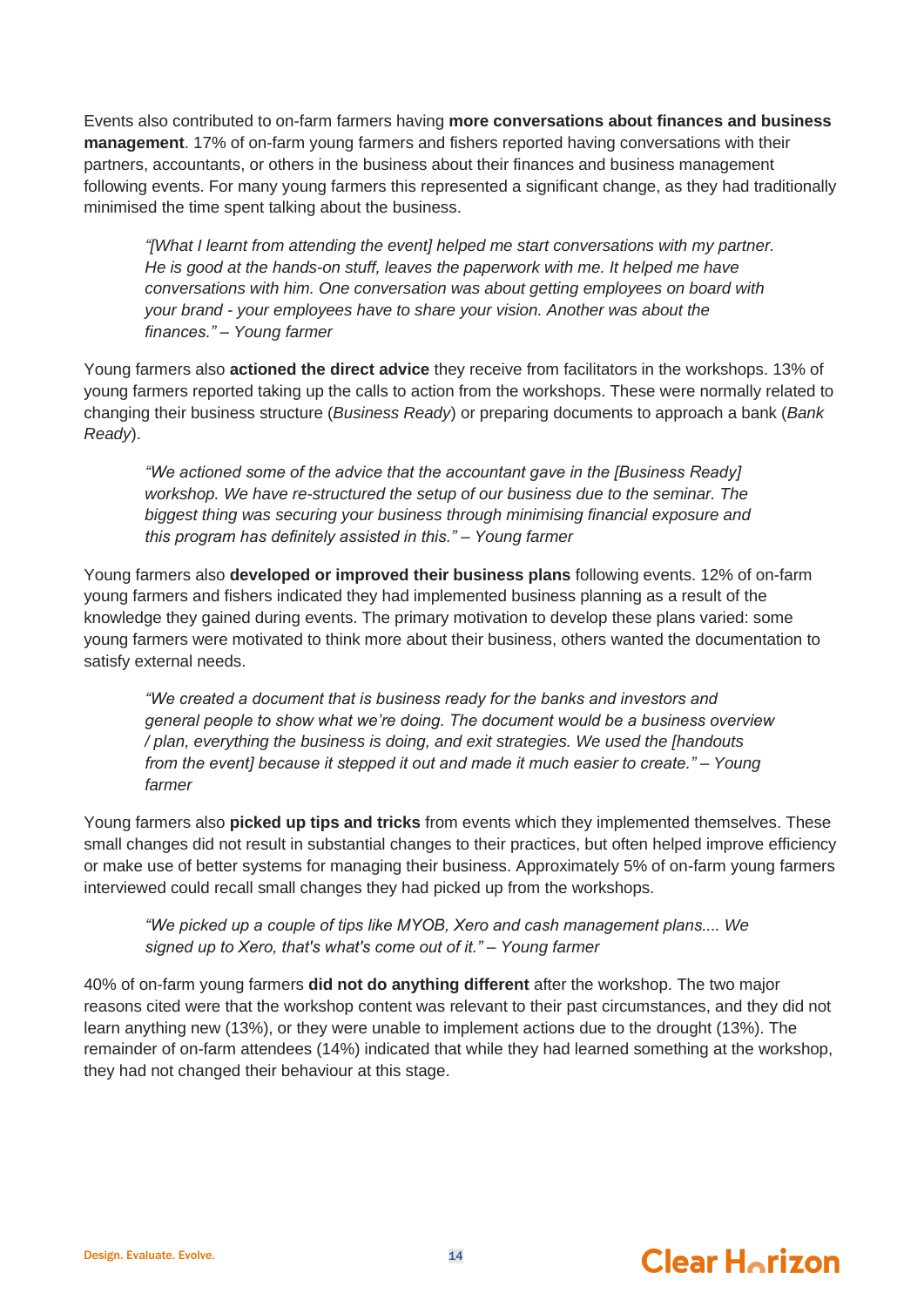### *Outcomes for aspiring young farmers and fishers*

### KEY FINDING

Aspiring young farmers and fishers are drawing on lessons learnt at events, focusing on one-off activities such as approaching a bank or selecting the right business structure.

Many (32%) aspiring young farmers and fishers who did not own a farm took action following events. While these actions were aligned to the actions of on-farm young farmers discussed above, they were distinct due to the different farming situation of this group. The most common actions discussed below are demonstrating an improved mindset, having financial conversations, planning for the future, and increasing their savings rates.

Aspiring young farmers are **demonstrating an improved business mindset**. 24% of aspiring young farmers had demonstrated actions in line with a business mindset following the workshops. For aspiring young farmers on a family farm this involves taking a greater interest in the business, and for off-farm young farmers this involved staying open to more opportunities.

*"I am not taking care of my family finances, but I guess you could say we are taking that leap. I am more interested now in taking on the books. Recently I have been focusing on where we can work together, how my schedule and income is supporting the farm." – Young farmer*

The program has contributed towards aspiring young farmers having **financial conversations**. 15% of aspiring young farmers reported either having additional conversations about the finance or business, or that they were more financially literate in conversations with banks and accountants. Case study 2 shows an example of a young farmer improving their financial literacy and applying it in their off-farm job.

### **Case study 2: Improved financial literacy**

*The most significant change from the program for me has been improved financial literacy. It has helped me in my work, and I am approaching the valuation of property differently to what I did before. While this hasn't been something specifically taught by the program, it has come as a result of the events and my general interest in financial literacy. This is the most significant change for me because its bigger than any single thing I have implemented, such as the bank loan or budget.*

Young farmers were also more willing to talk about the topics such as business and finance with other young farmers. Interviewees explained that, while they knew other young people in similar farming situations, the events resulted in them talking about topics such as finance with them, and expect to continue to do so in the future.

*"Yeah I did know a lot of people in the room but it did open up conversations about business opportunities, it wasn't just like talking socially like we normally would." – Young farmer*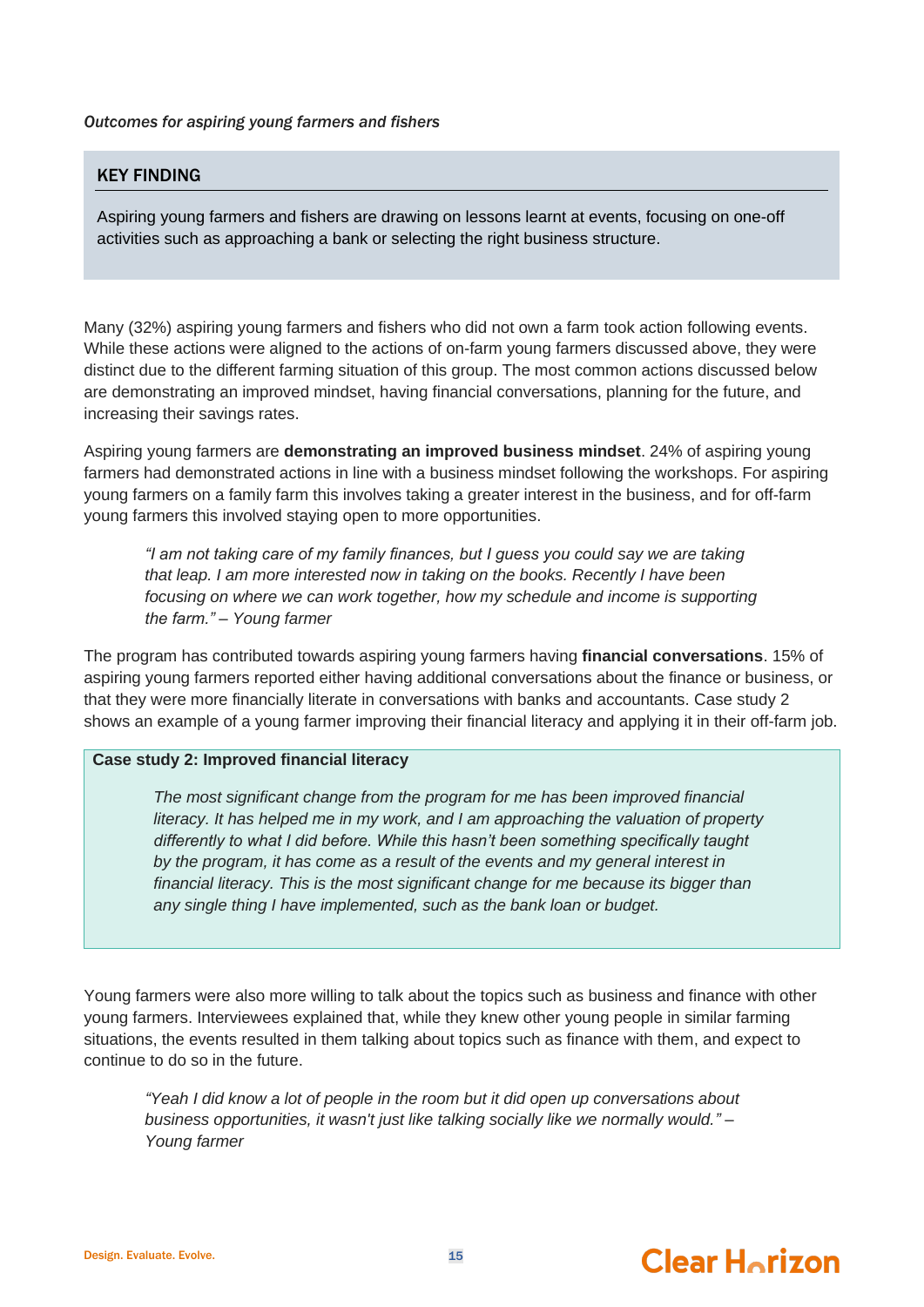A small number of aspiring young farmers set goals and **developed plans for the future** following the workshops. 9% of young farmers and fishers reported setting goals after the workshop – this was mainly after a *Business Ready* event, which had sessions explicitly on goal setting.

*"I have set goals. I am taking a new course at university; I'll only be at uni for three years. After that I plan to be on a property up in NSW somewhere… I want to gain more experience in the corporate industry, so I know what I'm doing." – Young Farmer*

**Sharing goals** was as significant for some as setting them. Case study 3 shows how the program contributed to a couple sharing goals with each other, and how this led to improved confidence.

### **Case study 3 – Set and shared goals as a couple**

*The most significant change from the program for me was talking about our goals with my partner and putting the SMART things around it. Before the event we both had goals and ideas, but they were separate in our heads, and not communicated or jointly discussed. Now they are very shared, to the point we feel comfortable talking about our goals to other people, we are very much on the same page. Now they are very clear goals, with timeframes and steps needed, and we have confidence that we are doing the things to get there. This was the most significant change for me because it has given me confidence to know what our goals are and that we can achieve them.* 

A small number of aspiring young farmers **increased savings rates** following workshops. 6% of aspiring young farmers reported increasing their savings rates following the events. In particular, the *Bank Ready* and *Bank Savvy* events help clarify the savings required to afford a deposit for farmland, and these attendees reported increasing their savings rates in recognition of these requirements.

*"I haven't changed anything except to save more money because the opportunity is there, to possibly own land one day, to dream." – Young farmer*

A small number of young farmers and fishers **actioned direct advice** from the workshop. These were significant outcomes linked directly to the session content – usually involving approaching a bank asking for a loan or restructuring their current business. These outcomes occurred for a small number (4%) of aspiring young farmers and fishers.

*"After the Bank Ready workshop, I went to the bank and tried to get a loan. I was unsuccessful, but I kept trying. After the Business Ready I tried again and got a small loan. Now I've got a paddock, and I've got the cows. I got the GST, ABN, and BAS all setup - I've never had them before." – Young farmer*

Most (68%) aspiring young farmers and fishers **did not take action** in the months following the workshops. The most common reason cited was because there were limited opportunities for people in their farming situation to immediately apply the knowledge they gained from events. These attendees did not own or manage a farming business, so were not ready to influence business structures or talk to banks. However, a large number of attendees said that, while they had not changed their behaviour, the workshops were relevant to their future.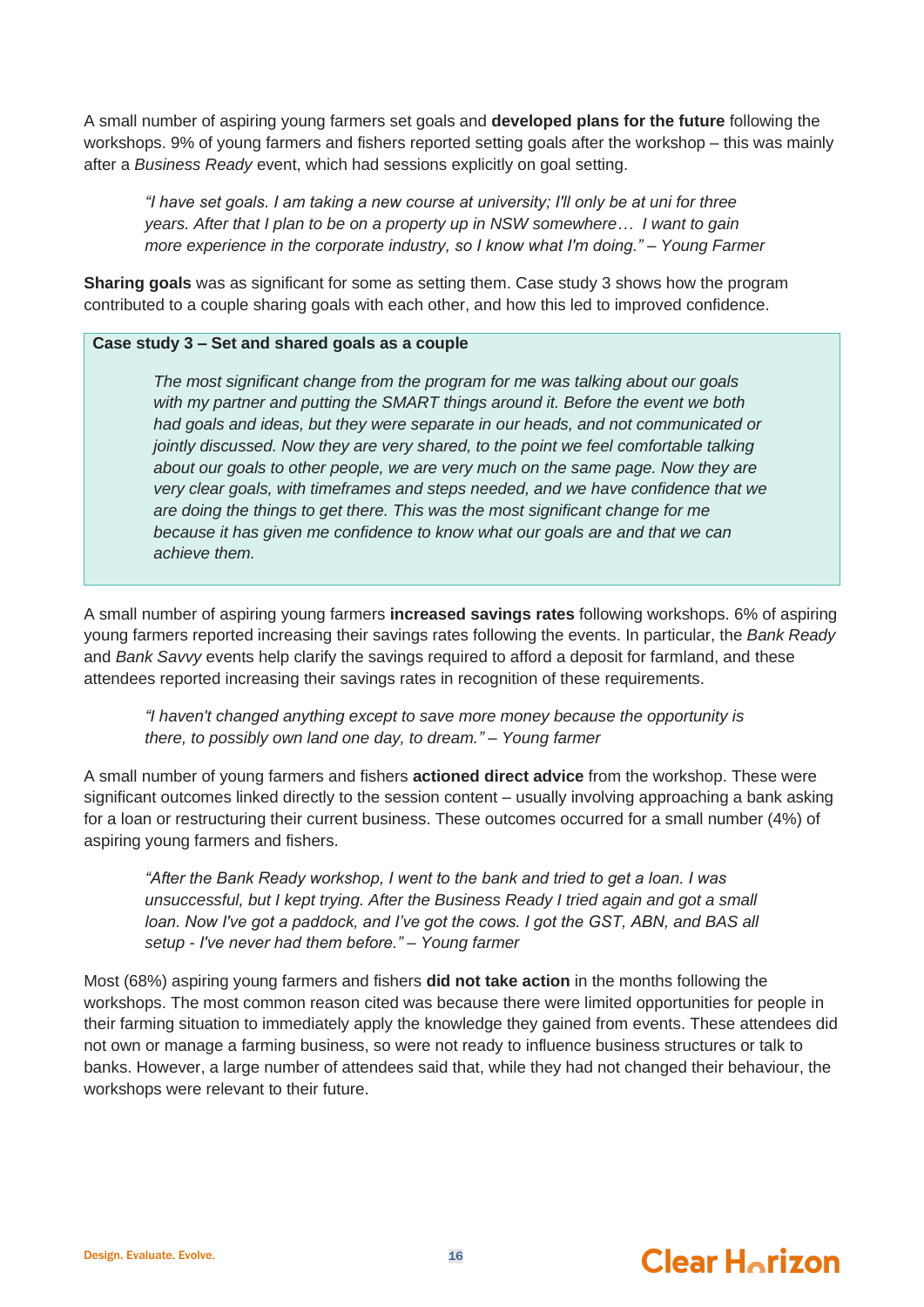### Outcomes for all young farmers and fishers: networking

### KEY FINDING

Young farmers and fishers have developed networks through the program with over one third continuing to draw on them. By attending events run by the program they have formed connections with new people and reconnected with those they have established connects with.

There were some cases of significant impact where young farmers and fishers' attitudes towards networking had transformed; that is, they placed a significant value upon networks and were maximising the opportunities to actively expand and purposefully draw upon networks for their benefit.

### *Opportunities to connect*

Facilitating and supporting social connections between young farmers and fishers was an important principle underlying the prorgam. The **program provided many opportunities for young farmers and fishers to connect**: all events included some social time to encourage attendees to mingle and meet new people, even the coaching programs incorporated farm visits and joint workshops.

Many young farmers (57% of those attending) **met new people at events** and reported having a conversation with them. Many young farmers (46%) reconnected with people they already knew at events. Just 10% of event attendees did not speak to anyone.

There were many cases where **meeting new people provided a sense of support** during hard times. One interviewee spoke of how the people they met at events discussed the drought and how they were coping. The program aims to develop these networks so young farmers and fishers can draw upon these networks during future crises.

*"I spoke to people during the breaks when we had the workshop at Moree. I spoke with a nice woman there who shared stories about her farm. We could talk about how they are handling the current climate." – Young farmer*

Meeting new people also provided **different ideas and perspectives on farming**. Young farmers were willing to share information and learn from others about different ways of working. Case study 4 highlights the significance of this outcome for one young farmer.

### **Case study 4 – Understanding different options and avenues for farming and business**

*The most significant change from the program for me has been the understanding of the different options and avenues for farming and for the business, which came from talking to other people we met at events. This is the most significant change for me because there are no guidelines for how farming should be done, people use different methods. Learning from this can help us through drought that is a natural part of the cycle out here.*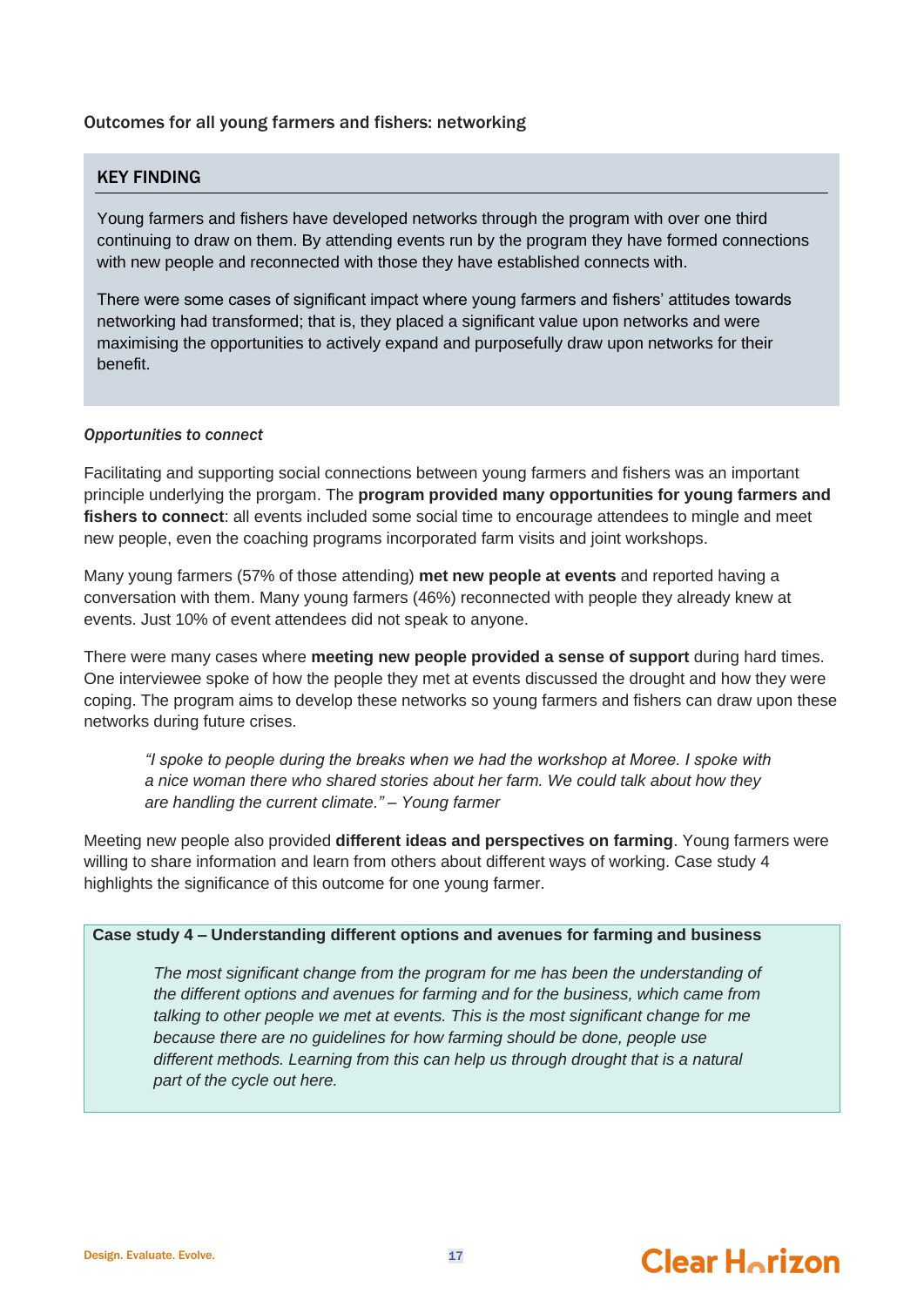Furthermore, young farmers were **connecting with others** following events. 36% of young farmers and fishers interviewed after attending an event had connected with others because of the program. These connections were additional to the existing connections farmers had before attending the events.

*"There was one bloke that I did meet there, and he's become my friend on social media and we stay in touch a bit more. He is on a property in a different region. It's good to see how he does things differently to me." – Young farmer*

Young farmers were **creating strong relationships and learning from each other** through networks created at events. Interviewees spoke of how they had followed up with people they met at events that they wanted to learn from and had spoken in detail about their farm and business. This outcome occurred after participating in conference farm tours when young farmers wanted more information, and after regular events where young farmers developed a strong connection.

*"One of the places [on the farm tour] – we went there for 90 minutes, and I was so intrigued by their business, so over Zoom I got hold of the guy's number and had a yarn with him, and then he invited me over for the day. I knocked around with him all day on his farm and I learned heaps. It was so good, I got heaps out of that meeting... We've exchanged a couple of phone calls since October, it's going to be a long lasting relationship" – Young farmer*

### *Impact: Transformed attitudes towards networking*

There were some cases where young farmers and fishers' attitudes towards networking had transformed; that is, they placed a significant value upon networks and were **taking the opportunities to actively expand and purposefully draw upon networks for their benefit**. While all young farmers and fishers who engaged with the program were given opportunities to connect with others, these individuals were maximising these opportunities for their personal gain (such as in the quote above). Many of these individuals were coaching participants who had been pushed to network, and realised the potential benefits from these experiences. As an illustration of the value placed upon networking, two coaching participants highlighted their networks as the most significant change from the program, considering it to be more important than any changes to profitability, knowledge, or skills. One of these examples is case study 5.

### **Case study 5: Connections and networks**

*The most significant change from the program for me has been the connections and networks we have developed and talked to. The program opened our eyes to the importance of investing in good people and them in turn investing in us and having win-win-relationships.* 

*Before the program, I made a lot of mistakes, mistakes that other people have already made. Now we have a greater understanding of the value of shelling out finances, in a lot of cases to get good advice. Whether it's agronomy, taxation, solicitors, or grain marketing advisors, we're not so scared now. We don't see the finances that we spend on these people as a cost, we see it as an investment. We also have a much bigger group of people that we can throw questions to.* 

*This change has a very big leveraging effect, meaning we can incorporate or use all this different advice and wisdom and other people's skills to grow our business at a*  faster rate of knots, not just for us but for others as well. We don't want to feather our

#### Design. Evaluate. Evolve. **18**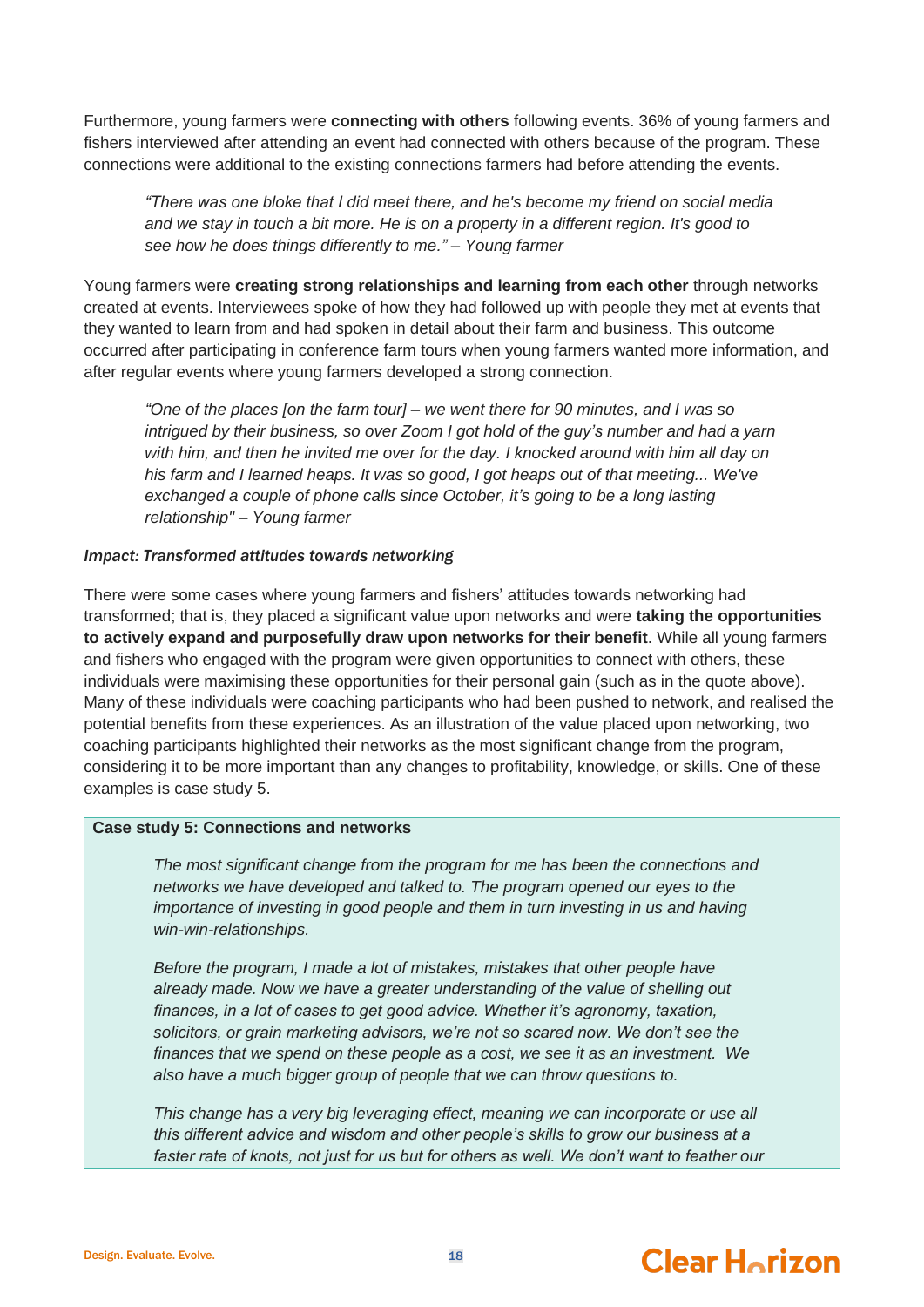*own nest only, but we want to grow our business to benefit the broader community as well.* 

*This is the most significant change for me because it has probably brought the most confidence into my life – relying on more people so I don't have to lie awake at night trying to solve everything, it's better peace of mind. It brings more courage into my life and business.*

### To what extent are outcomes likely to endure?

### KEY FINDING

The outcomes around profitability and drought preparedness for coaching participants will endure. Young farmers and fishers have formed relationships which they draw upon years after engaging in the program and will continue to draw upon in the future. Furthermore, the actions taken as a result of the program will equip individuals to repeat these actions again in the future. A significant number of aspiring young farmers who are not in a situation to apply skills have learned new knowledge and skills which they will apply in the future.

The outcomes around **improved profitability for coaching participants will endure**. All the farmers and fishers with improved profitability expected these benefits to continue; whether through improved margins, lowered interest repayments, or new practices and strategies which could be replicated in future years. All three case study participants that participated in coaching in 2018-19 said that the outcomes had endured in the years since coaching had finished, and would continue into the future.

The outcomes around **improved drought preparedness will endure**, due to improved profitability and permanent steps taken to prepare for drought. It follows that, if improved profitability continues, then improved viability and financial preparedness for drought will endure too. In addition, the steps taken to prepare for drought – such as investing in silos – have long-term outcomes that will allow them to conserve feed during the coming decades. Case study 6 speaks about the significant of drought preparedness during the recent drought and into the future, and the additional outcomes as a result of being prepared.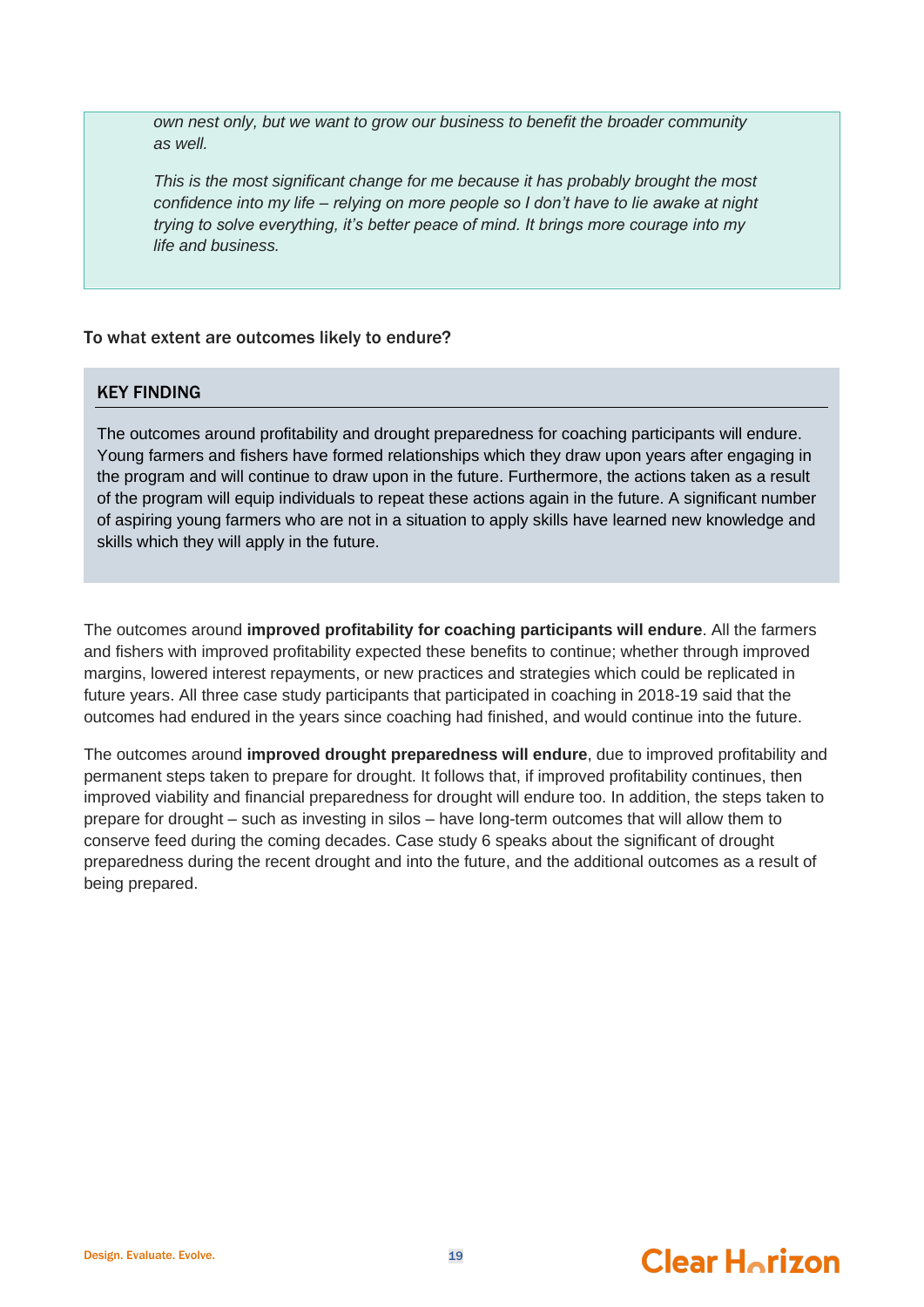#### **Case study 6: Improved drought preparedness**

*The most significant change from the program for me has been our drought preparedness. Before the coaching we would have said 'this is getting too hard, we are going to lose more money than we make.' Now, coming out of the drought last year, there were a lot of farmers struggling, and we realised we can make this business work. Overseas in Israel they use every square meter of grass. We had land we were not using to the best of our ability. Now we are growing off every bit of land, you might only get 5 bales but every bale counts, that's less bales than you need to buy. The program contributed to this by keeping us going during drought, and hearing from other young farmers kept us hungry to continue. In the future there is going to be another drought, and another flood. There will be tough times again. Having all that feed sets us up for the next tough time. This is the most significant change for me because we feel prepared for the next drought or flood.* 

Aspiring young farmers learned **business knowledge and skills they will apply in the future**. The opportunities for most young farmers and fishers to apply new knowledge and skills are limited, as more than 80% do not currently own or manage a farming business. However, 41% of aspiring YF&F said that they learned something they expect to use in the future.

*"The workshop was always a future focused thing, not a right now thing." – Young farmer*

Young farmers are likely to **repeat actions taken as a result of the program**. The knowledge and experience which comes from acting once improves the confidence to do so again. Case study 7 provides an example of how approaching a bank once after a *Bank Ready* workshop prepared him for approaching a bank again three years later.

### **Case study 7: Approaching a bank**

*The most significant change from the program for me was giving me the idea to approach a bank. Beforehand I had never attempted to do anything like that, I was only 18 at the time. It wasn't until after the workshop that the thought even crossed my mind. Even though I never ended up using the loan because my plans changed that has been really helpful, even three years later I used the information when applying for a home loan. This was the most significant change for me because I had not even thought about that before the event.* 

Young farmers were also **creating long lasting relationships** with others who attended events. Case study participants explained how they were still in contact with farmers they met at events two years previously. Some of these networks were with older farmers who had attended events out of interest. While the program targets young farmers and fishers aged 18-35, older farmers were also allowed to attend.

*"We definitely got lots of networks from the program We met an 80-year-old farmer who attended an event [in 2018] on behalf of his boys, the networking with him was really valuable. He was around here on the weekend [in 2021] and has planted a new crop where each plant has a benefit for the soil, so we'll probably put that crop in as well." – Young farmer*



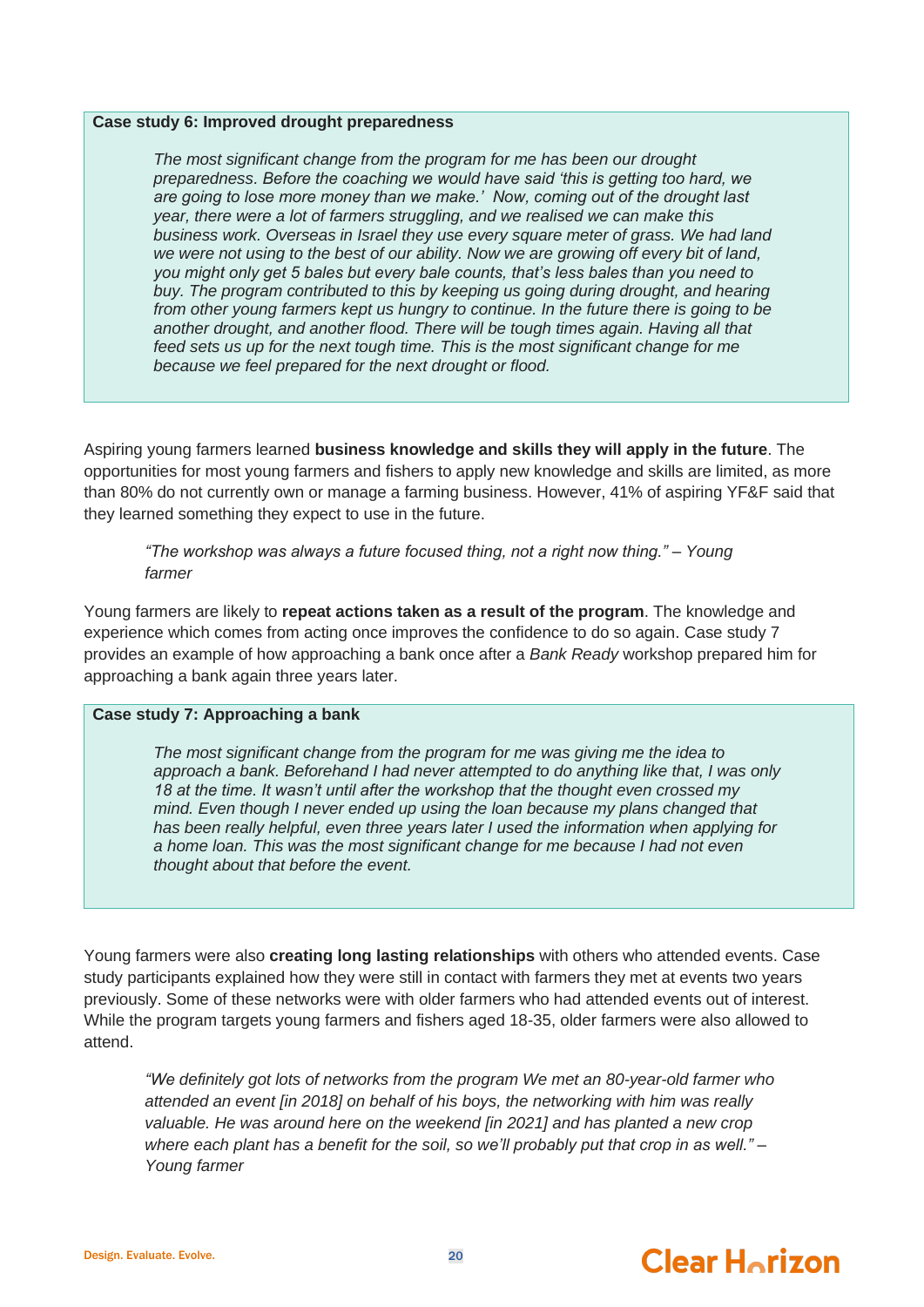## <span id="page-24-0"></span>2.2 Processes and implementation

This section identifies what has been learnt about young farmers and fishers by delivering the program; the most effective ways to engage with them and ways that were less effective

### Did the program meet the needs of young farmers and fishers?

### KEY FINDING

The program met the needs of young farmers and fishers across NSW by delivering face-to-face events across all LLS regions and continuing to provide online events during COVID.

The program was most successful at meeting the needs of beginners in business – young farmers and fishers who traditionally focus on the outdoor work rather than the business. The program has successfully adapted to feedback by building upon these events for beginners with new events and courses that meet the needs of young farmers and fishers who were more advanced in business.

The program had limited success in meeting the needs of fishers and small-scale farmers due to the limited capacity of the program team. The program team focused upon designing and delivering events targeted towards the largest groups, such as cattle farmers. Events and courses tailored to fishers and small-scale farmers were offered in the final six months of the program.

The program had limited success in meeting the needs of a significant group of young farmers (33%) who work on a family farm. Succession planning is important for this group, and there were few events dedicated to this topic. As such, there is no evidence of improved succession outcomes.

Most farmers and fishers who attended were in the target age demographic and did not own or manage their own farm or boat.

The program **reached 5,242 attendees from 136 events**, including the two conferences. More than 2,000 young farmers and fishers attended face-to-face events, including over 500 who attended the conferences in 2020 and 2021.

The program was **well attended for the different types of events**, suggesting that young farmers found the events highly relevant. Single-night events had 26 attendees per event on average for the lifetime of the program (face-to-face), plus both conferences had over 250 delegates. [Table 2](#page-25-0) shows that the most common single-night events Bank Ready and Business Ready had 25 attendees per event, and Startup Stories and Bank savvy all had at least 30 attendees per event.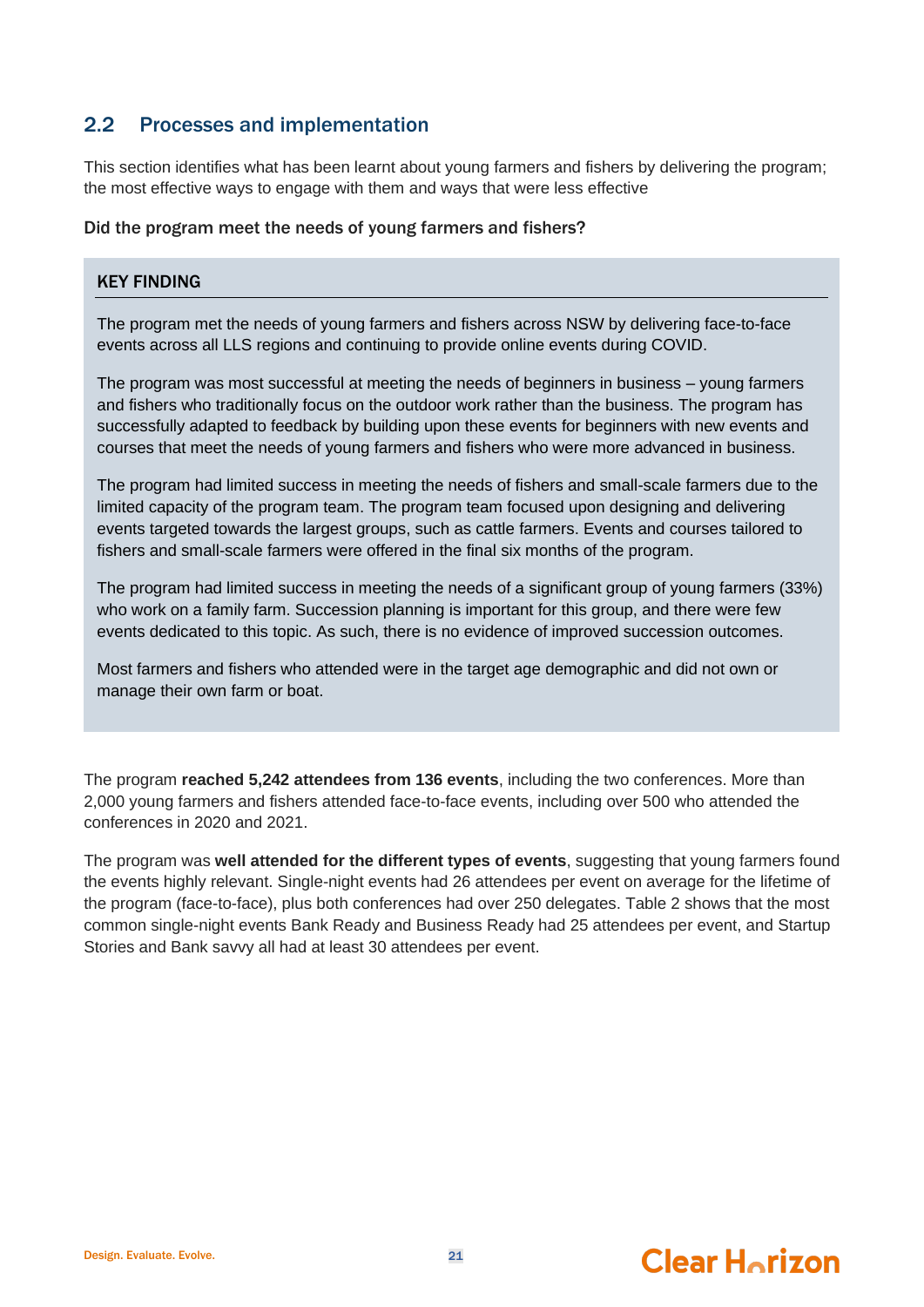<span id="page-25-0"></span>**Table 2 Number of registrations per event, by event type (face-to-face, single-night events only)**

| <b>Event type</b>                    | <b>Number of</b><br>events | <b>Average attendance</b><br>per event |
|--------------------------------------|----------------------------|----------------------------------------|
| <b>Bank Ready</b>                    | 42                         | 25                                     |
| <b>Bank Savvy</b>                    | 14                         | 30                                     |
| <b>Business Ready</b>                | 14                         | 25                                     |
| <b>Startup Stories</b>               | 12                         | 34                                     |
| Small scale farming                  | 9                          | 33                                     |
| Other                                | $\overline{7}$             | 19                                     |
| <b>Business Edge</b>                 | 4                          | 13                                     |
| <b>Profit Ready</b>                  | 4                          | 30                                     |
| Communicate                          | 3                          | 10                                     |
| All face-to-face single-night events | 109                        | 26                                     |

The program **continued to reach new farmers** who had not participated in the program before. 63% of young farmers and fishers who attended events in 2020 and 2021 were attending a Young Farmer events for the first time.

The program reached **young** farmers and fishers. 77% of event attendees were within the target audience for the program (aged 18-35). 19% of attendees were aged 36 or above, and 3% were aged 17 or less.

The program had a **wide geographic reach and consistently engaged young farmers in all locations.** The program delivered at least five events in all LLS regions aside from Greater Sydney. The program delivered two or more events in all regions in 2018/19 and 2019/20 aside from the North Coast. Implementation was disrupted by COVID in the final year of the program, but the team still delivered events in all regions aside from Hunter. [Table 3](#page-26-0) shows how the program consistently engaged farmers and fishers in all regions at least once per year, with small exceptions.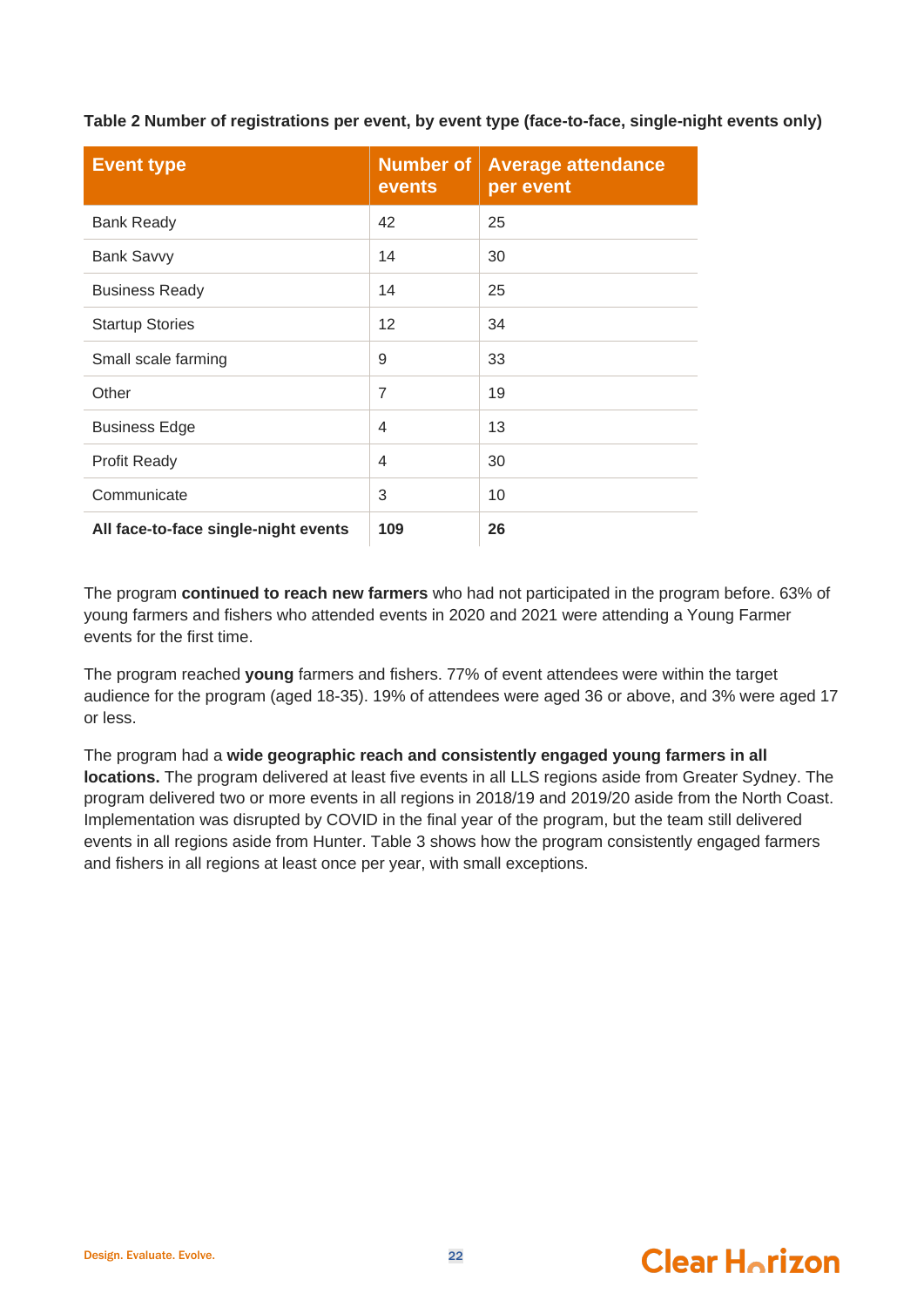<span id="page-26-0"></span>**Table 3 Number of single-night events held per year, by LLS region (note: conferences and farm tours excluded from this data)**

| <b>LLS Region</b>         | 2017<br>/18    | 2018<br>/19    | 2019<br>120    | 2020<br>121  | <b>Total</b>   |
|---------------------------|----------------|----------------|----------------|--------------|----------------|
| <b>Central West</b>       | 3              | 10             | 3              | 10           | 26             |
| Riverina                  |                | 10             | $\overline{2}$ | 1            | 13             |
| North West                | 1              | 3              | 3              | 3            | 10             |
| Western                   |                | $\overline{2}$ | 4              | 3            | $9\,$          |
| <b>Central Tablelands</b> | 1              | 2              | 3              | 2            | 8              |
| North Coast               | 4              | $\mathfrak{S}$ |                | 4            | 11             |
| Hunter                    | $\overline{2}$ | 3              | $\overline{2}$ | 3            | 10             |
| South East                | 1              | $\overline{2}$ | 3              | 1            | $\overline{7}$ |
| Murray                    |                | $\sqrt{3}$     | $\overline{2}$ | 1            | 6              |
| Northern Tablelands       |                | $\overline{2}$ | $\overline{2}$ | $\mathbf{1}$ | 5              |
| <b>Greater Sydney</b>     |                |                | 1              | $\sqrt{3}$   | 4              |
| Online                    |                |                | 6              | 18           | 24             |
| <b>Total</b>              | 12             | 40             | 31             | 50           | 132            |

This region with the most concentrated reach was **the Central West** LLS region, with 26 events held. The region with the second highest number of events was Riverina with 13. Program staff indicated the focus on this region was partly due to the program's use of networks: the existing networks for the program team were based the region where they lived.

*"We are Central West dominated. So could we have achieved more in the North and South of the state if we had better networks in those regions." – Program team member*

The program **reached many small towns across the state**. The program delivered single-night events in 65 different locations, in addition to online events that were accessible by anyone with internet access. [Figure 1](#page-27-1) illustrates the number of different locations where events were held.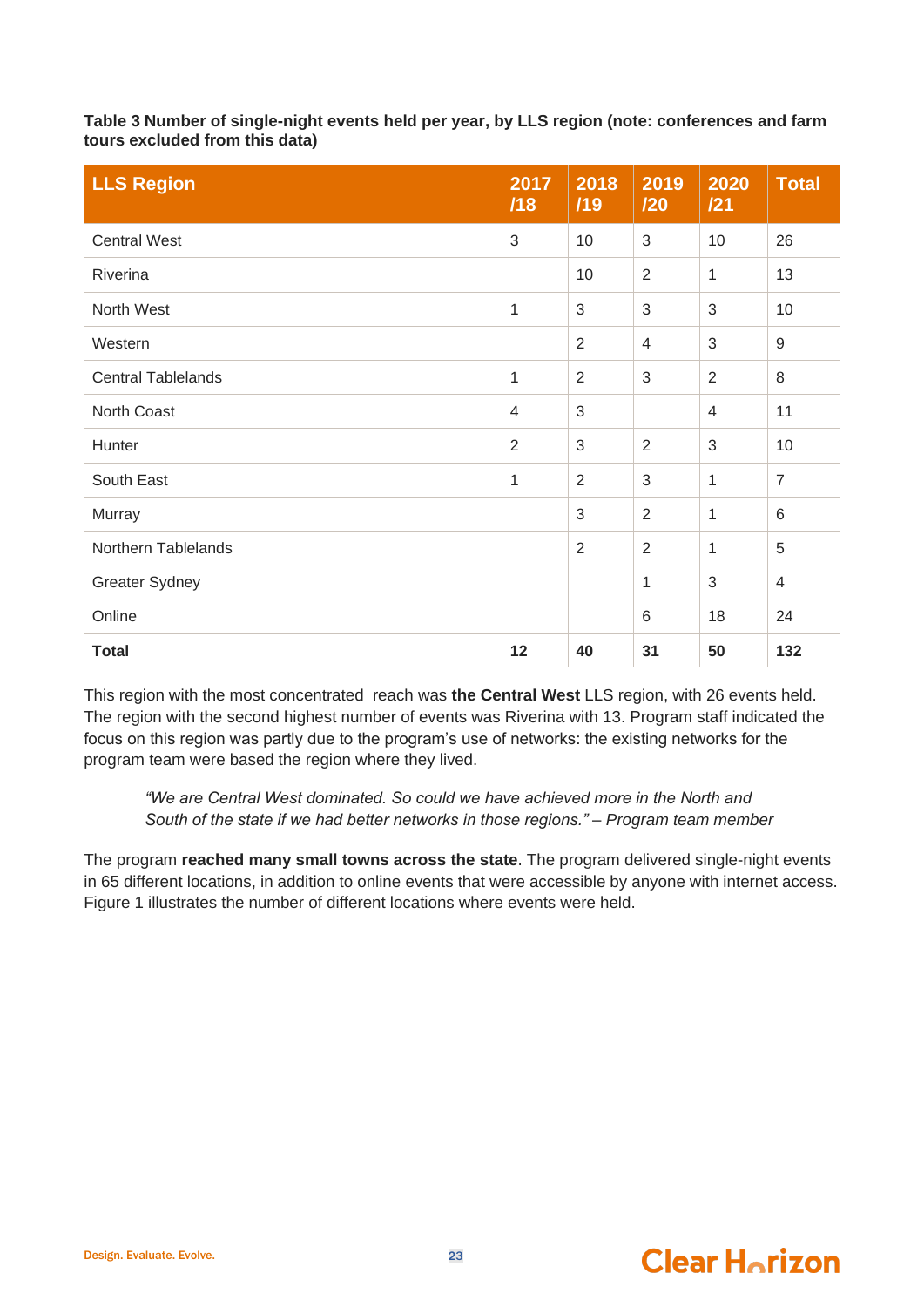

**Figure 1 Location of single-night events**

<span id="page-27-1"></span>Events consistently **received highly positive feedback from attendees**. Overall, 69% of event attendees indicated they highly valued the event (that is, rated it six or higher on a scale of  $1 - 7$ ). This was consistent for all events, with the most positive feedback coming from Business Edge and the Conference, and even the lowest rated event receiving highly positive feedback from 61% of respondents. [Table 4](#page-27-0) shows the rates of highly positive feedback for the different types of events.

<span id="page-27-0"></span>

| Table 4 Number of attendees who highly valued the event (rated it 6 or higher out of 7) |  |  |
|-----------------------------------------------------------------------------------------|--|--|
|                                                                                         |  |  |
|                                                                                         |  |  |

| <b>Event type</b>          | <b>Highly valued the event</b> |
|----------------------------|--------------------------------|
| Business Edge: Young guns  | 81%                            |
| Conference                 | 80%                            |
| <b>Small Business Week</b> | 77%                            |
| Special one-off events     | 72%                            |
| <b>Business School</b>     | 72%                            |
| <b>Profit Ready</b>        | 70%                            |
| <b>Startup Stories</b>     | 70%                            |
| <b>Business Ready</b>      | 67%                            |
| <b>Bank Savvy</b>          | 64%                            |
| <b>Bank Ready</b>          | 61%                            |
| All events                 | 69%                            |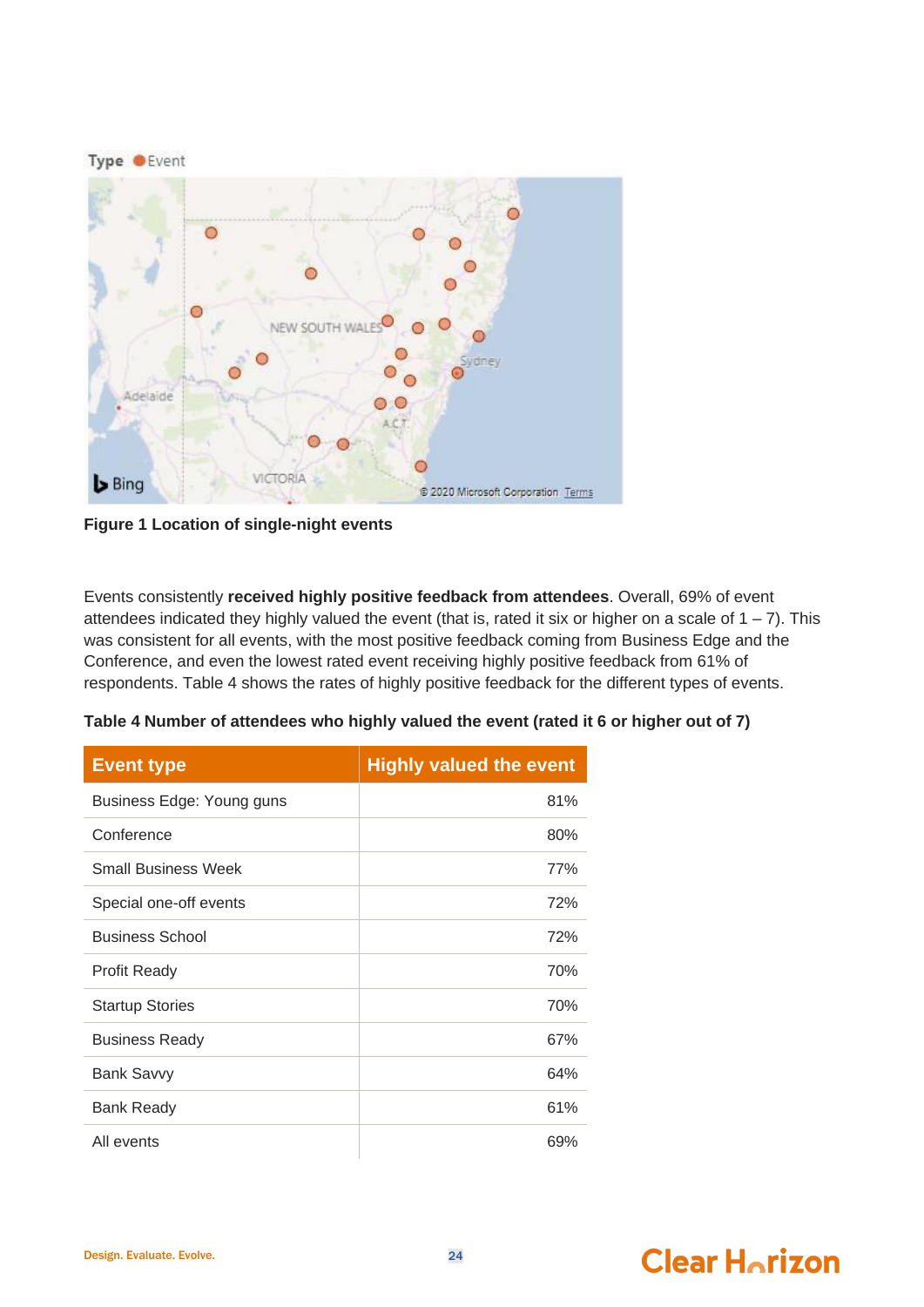The program also **delivered podcasts** for young farmers. The high number of listens suggests that young farmers value the podcasts. The program has released 34 podcast episodes for a combined total of 21,000 listens so far. [Figure 2](#page-28-0) shows that the podcasts were consistently reached 1,000 listens per month since the first series was released in February 2020 following the young farmers conference. The program released new series in June 2020 and February 2021, which directly targeted succession planning and a new season is on getting into farming *without* a family farm was launched in June 2021.



<span id="page-28-0"></span>**Figure 2 Number of listens to podcasts by month (all podcasts)**

The program has delivered activities for young farmers in different farming situations. The program has delivered events and resources targeted at on-farm young farmers, aspiring young farmers and fishers, and those working on a family farm (see [Table 5\)](#page-28-1).

<span id="page-28-1"></span>

|  |  | Table 5 Activities targeted towards young farmers in different farming situations |
|--|--|-----------------------------------------------------------------------------------|
|--|--|-----------------------------------------------------------------------------------|

| <b>Current farming situation</b>                                              | Activities targeted to this audience                                                |  |
|-------------------------------------------------------------------------------|-------------------------------------------------------------------------------------|--|
| Own or lease a farm (19%)                                                     | Individual coaching program<br>۰                                                    |  |
| Aspiring young farmers (81%)<br>(all those who do not own or lease a<br>farm) | <b>Bank Ready</b><br>$\bullet$<br>Farming without a family farm podcast series<br>۰ |  |
| Working on a family farm (33%)                                                | Communicate<br>Succession podcast series and resources<br>$\bullet$                 |  |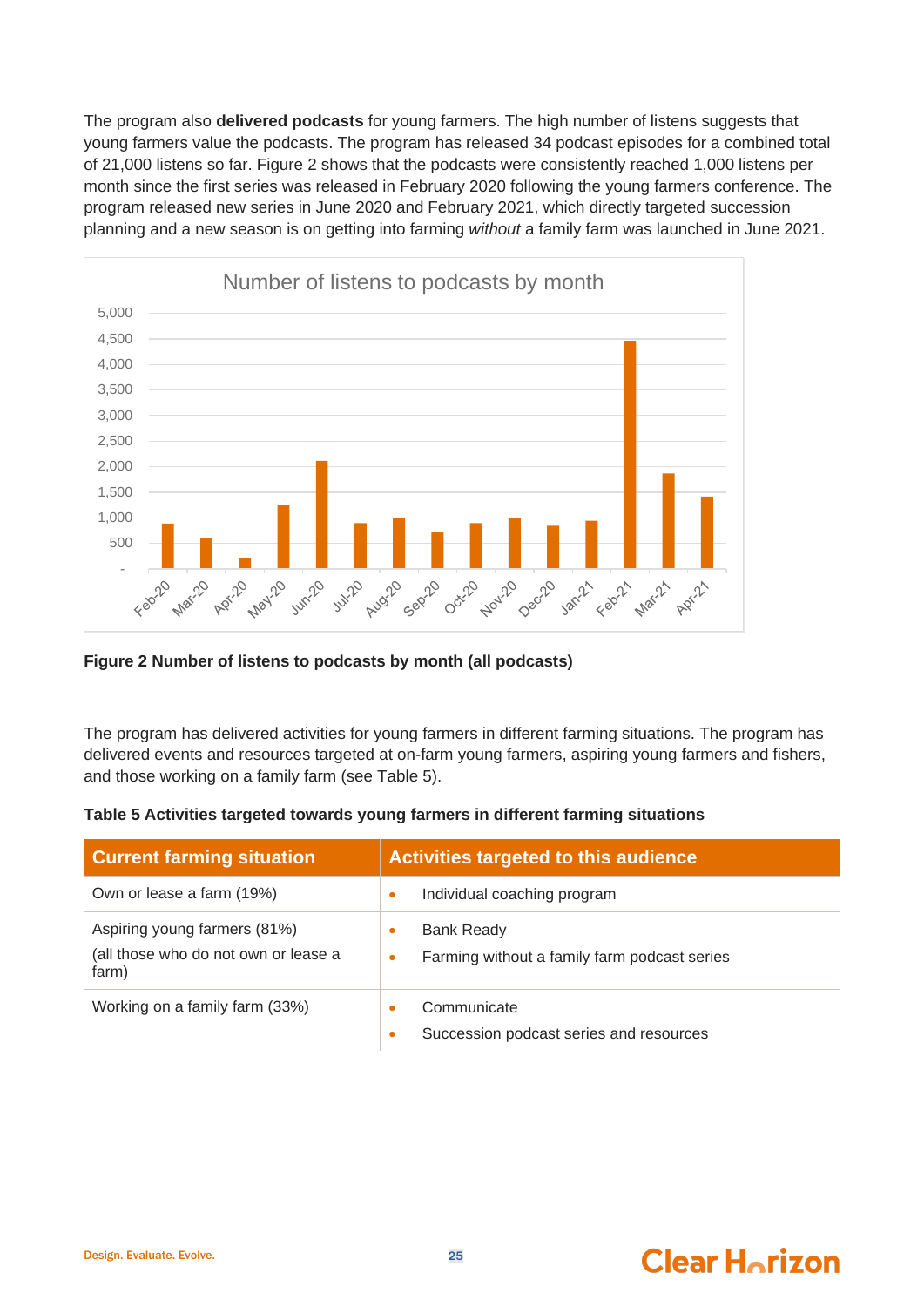| <b>Current farming situation</b>     |           | Activities targeted to this audience           |
|--------------------------------------|-----------|------------------------------------------------|
| All young farmers and fishers (100%) |           | Conference                                     |
|                                      | ٠         | <b>Startup Stories</b>                         |
|                                      | ٠         | <b>Business Ready</b>                          |
|                                      | $\bullet$ | <b>Bank Savvy</b>                              |
|                                      | ٠         | Propagate podcast series and numerous toolkits |
|                                      | ٠         | Externally subsidised courses                  |

Program delivery was **limited around succession planning for those on a family farm**. Advisory committee members indicated that the largest gap in the program was around succession planning. While the program delivered a succession planning podcast targeted towards young farmers on a family farm, this activity was delivered late in the program, and it is presumed that podcasts are less effective than events or individualised coaching (there was little evidence of outcomes from podcasts available for this evaluation). The program also piloted 'Communicate' events for this group unsuccessfully.

Program delivery had **limited success reaching young fishers**. This was mainly due to the small cohort of young fishers (interviewees suggested there were less than 100 fishers under 35 in all NSW), the need for the program team to prioritise the largest groups, and the limited program team experience with fishing. Young fishers were invited to events along the coast, and fishers participated in the individual coaching program. However, there were no events or courses targeted directly towards fishers until the final six months of the program, when a coaching course for fishers was subsidised.

Program delivery was focused upon generic farming with limited scope to target specific industries. Events for small-scale farmers and a course for dairy farmers were delivered in the final six months of the program. Before this time, events such as Startup stories spoke about a specific industry but were relevant and aimed towards young farmers in all industries. Four team members said that the team was unable to meet the needs of fishers and small-scale farmers for most of the program period, and that the specialisation required to meet the needs of these groups was limited due to the size of the program team.

*"[The opportunity for improvement is to have] another staff member. They would be in a coordinator role, and we would get them to focus on fishing and small-scale farmers. These are two areas we are not addressing much but would like to more. Anecdotally the needs of fishers are different to some of the programs we are offering, so our content does not transfer straight across." – Program team (2020)*

The program has been **most successful at meeting the needs of beginners in business**. The 'Getting Started' series of single-night workshops (Bank Ready, Business Ready, Startup Stories) were all aimed towards young farmers and fishers who lacked experience with banks or business plans. 43% of attendees indicated they learned new information at the events for the first time.

*"I haven't been into a bank in over 3 years. I've never had a loan… So it was a good to learn how to approach several banks and find the best loan and a bank manager that actually understands where you want to go to." – Young farmer*

By meeting the needs of beginners, some of these program events were not **useful for young farmers and fishers who were more advanced in business**. 31% of event attendees indicated they did not learn anything new at the events they attended. However, these events could still benefit young farmers

#### Design. Evaluate. Evolve. 26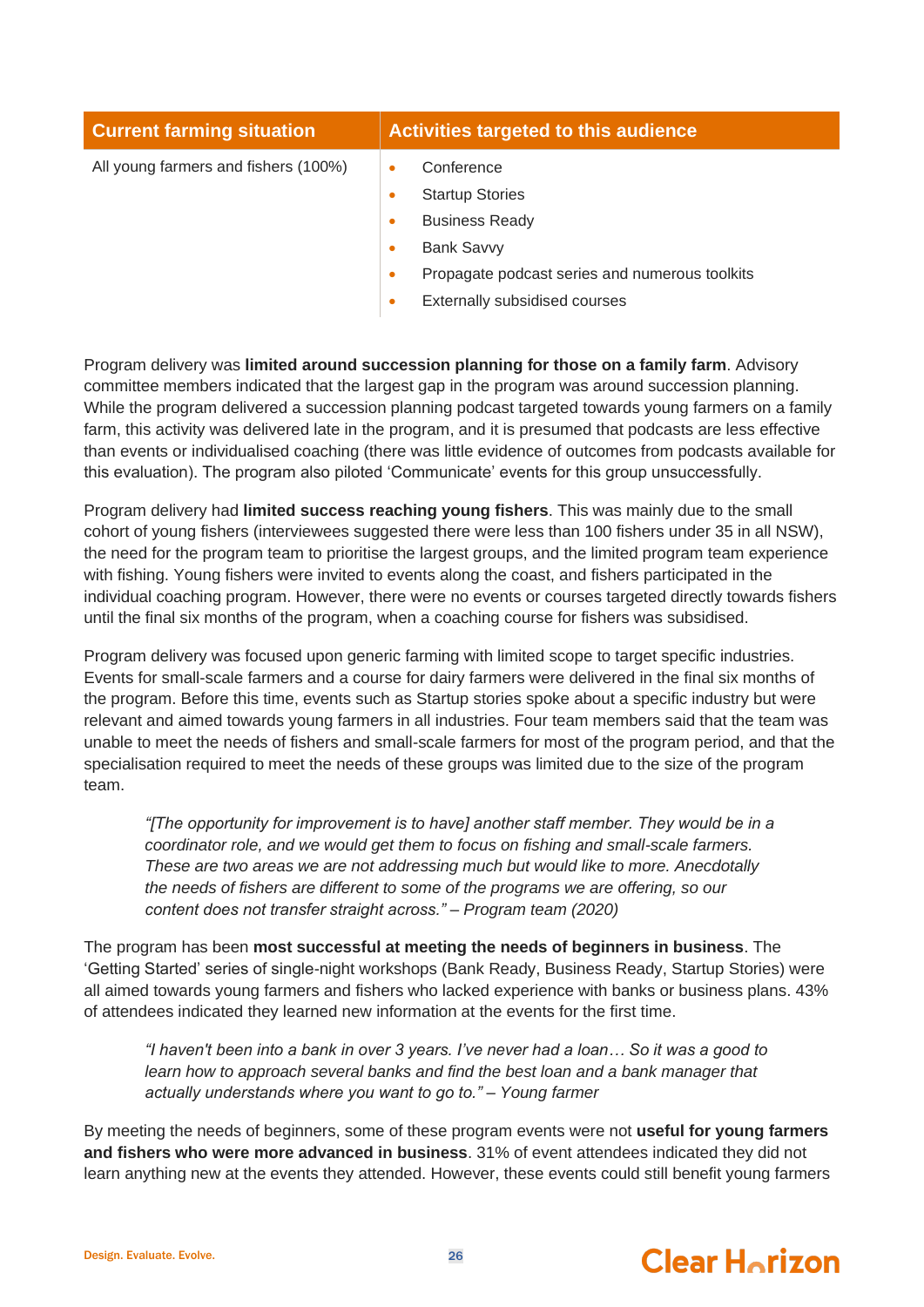and fishers by reinforcing existing knowledge and networking. Many interviewees said that while the event was introductory, it reinforced their existing knowledge. Program events also provide secondary benefits such as networking to all attendees regardless of prior knowledge.

The program also **delivered events that were for those more advanced in business**. One such event was Bank Savvy, which has successfully met the needs of an audience with an intermediate knowledge in business. Bank Savvy covered more advanced topics such as vendor finance and leasing farms, and had the highest rate of attendees learning new things out of all single-night events.

*"I got plenty out of it as it gave me clarity on vendor finance and lots of information for when to look for loans." – Young farmer*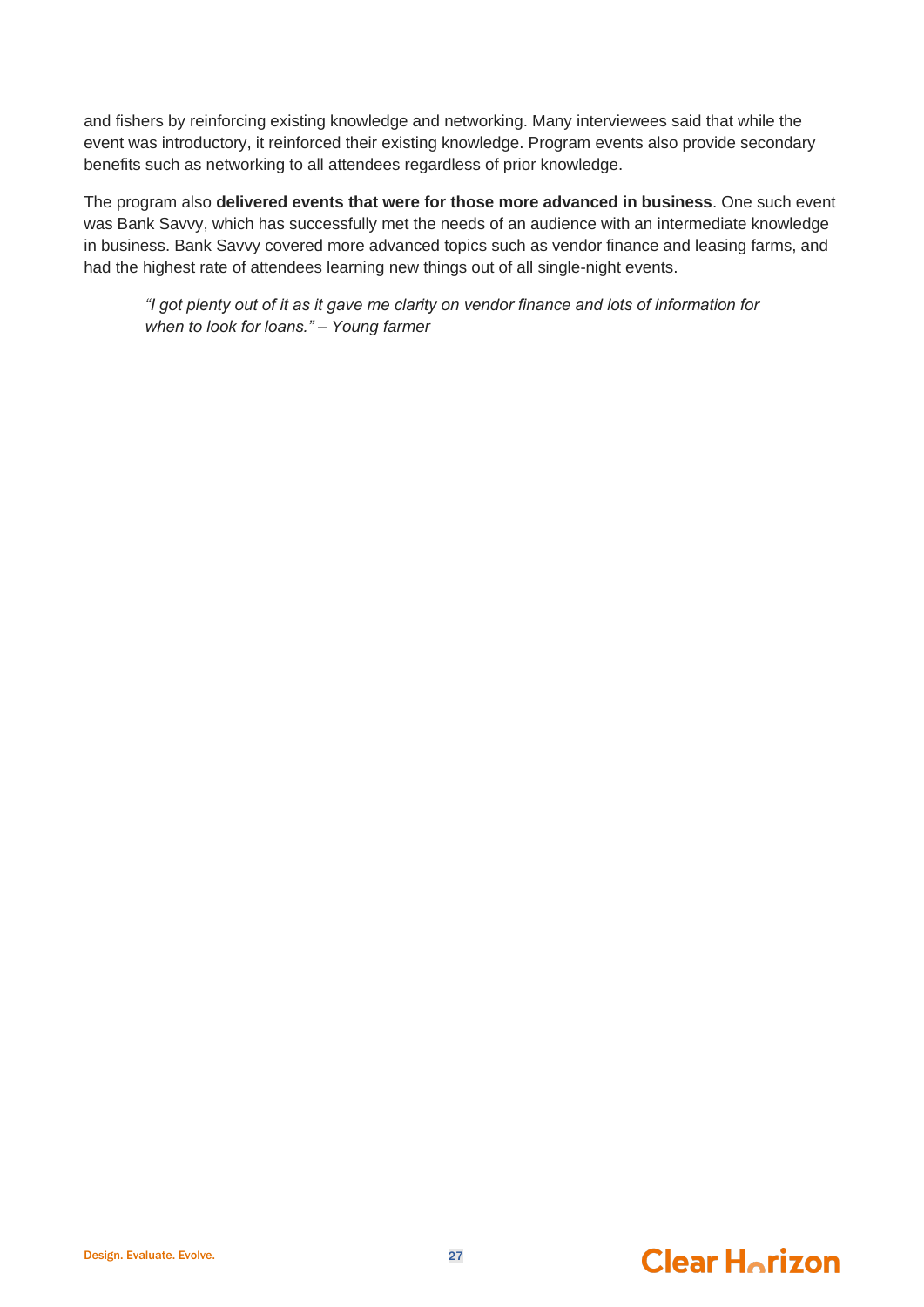### What did we learn about young farmers and fishers?

### KEY FINDING

The program has gained a greater understanding about the different clusters of young farmers and fishers, identifying 19% of program participants as having established their own business and the remaining 81% aspiring to manage their own business in the future. This group includes one third of participants who currently work on a family farm. Each of these groups have specific needs that the program sought to meet. Each of these clusters have different needs that were met by the program to differing degrees.

The evidence collected illustrates a lot about young farmers in NSW. [Figure 3](#page-32-0) shows the farming situation of young farmers who attended events:

Only **19% of young farmers** and fishers **manage a business**, that is, own or lease a farm. Young farmers and fishers in this situation were able to implement new skills and knowledge around budgeting, staff management, and business models straight away. Farms owned by these young farmers were typically new, small and did not produce enough income to support a couple. It was common for young farming couples to have one partner working on-farm and another working off-farm.

The inverse is that **81% of young farmers are aspiring** to own or manage a farming business in the future, but do not do so in the present. For most young farmers, advice for on-farm business management cannot be implemented immediately. In most cases the information was preparing them for the future or guiding them to take small steps towards business ownership. These farmers are not classified as primary producers under the NSW Government definition, so therefore are not eligible for much of the government support available.

A **large group (17%) of young farmers work in non-farming jobs**– such as in a school or office – but hope to move into farming in the future. Many of these farmers are saving funds so they can acquire farmland and searching for opportunities to buy small plots of land.

**33% of young farmers are working on a family farm**. This group had some capacity to take on and implement new knowledge and skills gained through the program depending on the dynamics on their family farm. Succession planning is relevant for this group of farmers, which often requires negotiating with other siblings and family members about how to split the assets.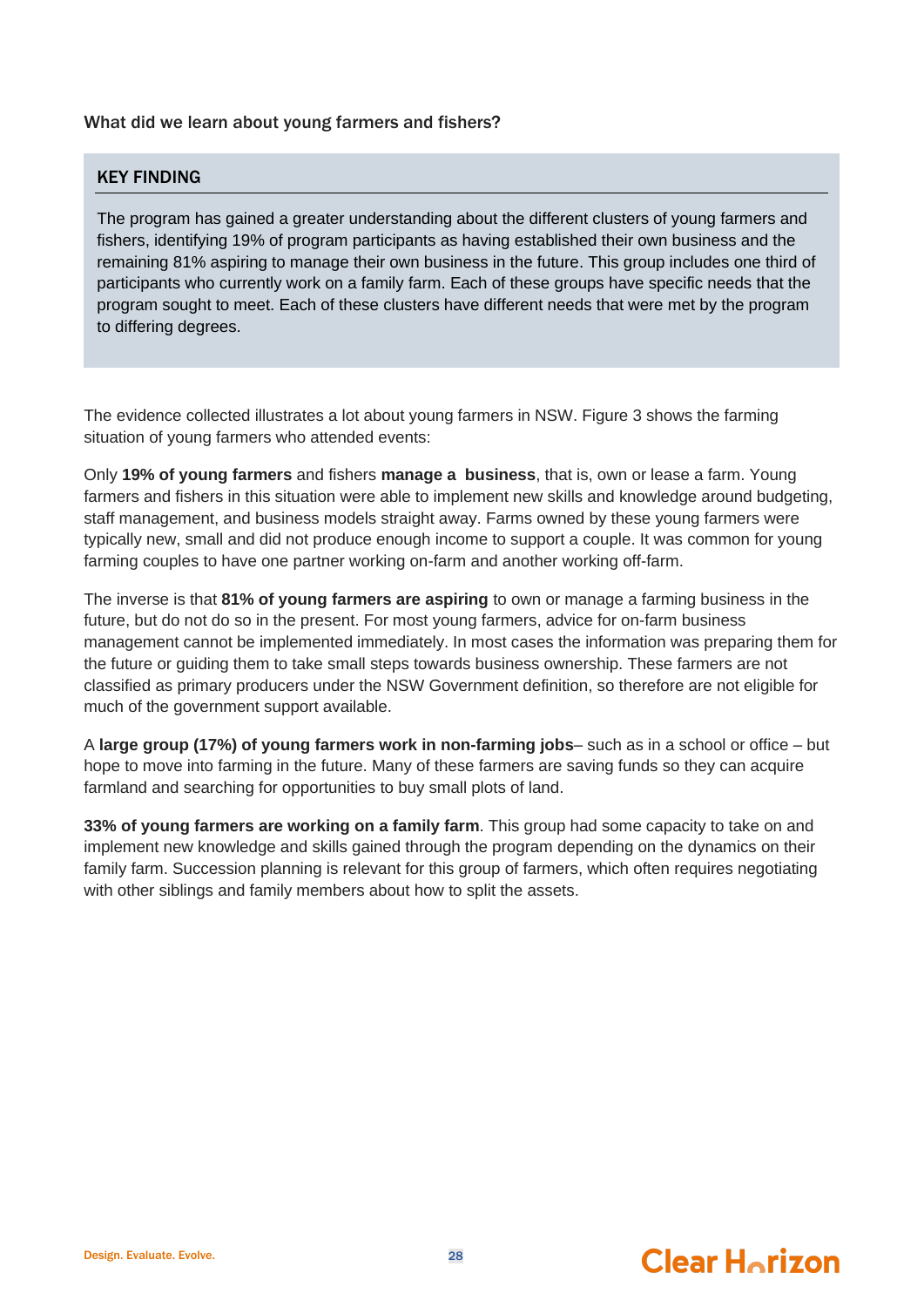

### <span id="page-32-0"></span>**Figure 3 Farming situation of event attendees (n=1753)**

A large group of young farmers were **beginners in business**. Two program team members explained how the first 'Getting Started' series of single-night events (*Bank Ready*, *Business Ready*) was initially pitched at too high a level and had to be brought back to basics. The *Getting Started* series has continued to receive strong attendance during the life of the program – consistently receiving 25 attendees per event.

*"I haven't been into a bank in over 3 years. I've never had a loan… So it was a good to learn how to approach several banks and find the best loan and a bank manager that actually understands where you want to go to." – Young farmer*



<span id="page-32-1"></span>**Figure 4 Preferred industry of aspiring young farmers (n=4,048)**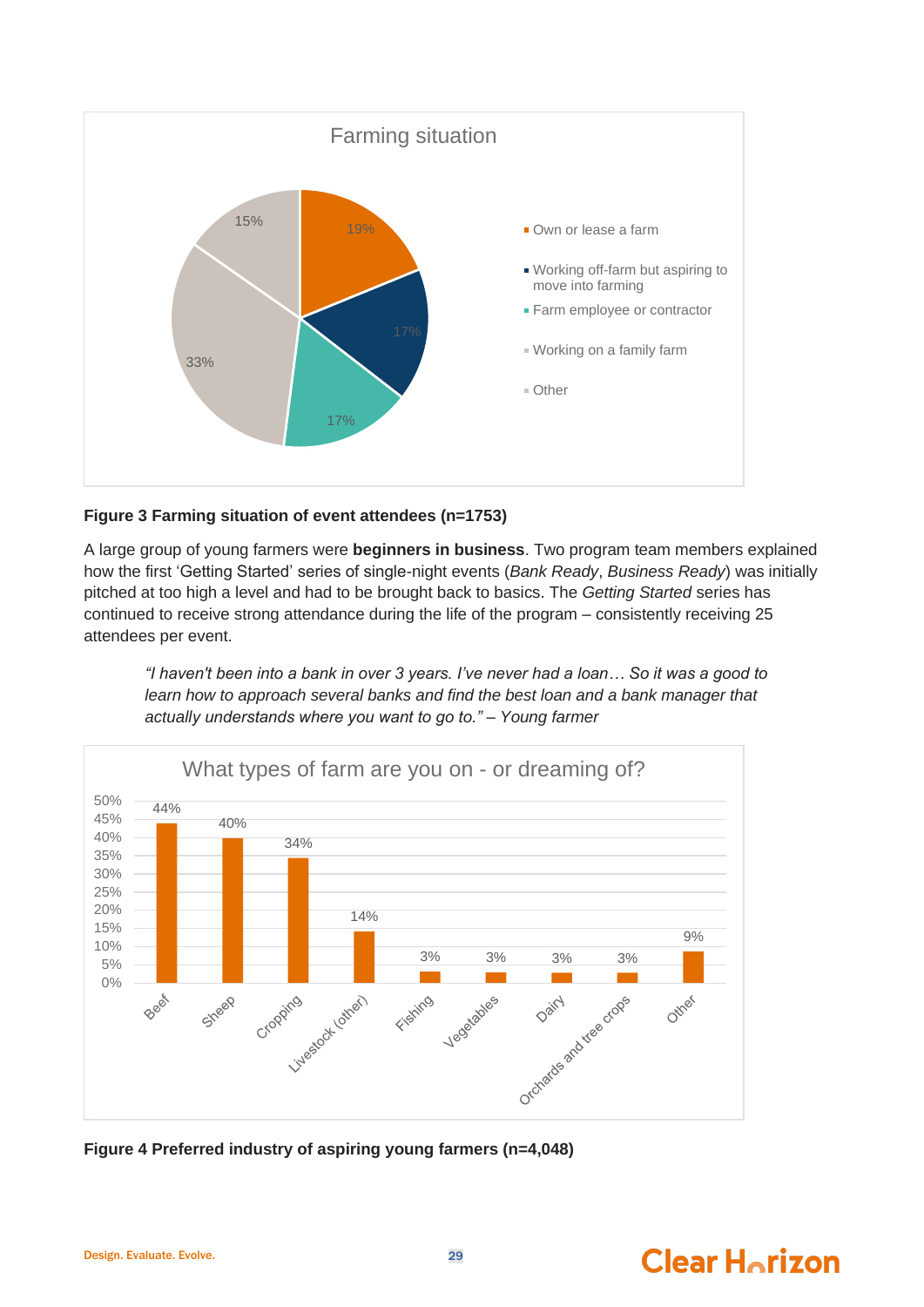### Which methods for engaging young farmers and fishers worked well?

### KEY FINDING

The program found that the local chamption model for organising single-night events worked well. They also found that personalised business Facebook profiles were the best way to communicate with the audience, and relatability was key to all successful engagement.

The '**local champion' model** (see box below) for identifying and delivering events worked well. The program consistently delivered events with 30 or more attendees, even in regional locations and when events had already been delivered in previous years. Two team members said that the local champion model works well as a customer-centered delivery mechanism because:

- It **leveraged the buy-in** of interested individuals by only delivering events that young farmers ask for. One subcontractor spoke of the importance of localised needs: the needs of farmers change significantly across the state, and the events are responsive to those needs.
- It **leveraged the local networks** of interested individuals to get other people to attend events. All program team members said this model of promoting the event through word-of-mouth of young farmers and local networks was more effective than targeted promotions from the program.
- events were at **convenient times** based on the availability of local young farmers.

### The 'local champion' model

The program identifies and delivers events using a 'local champion' model which follows the steps below:

- 1. The program promotes the different single-night events available through the website, and asks young farmers to express interest in an event
- 2. An interested young farmer reaches out to the team and says "Hi, can you run a Bank Ready event here?"
- 3. The program team member says "Yes we can, but we don't know anyone from your area, can you tell all your mates? We need 15-20 people to be keen for an event to happen."
- 4. The interested young farmer champions the event to others in their local area, raising awareness and getting commitment to attend from others through Facebook and word-ofmouth
- 5. The local champion and the program team decide on a date which suits the attendees and help cater the event to local needs.

*"Maybe there is footy training on Thursday, and band practice on Tuesday, so we do Wednesday. Maybe we can't do a November event because of harvest." – Program team member*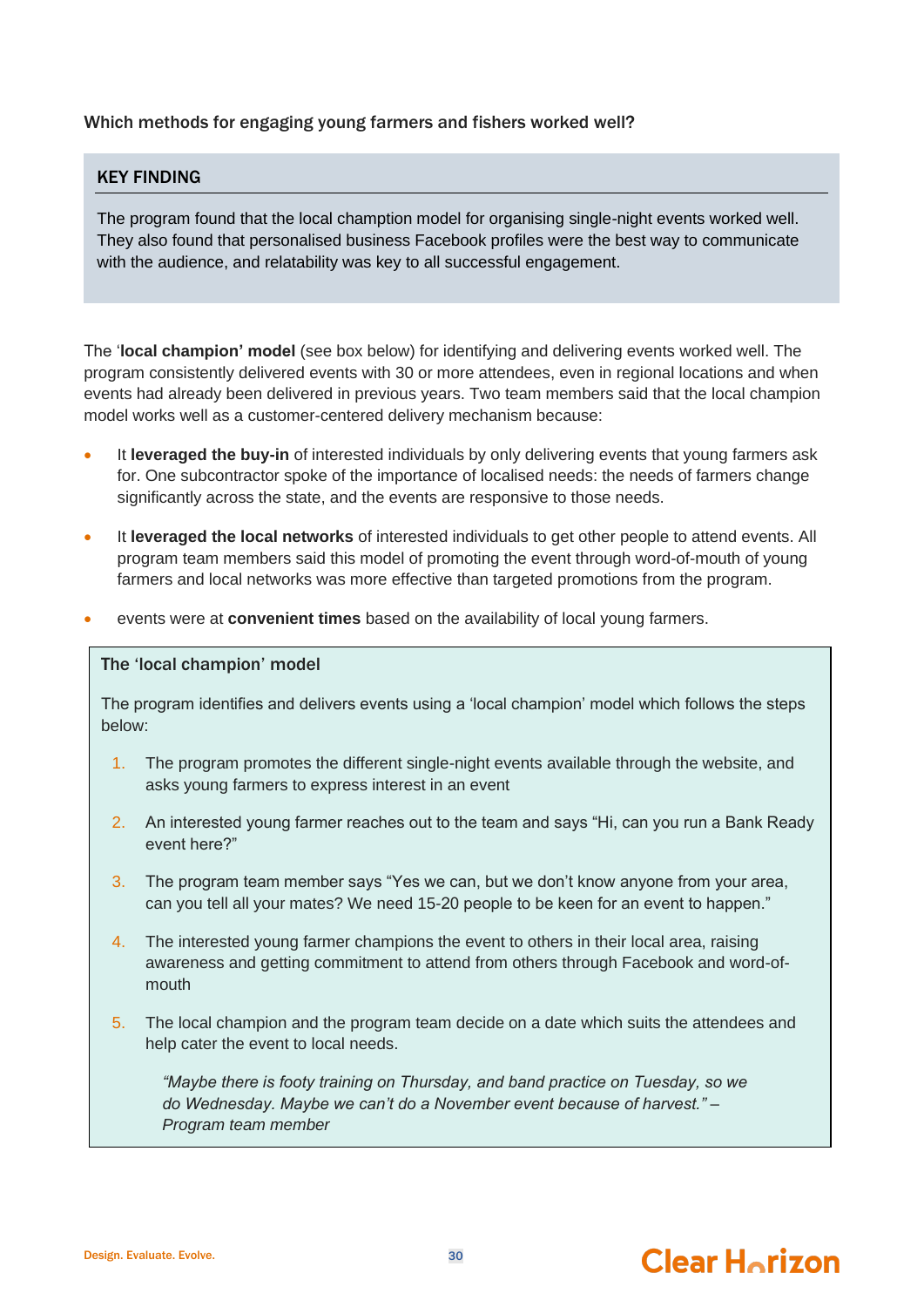Successful events were almost always run in a **casual setting** that young farmers were familiar with and comfortable, such as a local pub. Two program team members said that events needed to be in locations within the comfort zone of young farmers.

*"If they are out of their comfort zone they shut down. We had a workshop in a Town Hall, it was too formal, and we had low engagement. The same workshop ran at a pub the following year had heaps of engagement." – Program team member*

Events were always run during **weeknights in the evening**. Two members of the program team explained that daytime events consistently had low engagement – even short lunchtime Zoom events – and local champions almost never nominated events on the weekend. One team member explained that this was the same for posting to social media – posts in the evening always received the most engagement.

*"Engaging young farmers on the weekends are impossible. Mostly because they only have one day off a week, they are at the pub or the footy. Weekend stuff is really challenging." – Program team member*

The best way to engage with young farmers was through **Facebook**, and Instagram to a lesser extent. Young Farmers found out about the program and program activities through Facebook (52%) and word of mouth (28%). The program team emphasised that Facebook allows young farmers to see who is contacting them, unlike in a text message. Email and Twitter were not effective means to communicate with young farmers and fishers.

*"We message people on Facebook or Instagram before the workshops. If we text, they don't recognise the number and won't respond. Facebook is different because they can see who is speaking to them. They don't use email at all." – Program team member*

**Personalised Facebook business profiles** were the best means of talking to young farmers and fishers on Facebook. Two team members explained that personalised business profiles worked well because young farmers wanted to feel they were speaking to a person rather than an organization. Both interviewees said that while people often reached out to the program Facebook page for first contact, they almost always messaged the personalised business profile in later communication. The team has also created an alias profile which allows young farmers to message in individual even if that member is no longer a part of the program team.



**Tim Flynn Yfbp** Young Farmer Business Program Coordinator!!

**Figure 5 Personalised Facebook business profile for one team member**

*"I have an Alex McDonald profile – an alias who runs the page. Because [the former team leader] is in the photo they address their messages to Alex. We all respond as Alex. It works because we are all logged into the account, so we can all see the messages and take turn responding without referring them onto others." – Program team member*

The program team emphasized **relatability** during all communications and events. One team member explained that all team members and facilitators – including accountants and other guest speakers – were required to speak at length about their farming background and relate to the audience. Young farmers were much more likely to approach with someone they already knew and could relate to. Events were less successful if the speakers were unable to relate to the audience.

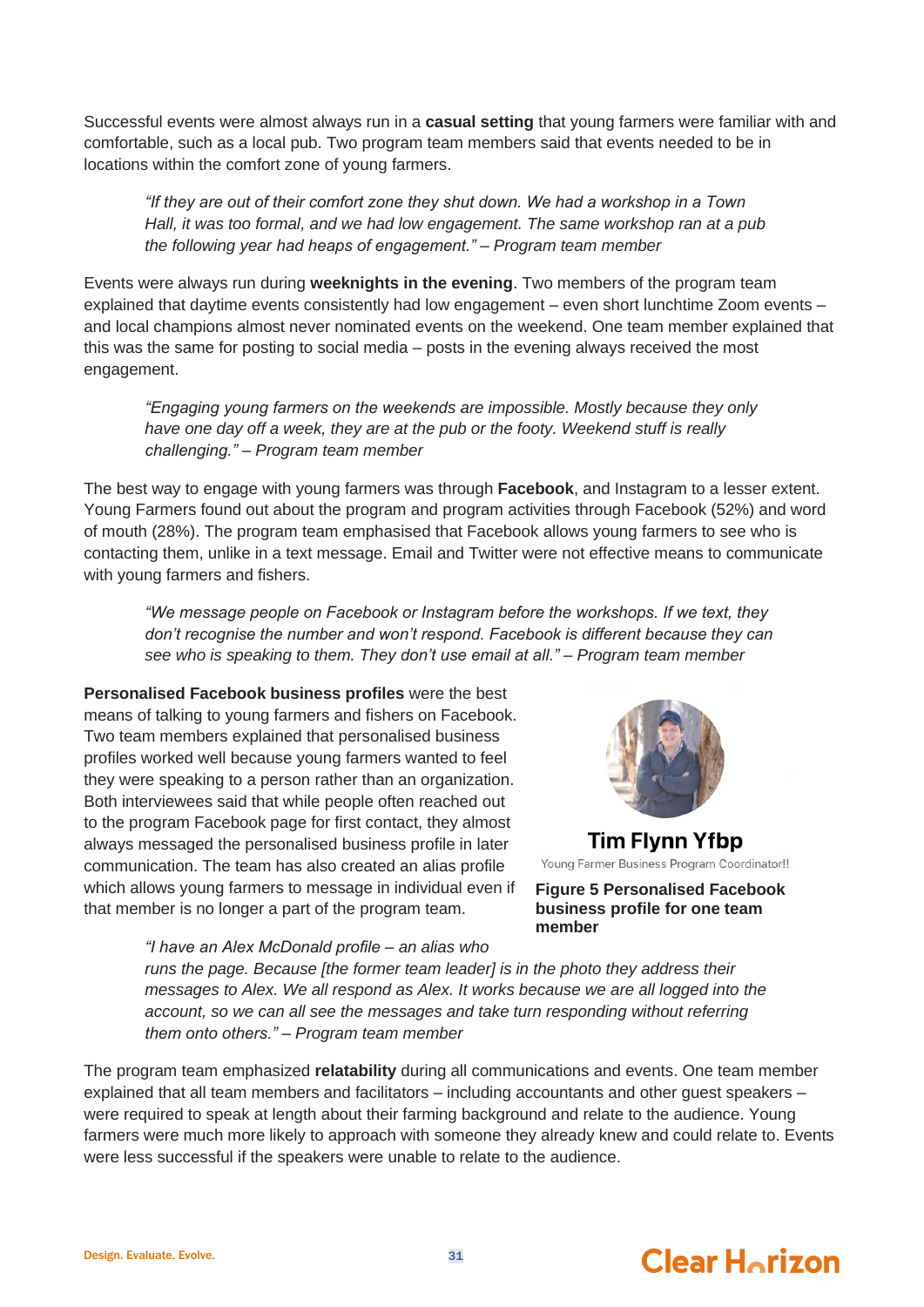*"We establish trust with the audience. The content is scripted to develop trust between the audience and facilitator… Relatability is also important – all the presenters need to tell a story about their association with farming. Often, they have a block on the edge of town, or they grew up in a farming family. The young farmer project team do that as well at the workshops. We are not a government employee: One member has pigs, another is from a farming family, I am from a farming family." – Program team member*

The program team learned that they **cannot assume young farmers will realise the value in great programs**, even if they were highly successful and relevant to their needs. Two members highlighted that the individual coaching program had fantastic outcomes for all participants and was high value for money. However, the program struggled to attract applicants. The first round of coaching had seven applications, and the second round had four applications. The program team developed a marketing campaign for the third round, which emphasised the importance and value of coaching and the relatability of the business coach. This marketing campaign was much more successful, and the program team received 43 applications.

*"We did a really targeted marketing campaign. We really looked at it from a marketing perspective: what are the barriers: they might not see value in coaching as a concept, they did not know the presenter, and did not understand coaching. So, we addressed each of these: we interviewed Nigel Kieren and got him to speak for two minutes about the value of business coaching at the conference; we got the coach to do a video telling them about him; and I did a video stepping out how to apply and what the program would look like. We really focused on pumping that out. Other times we probably relied on whipping something up and assuming 'this is a great program and young farmers will see value in it'." – Program team member*

The team also found that **young farmers liked binge-listening to podcasts**. The program has released 34 podcast episodes for a combined total of 21,000 listens so far. The program team stressed the importance of releasing the entire series at once to allow young farmers and fishers to binge the podcasts, rather than gradually releasing them week by week. Young farmers explained that podcasts were easy to consume, as they could download the podcasts and listen to them while doing fieldwork.

*"A lot of people here and myself do podcasts while sitting on machines or tractors or while feeding sheep, because that's what people here do all day every day- just sitting in the ute trailing grain out." – Young farmer*

Young farmers were **willing to share business information with others**. Two program team members said they were surprised at the openness and lack of secrecy of young farmers.

*"One big thing I learned about young farmers is how open they are to other young farmers. I always had the perception in farming that 'nobody tells anyone why what they are doing and why they are doing it', there has always been a really secretive nature. But in the program I have realised that young farmers were really open to sharing with others and learning a lot from each other." – Program team member*

Reflecting this willingness to share, young farmers were **able to learn from each other** rather than relying on the older generation. Young farmers sharing information about their business became a key feature of the program, through the *Startup* stories, coaching, and conference farm tours.

*"I thought they needed to learn from the older generations, but they are able to learn a lot from each other." – Program team member*

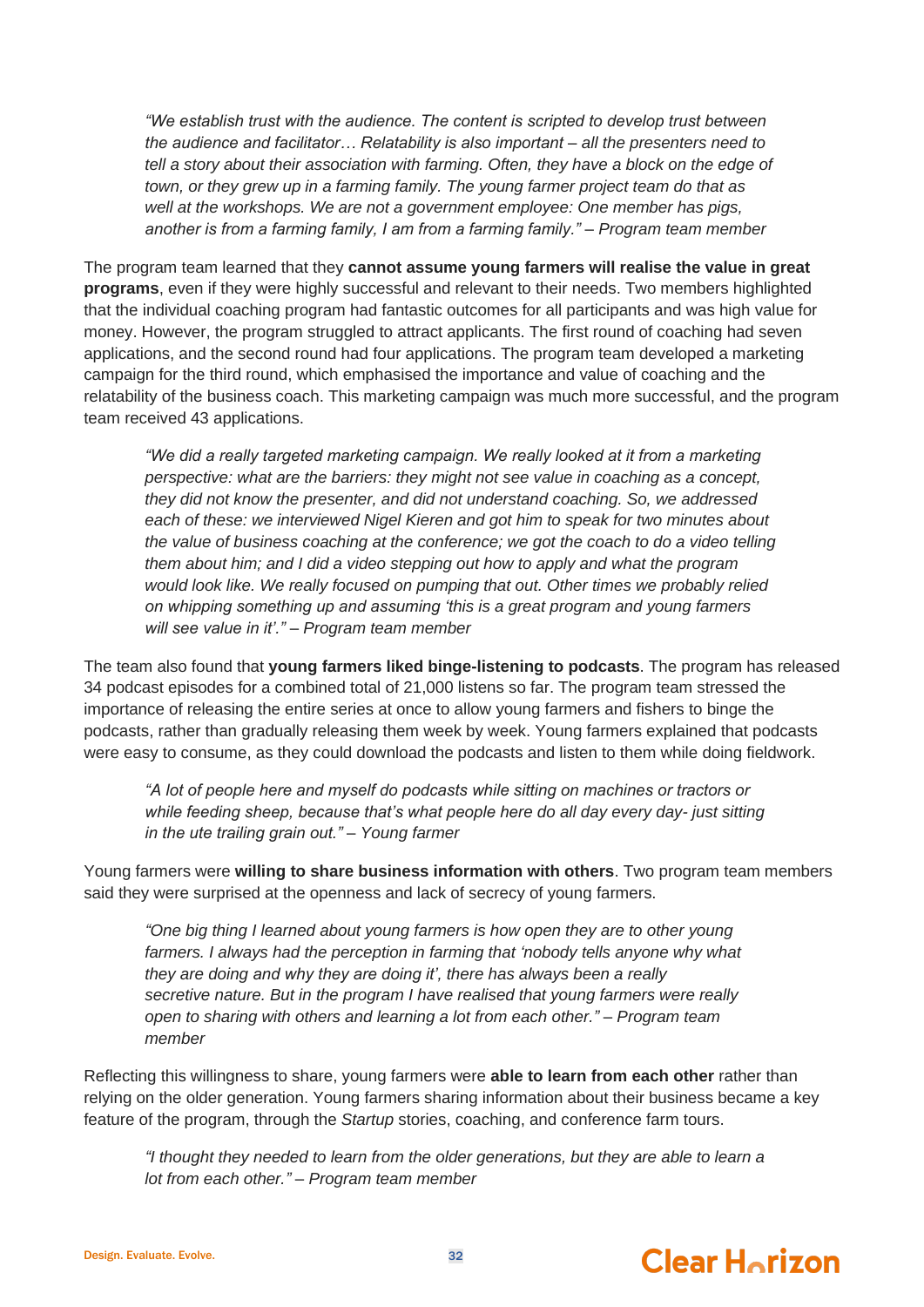Young farmers and fishers were **open to learning about other industries**. Feedback on events suggested that young farmers preferred information and presenters that were catered to their industry. However, many young farmers and fishers took lessons from farmers in other industries that could be applied in their own. Six individual coaching participants explained that they had learned a lot from the other types of industries, and especially the common challenges and how they had responded.

*"There's always valuable things that come out of it that might not be the direct link to you making change, but it plants the seed that grows from there" – Young farmer*

### Which methods of engaging young farmers and fishers do not work?

### KEY FINDING

The program learned that running competitions were often ineffective with this audience, and that workshops on broad topics like 'Communication' received low interest.

The program team trialled many new methods and approaches to engaging young farmers and fishers, some which were unsuccessful. The program team adapted to focus on what worked, but a list of engagements that did not work and reasons for them are below.

Group coaching was **unsuccessful when participants were in different farming situations**. Participants in Group Coaching had different farming situations – some owned a business, some worked on a family farm, and some were employed outside of farming. The diverse audience made it difficult for the coaches to deliver fit-for-purpose content which met the needs of all participants. Six farmers and fishers said the Group Coaching course did not suit their situation. From this learning, the Advisory Committee discussed the importance of target courses to farmers in a specific situation to ensure they were fit-for-purpose.

**Running competitions or offering prizes** did not work well. The team struggled to run competitions or give out prizes such as business resources or conference tickets. One program team member was unable to explain why this was the case but suggested that young farmers did not like doing the activity required to be eligible for the prize, even if it was as simple as tagging a friend.

The **Communicate single-night events failed to attract young farmers**. The program piloted three 'Communicate' workshops in 2018 aimed at supporting difficult conversations about succession but had limited attendance (30 attendees across three workshops). One program team member indicated this was counterintuitive, because communication was a critical part of succession – which is relevant for 33% of young farmers who are working on a family farm. In addition, the outcomes from the workshop were positive – the Communicate workshop had higher levels of satisfaction than any other single-night event in 2018/19, and attendees applied many of the skills learned in the weeks following the workshop. Program staff suggested two reasons that this pilot was unsuccessful. One team member explained that they did not use the 'local champion' model, hence the lack of attendees. Another team member indicated that young farmers do not see the value in communication skills, despite the importance and positive outcomes (similarly to the challenges in promoting the coaching program).

*"Young farmers don't see the value in communication skills. They are obviously important, but you need to sell them subtly: package it in with something else, tell them*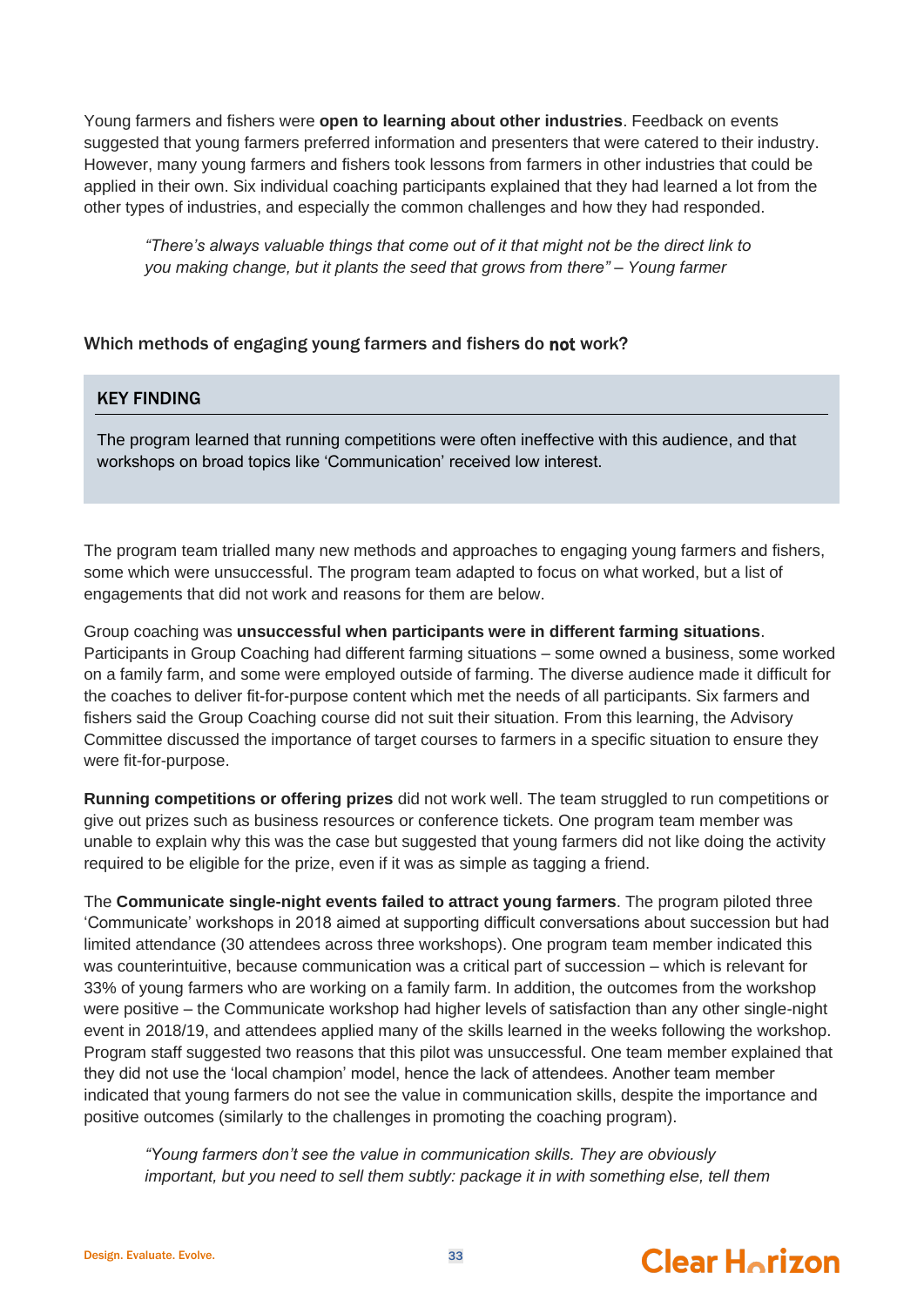*something about what they are in. Similarly to the conference: we had communication speakers who got great feedback, but if you run an event based on purely communication you won't get a crowd." – Program team member*

The team found that **asking for too many details on sign-up forms** for grants registrations was a barrier for many young farmers applying. Instead, the program team found that asking for a picture of their drivers' licence and ABN was effective; as it was quick and easy for young farmers, and it provided the team with everything they needed to know.

**Subcontractors needed to be flexible with dates** to meet the availability of young farmers. The 'local champion model' allows interested young farmers to set the date for single-night events according to the availability of the local community. One team member explained that events were unsuccessful if subcontractors provided a limited set of dates for delivering events.

**Webinars did not work with Western LLS based young farmers**. It may be intuitive to use online methods to target young farmers in the Western regions, as delivering face-to-face workshops required longer travel for both the facilitators and attendees. However, one team member explained that young farmers based in Western regions of the state had minimal online engagement due to low interest and ability to connect online.

*"Webinars do not work when trying to target Western LLS young farmers. They will not even dial in. So if we tried to do a webinar on the mouse plague it would be useless, because those guys who are most affected will not be able to connect." – Program team member*

How has the program used evaluation and evidence to inform the design?

### KEY FINDING

The team has successfully drawn upon evidence to inform the ongoing design and delivery of the program. This has been supported by a strong focus upon outcomes and evaluation, and clear strategic learning processes that allow for the team to draw upon evaluation evidence to inform strategic decisions about the program moving forward. This use of evidence is in line with best practice strategic learning and provides an example of how to implement a customer-centred program.

The focus upon outcomes and evidence has provided benefits to the program team. Two program team members highlighted the benefits from collecting outcomes data from participants.

*"The dashboard and ongoing reporting have been invaluable. It has helped us talk about the value of the program, plus it has informed drought policy. Having all this evidence also shows the professionalism of the program. Evidence is embedded into program design and evaluation… all this evidence is valuable because it focuses on outcomes." (Meeting notes with program team)*

### *Using evidence for strategic learning*

The evidence collected was **harnessed to inform ongoing decisions and deliver a customer-centred program**. The program had two clear learning processes with the second focused on strategic learning about the program design based on outcomes (these processes are explained below). Two program

#### Design. Evaluate. Evolve. **34**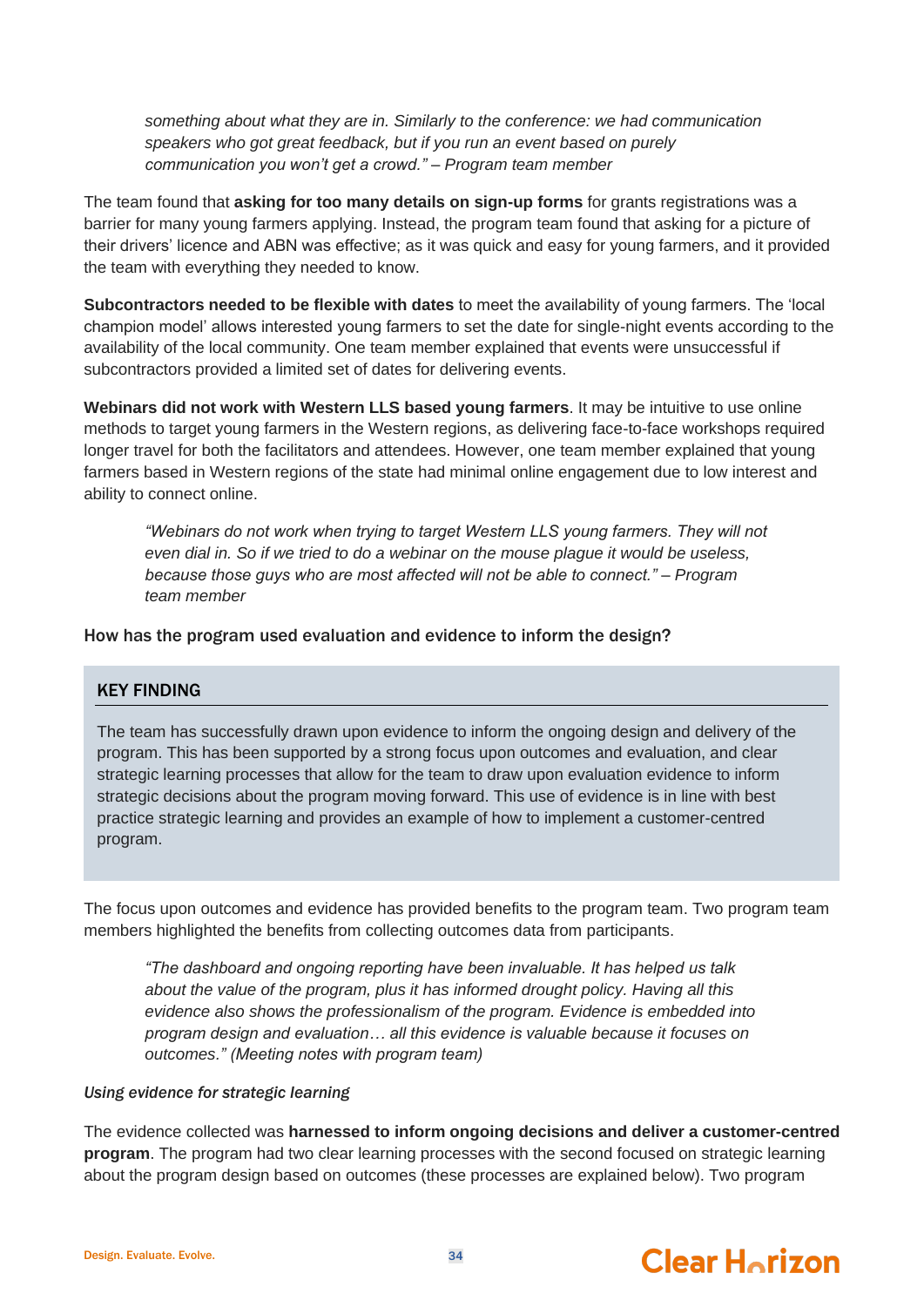team members and the advisory committee highlighted the use of evidence to inform learning as a strength of the program.

*"[This program is a great example] in how to design and implement a client-centred program; how to design new pilots and manage programs based on data, how to be effective, and how to use evaluation to do things better… There has been a lot of best practices that other programs can learn from." (Meeting notes with program team)*

The learning processes were also in line with **best practice strategic learning** processes. The learning processes fit within the first two loops of the Triple-Loop<sup>2</sup> model for organisational learning, and they align with the Centre for Evaluation Innovation's definition of strategic learning.

*Strategic learning is the use of data and insights from a variety of information-gathering approaches—including evaluation—to inform decision making about strategy.*<sup>3</sup>

The program had clear processes for **learning about implementation**; that is, learning about the quality of events on a continuous basis. The program team learned about implementation by attending events, speaking to young farmers and fishers who attended events, talking with event facilitators, and reviewing the feedback survey responses collected at the end of each event. All of the data that informed this learning was focused on *event quality and immediate outcomes* (whether participants had learned something new at events.)

The program also had clear processes for **learning about program design**: that is, learning about whether the program was creating the desired change, what was working, and what needed to change. The central process for learning was through triannual (three times a year) Advisory Committee meetings. This learning process was informed by data on *intermediate and long-term outcomes* (what actions people took following events, the impact of the program on them) and *the context*: The major data inputs were:

- Interviews with young farmers and fishers who had attended events or participating in case studies
- Evaluation reports and analysis against key design and inquiry questions
- Experience and perspectives of young farmers and fishers on the advisory committee

[Figure 6](#page-39-0) illustrates the two key learning processes and the different data that informed these processes.



<sup>2</sup> Tamarak Institute, Tool: Single, Double and Triple Loop Learning; retrieved from https://www.tamarackcommunity.ca/hubfs/Events/Multi-

Day%20Events/Community%20Change%20Institute%20-

<sup>%20</sup>CCI/2017%20CCI%20Vancouver/Resources/Tool%20-

<sup>%20</sup>Single%20Double%20Triple%20Loop%20Learning.pdf

<sup>&</sup>lt;sup>3</sup> Center for Evaluation Innovation (2011). Evaluation to Support Strategic Learning: Principles and Practices; retrieved from https://www.evaluationinnovation.org/publication/evaluation-to-support-strategic-learningprinciples-and-practices/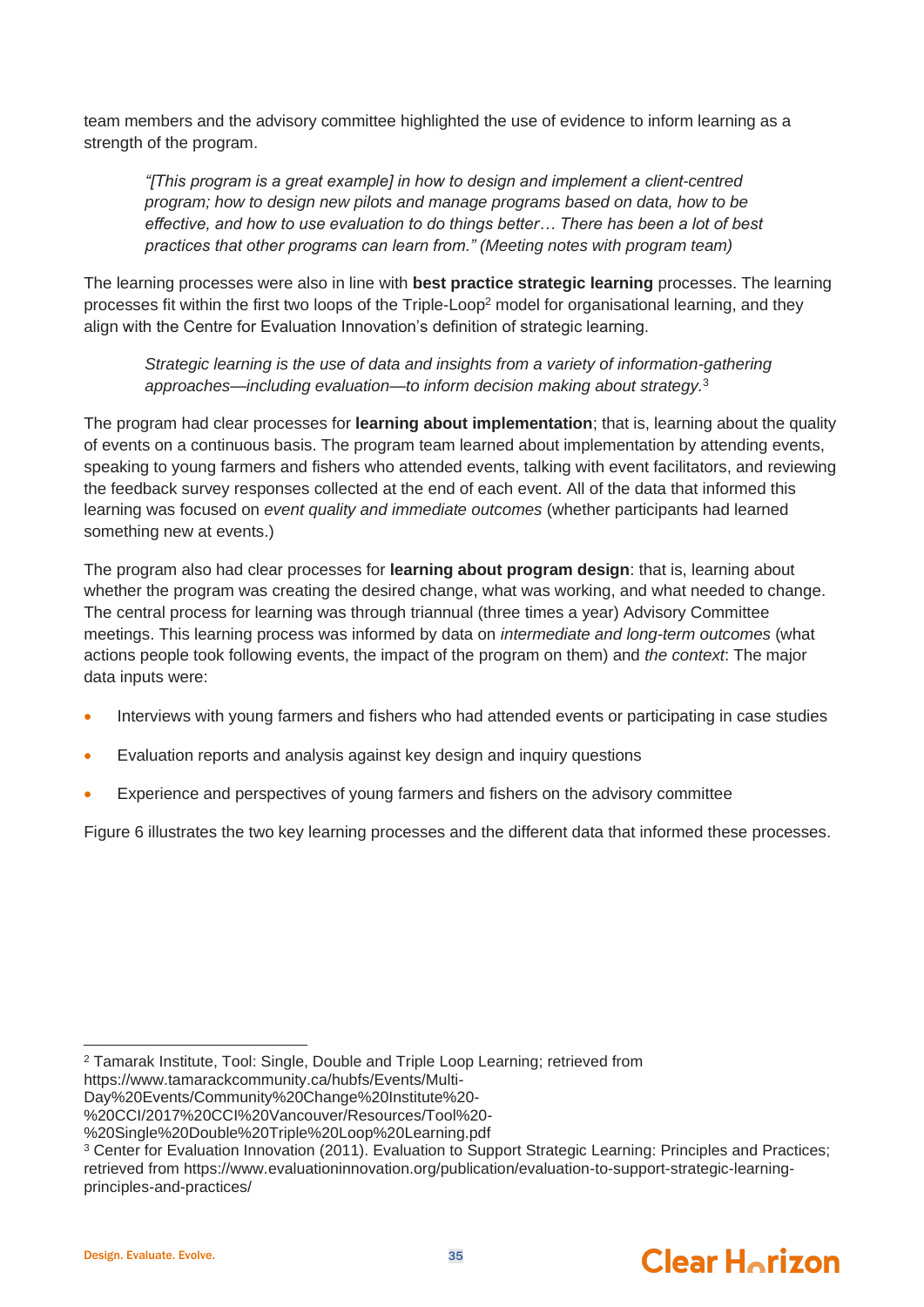| <b>Strategic learning processes</b>                                               |                                                | Data that informed this learning                                                                                                                                                                                                                                                                                                                                                                                                                                        |
|-----------------------------------------------------------------------------------|------------------------------------------------|-------------------------------------------------------------------------------------------------------------------------------------------------------------------------------------------------------------------------------------------------------------------------------------------------------------------------------------------------------------------------------------------------------------------------------------------------------------------------|
| <b>Learning about</b><br><b>implementation</b><br>'are we doing<br>things right?' | Reviews after each<br>event (continuous)       | Event quality and immediate outcomes (what people learned<br>at events), informed by:<br>• Program team attending events and speaking to<br>attendees and facilitators<br>• Collecting feedback surveys at the end of events                                                                                                                                                                                                                                            |
| <b>Learning about</b><br>program design<br>'are we doing the<br>right things?'    | Triannual<br>advisory<br>committee<br>meetings | Intermediate and long-term outcomes (what actions people<br>took following events), informed by:<br>• Evaluation interviews with participants 6-8 weeks after<br>they attended events, case study interviews<br>Analysis against key inquiry questions in evaluation<br>reporting<br>Understanding of the context and issues affecting young<br>farmers and fishers, informed by<br>• Experience and perspectives of young farmers and<br>fishers on advisory committee |

### <span id="page-39-0"></span>**Figure 6 Program strategic learning processes**

### Was the program implemented as intended?

## KEY FINDING

Prior to March 2020 the program was **largely implemented as intended**, with 124 workshops delivered. The program has delivered a full breadth of activities in line with the original intent of the program.

The program has **successfully implemented a full suite** of events, subsidies, and resources, engaging young farmers in all activities and reaching thousands of young farmers and fishers in the process. The program has delivered 124 events, five coaching courses, two conferences, subsidised three external courses, and developed resources including three podcast series and eight toolkits. In total, these activities reached over 4,000 participants and received over 30,000 downloads or listens. A summary of the total program activities and reach is in [Table 6.](#page-40-0)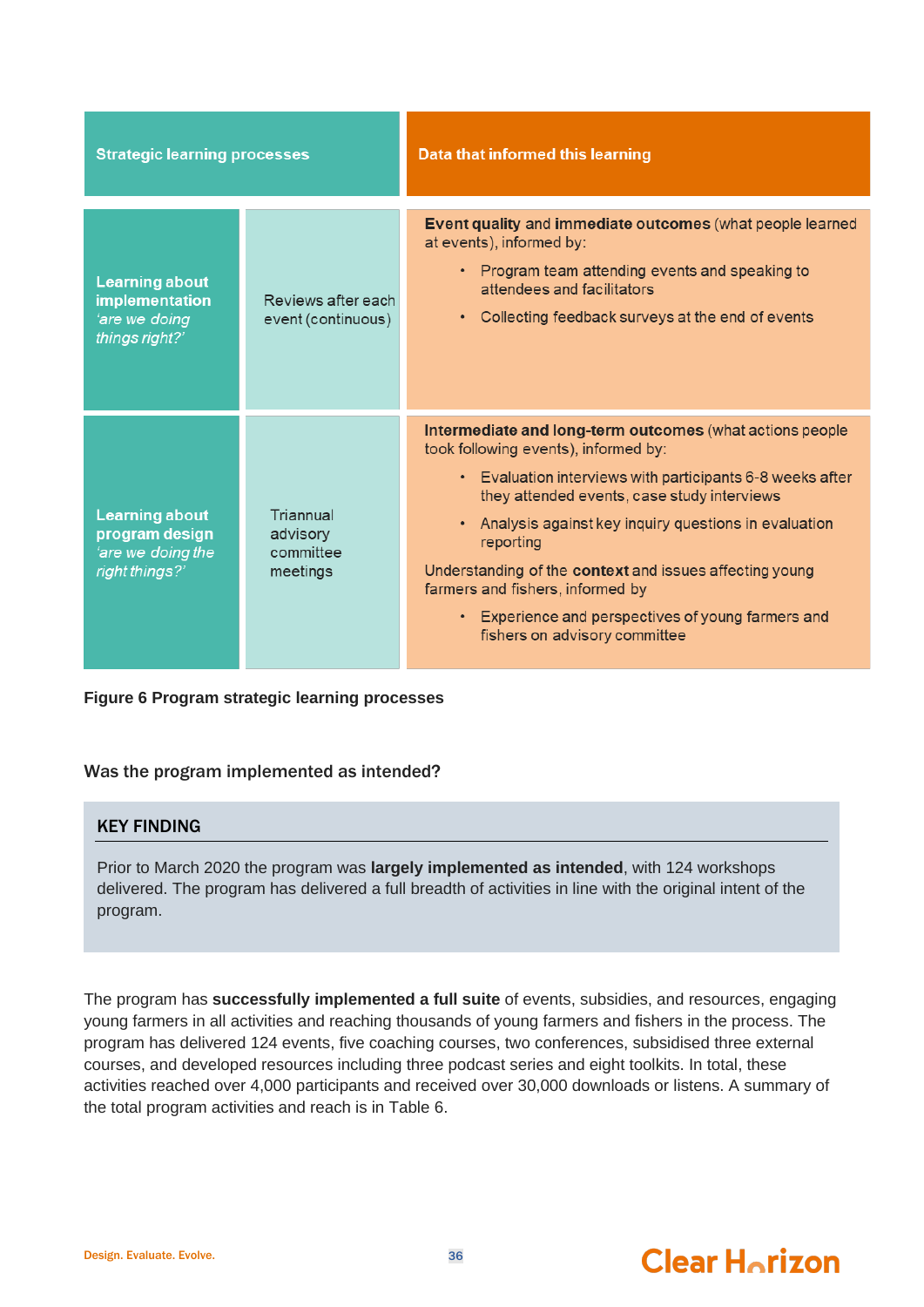### <span id="page-40-0"></span>**Table 6 Summary of program activities and total reach**

| <b>Activity type</b>          | <b>Number of activities and total reach</b>                                                                                                           |
|-------------------------------|-------------------------------------------------------------------------------------------------------------------------------------------------------|
| Single-night events           | 124 events attended by over 4,000 participants                                                                                                        |
| Coaching program              | Three individual coaching courses with 12 participants<br>Three group coaching courses with 41 participants                                           |
| Young Farmers conference      | Two conferences with 556 attendees*<br>Six farm tours with 270 attendees*                                                                             |
| Externally subsidised courses | 21 external courses with 265 places subsidised                                                                                                        |
| <b>Resources</b>              | Three podcast series (34 episodes) with over 20,000 listens<br>Eight toolkits with over 11,000 page views<br>One website with over 140,000 page views |

This **breadth of activities is in line with the original intent** of the program. The program logic, developed in September 2018, identified the key types of activities the program aimed to deliver. All have been delivered in some form (planned activities are listed in bold below):

- **Facilitate capacity building and knowledge exchange:** Over 120 events, five coaching courses, two conferences, 21 external courses, and multiple resources.
- ✓ **Shared network spaces**: Over 120 events and two conferences, including 102 face-to-face events.
- **Bespoke coaching/ mentoring**: six coaching courses, including three individual coaching courses.
- **Sharing success stories with peers**: 19 startup stories events and two conferences speaking about successful startups, video and blogs of all individual coaching participants and advisory committee members.
- **Provision of tools and resources:** eight toolkits, three podcast series.
- ✓ **Communications and marketing**: continued Facebook presence, consistent promotions of all events, average of 30 young farmers registering and attending each single-night event.

The program was able to **successfully scale up and add new events over time by subcontracting established events**. In the first year the program delivered 12 single-night events (11 of these were *Bank Ready*). In the second year the program team was able to pilot and deliver 40 events, including four new events (*Business Ready*, *Startup Stories*, *Bank Savvy* and *Communicate*).

Over time the program team was able to subcontract the delivery of established events such as *Bank Ready*, *Business Ready*, and *Startup Stories* to external providers, which allowed it to simultaneously deliver events to young farmers and fishers and develop and pilot new activities. [Table 7](#page-41-0) shows the number of single-night events delivered increased significantly once the new events had been developed, and remained consistent for the rest of the program. In addition to single-night events, the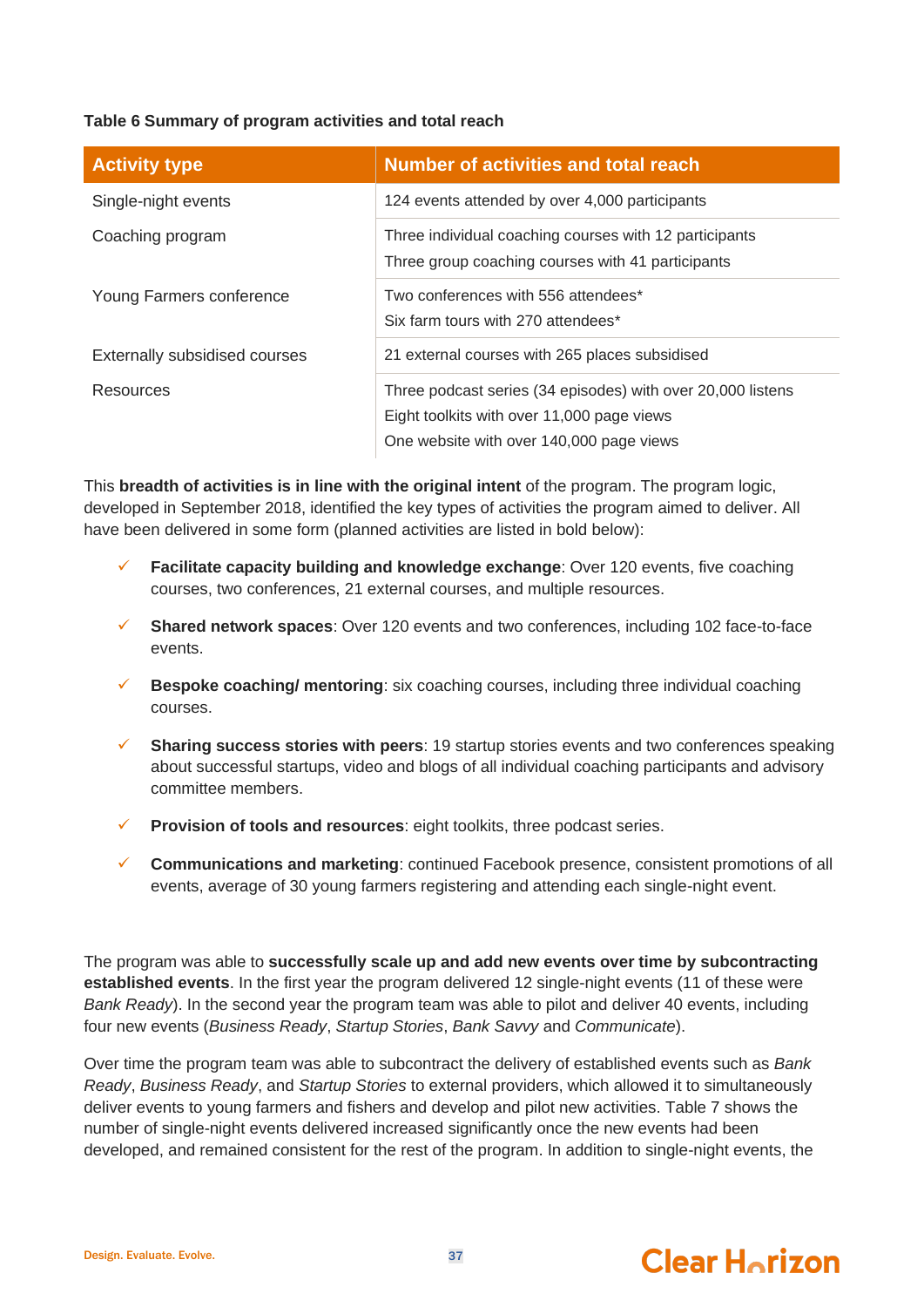bulk of other activities – including the two conferences, the externally subsidised courses, and the podcasts – were all delivered in the final two years of the program.

<span id="page-41-0"></span>

| Table 7 Number of events and attendees, single-night events (note this excludes externally |  |
|--------------------------------------------------------------------------------------------|--|
| subsidised courses, conference and farm tours)                                             |  |

| <b>Financial year</b> | <b>Events</b> | <b>Attendees</b> |
|-----------------------|---------------|------------------|
| 2017/18               | 12            | 328              |
| 2018/19               | 40            | 1,043            |
| 2019/20               | 31            | 1,327            |
| 2020/21               | 42            | 1,386            |
| <b>Total</b>          | 127           | 4,094            |

**Piloting and developing new activities with a small program team** presented a major challenge to implementation**.** The three-person program team oversaw and managed an increasing number of subcontractors and activities as the program progressed, which constrained the time available to design and pilot new activities. This resulted in many activities being developed late in the program's lifetime: most externally subsidised courses, and specific workshops dedicated to fishers and small-scale farmers were delivered in the final six months of the program. Three team members said that developing and delivering any new activities was challenging with the number of program staff.

### *"We have a lot of funds and great ideas, but not the time and resources to execute them all." – Program team*

While the program was able to successfully outsource the delivery of many established programs, **finding new subcontractors became increasingly difficult**. Midway through the program the team had contracted, or were in discussion with, most suitable organisations operating in NSW, and there was limited capacity for the existing subcontractors to deliver additional workshops. Two program team members said that finding new subcontractors to deliver events had become challenging, and the team struggled to find a contractor to deliver *Business Ready* in the later part of the program.

*"The representative bodies are doing a great job, but we have run out of groups! I would not want to give them more workshops. I think they are doing a great job at the current level." – Program team*

## How did the program respond to the contextual challenges (drought, bushfires, and COVID)?

## KEY FINDING

Implementation was significantly affected by COVID-19 as the program could no longer run face-toface workshops. However, the program adapted to this challenge by successfully introducing online workshops and thereby reaching a significant number of young farmers remotely. Interviews with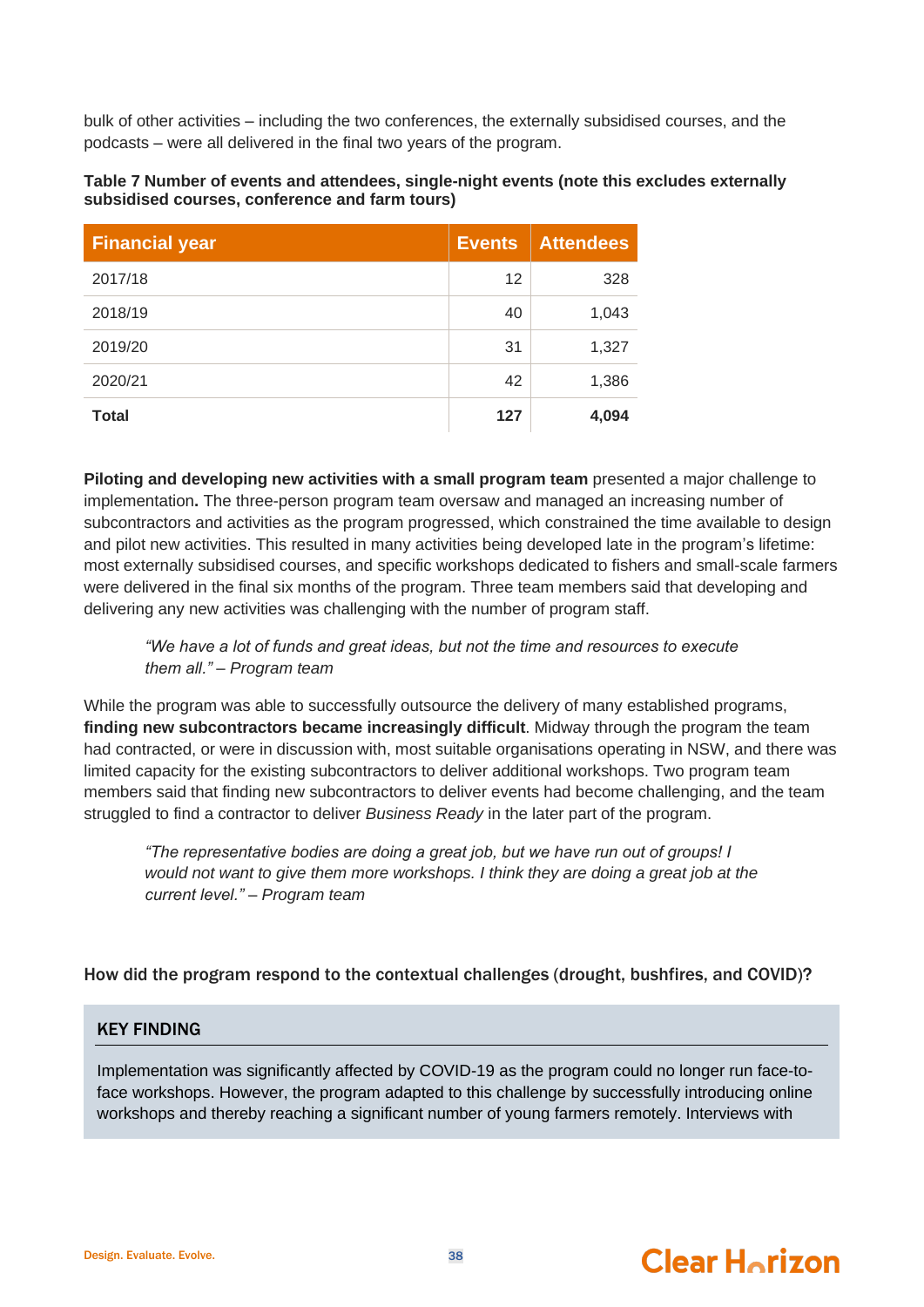participants suggest that outcomes from online workshops were similar to those from face-to-face workshops, with the exception of outcomes relating to networking and social connections.

The program team **considered the impact of drought when pricing activities**. The original program business case recognised that finance was the largest barrier facing young farmers and fishers, followed by a lack of financial and business management experience. With the business case written in 2017 as the drought intensified, the capacity for farmers and fishers to pay was further constrained. Two team members said that young farmers had limited capacity to pay for events, and the program team considered this when pricing single-night events, subsidising courses, and coaching.

*"This is a drought-stricken audience. We were very conscious of this – what is a realistic price for someone in drought right now? What are young farmers and fishers able and willing to pay, at a time when training yourself is seen as a luxury? We were conscious of that. It has led to conservative pricing in response to the drought conditions." – Program team (2019)*

The program **maintained its strategic purpose as a drought preparedness program**, focusing on preparedness while acknowledging the impact of drought and bushfires on young farmers and fishers. The severity of drought and bushfires which occurred between 2017 and 2021 saw many government activities dedicated to drought response and recovery, but this program maintained its focus on the longterm drought preparedness rather than shift focus to immediate response and recovery.

*"This is not a drought response program. [The program] is about increasing the preparedness of the sector to be able to handle drought, increase their ability to assess risks, and the maintain financial stability. [Drought preparedness and resilience] does effectively underpin the whole program. We are aiming to create the next generation of farmers and fishers who are more robust in going into times of adversity, so potentially they don't even need the government to respond to it." – Program team*

### *COVID-19 and online events*

Program implementation was **significantly affected by COVID-19**. All face-to-face activities, including the single-night events, were postponed due to lockdown restrictions. However, the program team **adapted to deliver events online**. The program delivered 24 online single-night events, with the majority (22) delivered in 2020.

**Online events received significantly higher attendance** compared to face-to-face events. The average event registrations for online events exceeded 35, compared to 26 for face-to-face events. This was mainly due to greater accessibility for attendees. Online events could be attended by young farmers and fishers across all regions of NSW, whereas face-to-face events were generally only accessed by people within 100km of the venue.

Online and face-to-face events received **similar feedback in terms of knowledge and perceived value**. [Table 8](#page-43-0) shows that workshop feedback for both types of events was consistent, and there was not a statistically significant difference in the responses between the two event types. This indicates that online events were delivered to a quality and manner consistent with the traditional face-to-face events.

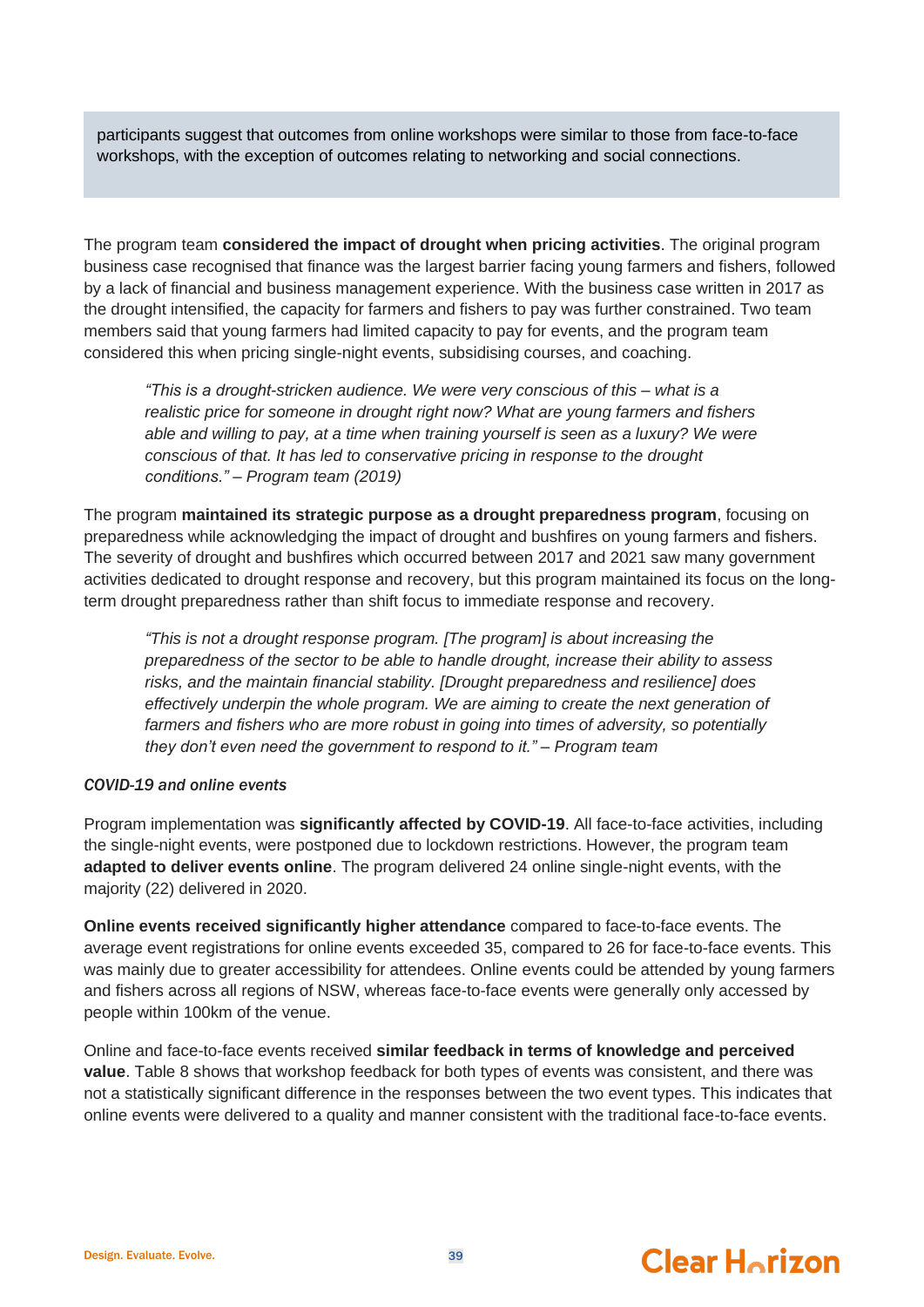<span id="page-43-0"></span>**Table 8 Comparison of workshop feedback for face-to-face and online events, 2020 and 2021**

| <b>Category</b>                                     | Face-to-face   Online |     |
|-----------------------------------------------------|-----------------------|-----|
| Highly likely to do something different (n=1,023)   | 51%                   | 53% |
| Highly valued the workshop (n=1,124)                | 68%                   | 61% |
| Significantly improved business knowledge (n=1,122) | 43%                   | 41% |

However, **online events were less effective at creating networks and a feeling of belonging** compared to face-to-face events. Two members of the program team said this was expected, as face-toface events provide more opportunity to talk to others before, during, and after the event. [Table 9](#page-43-1) shows that attendees of face-to-face events were much more likely to meet someone new or reconnect with an old friend compared to online events.

### <span id="page-43-1"></span>**Table 9 Comparison of networking outcomes for event attendees, face-to-face and online events**

| <b>Prompt</b>                                                                      | <b>Face-to-face</b> | <b>Online</b> |
|------------------------------------------------------------------------------------|---------------------|---------------|
| I have met someone new                                                             | 60%                 | 40%           |
| I have reconnected with someone I<br>know                                          | 50%                 | 24%           |
| I didn't talk to anyone                                                            | 6%                  | 32%           |
| I am going to catch up with<br>someone from this event again in<br>the near future | 32%                 | 28%           |

#### Design. Evaluate. Evolve. **And Evolve** 2004 10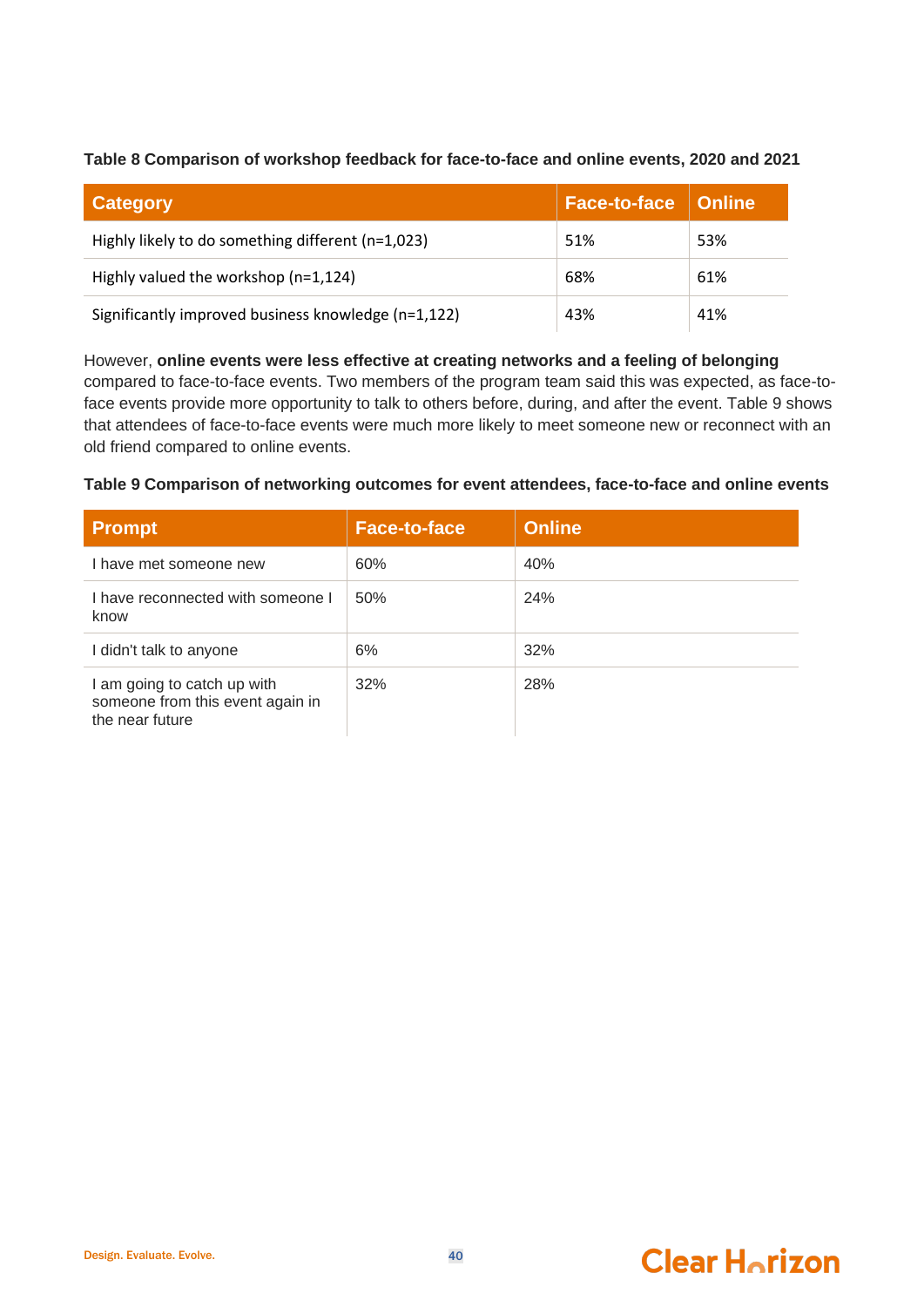### How efficient was use of resources?

### KEY FINDING

Program delivery was **efficient due in part to outsourcing specific activities and events** to independent subcontractors. Most of these subcontractors were industry associations or volunteerrun organisations that must be efficient to remain viable. Other subcontractors offer specialised coaching services which could not be delivered by the program team. However, the program team experienced the process for engaging new subcontractors challenging due to the requirements of government procurement processes. There were also a small number of inefficiencies when multiple subcontractors were required to collaborate on individual tasks or projects. Finally the externally subsidised courses were expensive.

Program delivery was efficient due to the practice of subcontracting established events to an external organisation. Some of these events – such as Individual Coaching and Group Coaching – are most efficient when delivered externally as the program team can engage **specialist contractors** – such as business coaches – to deliver a fit-for-purpose service to young farmers and fishers. Other events – such as *Bank Ready* and *Startup Stories* – are subcontracted to **industry associations and volunteerbased organisations** which must be efficient to remain viable. In total, more than 60 single-night events were delivered by industry associations or volunteer-based organisations.

The process of **engaging new subcontractors was inefficient** due to the requirements of government procurement processes. These procurement processes are a necessary component of all government programs and outside the control of the program team. However, these requirements have a disproportionate effect on the program due to the large reliance upon subcontractors. The program team rated the efficiency of the process for finding new contractors as three out of five, where 1 is very inefficient and 5 is very efficient.

*"Getting a new contractor is a lengthy process, this is a challenge for the program. It might take 3 months to get a keynote speaker" – Program team*

The **ongoing management of existing contractors was efficient**. Once a subcontractor had been engaged, they could deliver their commitment with minor support from the program team. The program team rated the efficiency of the process for ongoing management of existing subcontractors as four out of five, where 1 is very inefficient and 5 is very efficient. In addition, three subcontractors rated the efficiency of their engagement with the program team at least a 4 out of five. All highlighted the responsiveness from the program team as a strength.

### *"Once we have a good relationship it is smooth sailing, we just play a minor supporting role." – Program team*

There were some cases of **inefficiency when multiple subcontractors were required to collaborate**  on individual tasks or projects. This occurred mainly during the conference, which was the largest single event the program ran and required the greatest number of subcontractors. Three team members said that having multiple subcontractors on single projects was complex.

"Multiple subcontractors in similar projects leads to unnecessary complexity. For example, the marketing and PR for the conference… effectively there were five stakeholders complicating what could be a very simple process." – Program team

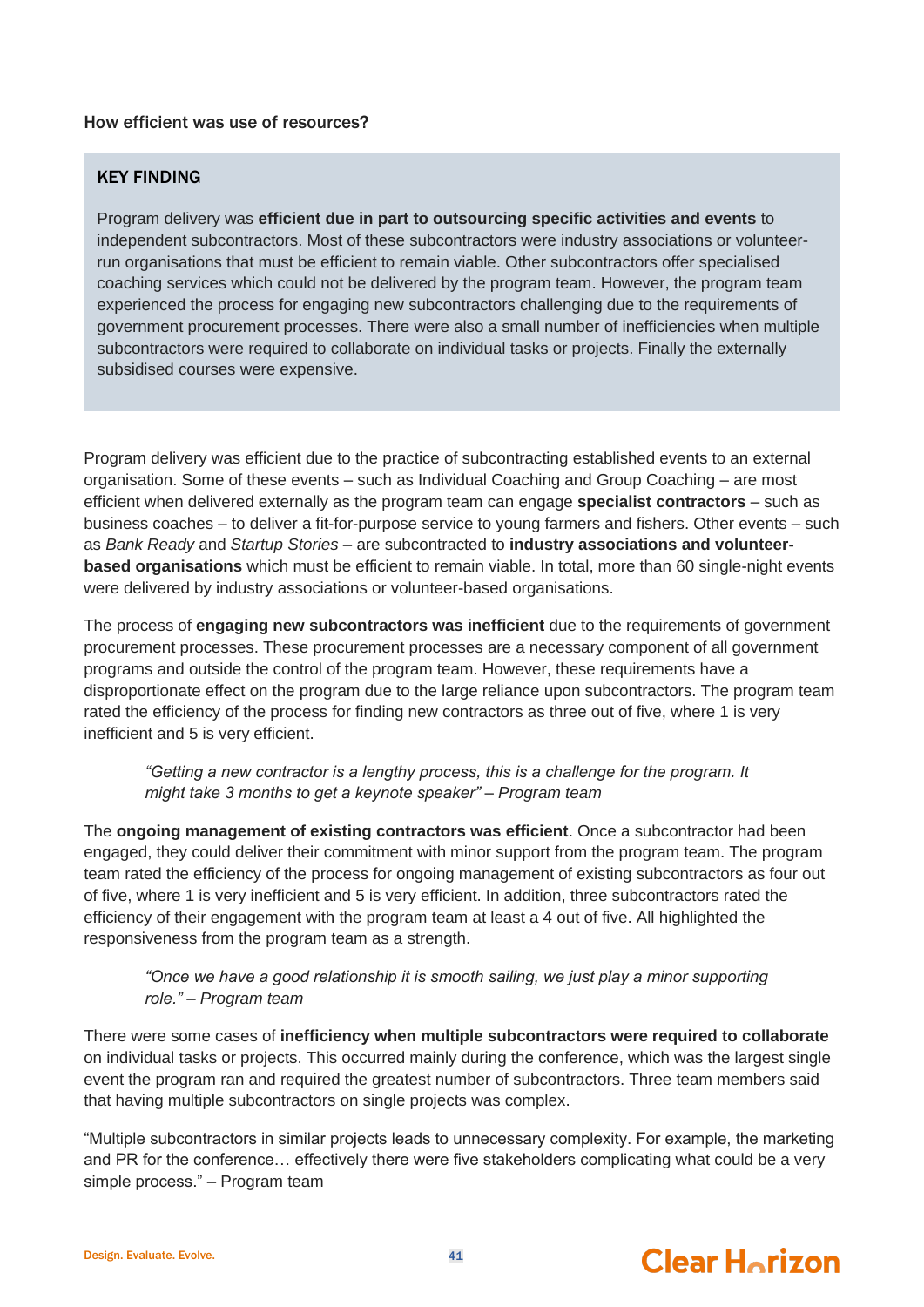The **externally subsidised courses were expensive**. One team member higlighted how the externally subsidised courses required a considerable cost to the program (the program often covered 90% of the course costs).

### To what extent did the program contribute to improved capacity of industry groups?

### KEY FINDING

The program contributed to the capacity of subcontracted organisations by engaging them to deliver established events such as *Bank Ready* and *Startup Stories*. Through delivering these events, subcontractors have expanded their networks and learnt more about opportunities available for their members, gained internal stability, and incorporated the feedback from young farmers to inform their internal decision-making and policy development. This improved capacity will further benefit young farmers and fishers in the future because these subcontractors – including NSW Young Farmers and Future Farmers Network – have organisational missions aligned to supporting young people in agriculture.

Single-night events are subcontracted to organisations such as NSW Farmers and Future Farmers Network which have **organisational missions aligned to supporting young people in agriculture**. These relationships are mutually beneficial because it allows each party to harness the other's networks and support each other to build the capacity of young farmers and fishers. For example, the money paid to subcontractors will be reinvested towards these shared objectives rather than contributing towards corporate profits. Across the program more than 40 events were subcontracted to these organisations.

Subcontractors were able to leverage their experience to info**rm their internal decision-making and policy development.** Three subcontactors expained that the face-to-face engagement with young farmers and fishers allowed their organisations to stay in touch with the needs and issues facing young farmers and fishers. I

*"[The most significant change has been] informing our policies. By having us there, facilitating, and really engaging with young farmers in those workshops, we can hear firsthand about the challenges for young farmers, and we can feed this back into our internal policies." – Subcontractor*

Subcontracted industry groups have benefitted from **access to the opportunities and networks**  provided by the program. The program offers a suite of events, coaching, and grants, and has an established network with different organisations, programs, and services both within and outside government. Two subcontractors indicated that involvement with the program allowed them to develop networks, making them aware of the services available and **connecting their members with these services**.

*"[This involvement] gives us exposure to DPI and opens up other doors. Our networking [through these events] allows us to become more familiar with who is doing what, and then we are able to point people in different directions. Being able to connect people to opportunities is pretty much the core of our organisation." – Subcontractor*

#### Design. Evaluate. Evolve. 42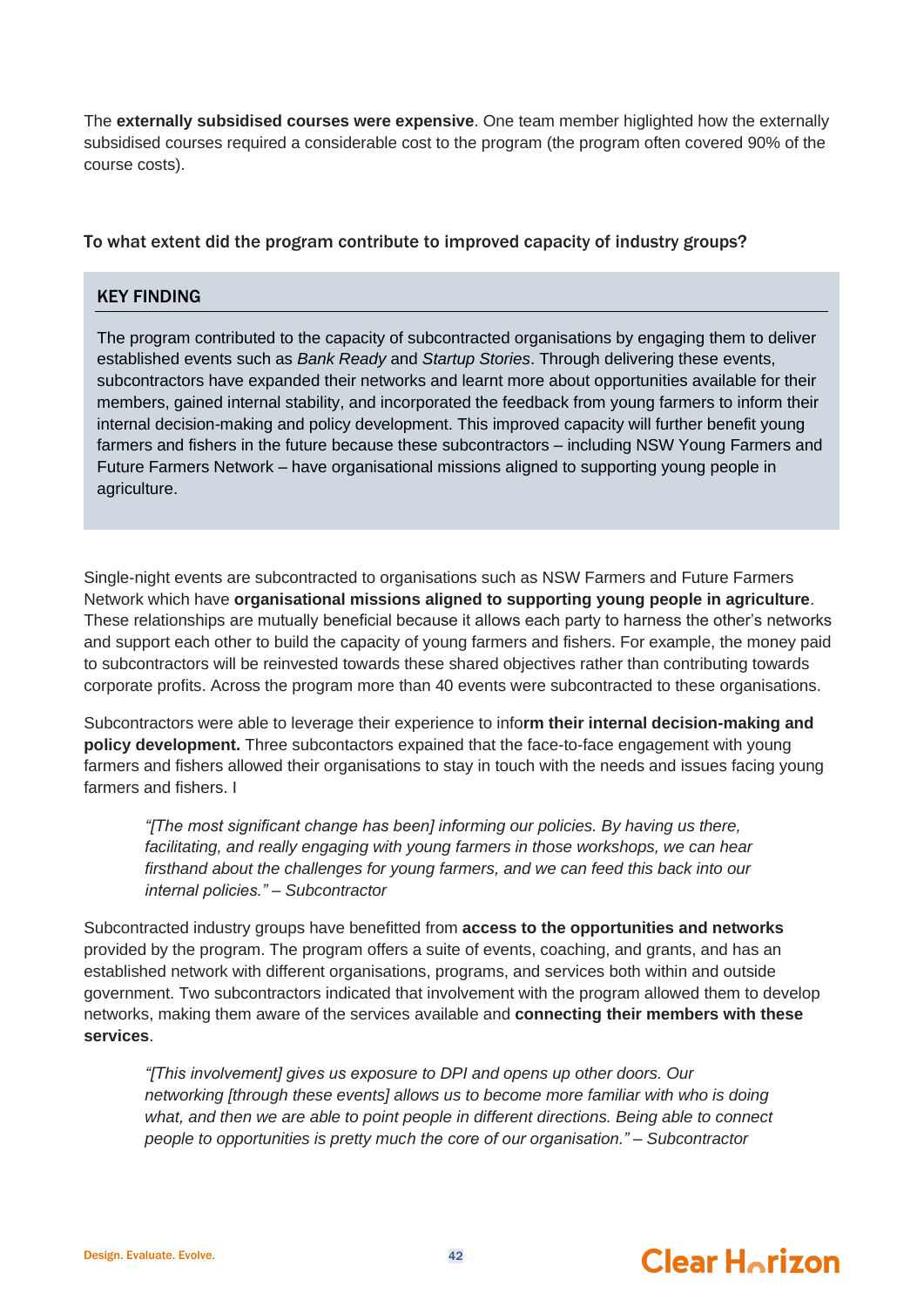Subcontracted volunteer-based organisations have benefitted from the **stability** and income provided by the program. The financial certainty provided by 12-month contracts allow organisations to plan and act towards their **long-term strategic interests** rather being limited to a short-term focus. Two subcontractors said that the 12-month contracts provided stability for themselves, which created additional benefits to continuity and strategic planning of volunteer-based organisations.

*"The continuity is the biggest change for us… You cannot undersell the benefits to our planning and strategy. Financial certainty for a [volunteer-based organisation] is not easy to come by." – Subcontractor*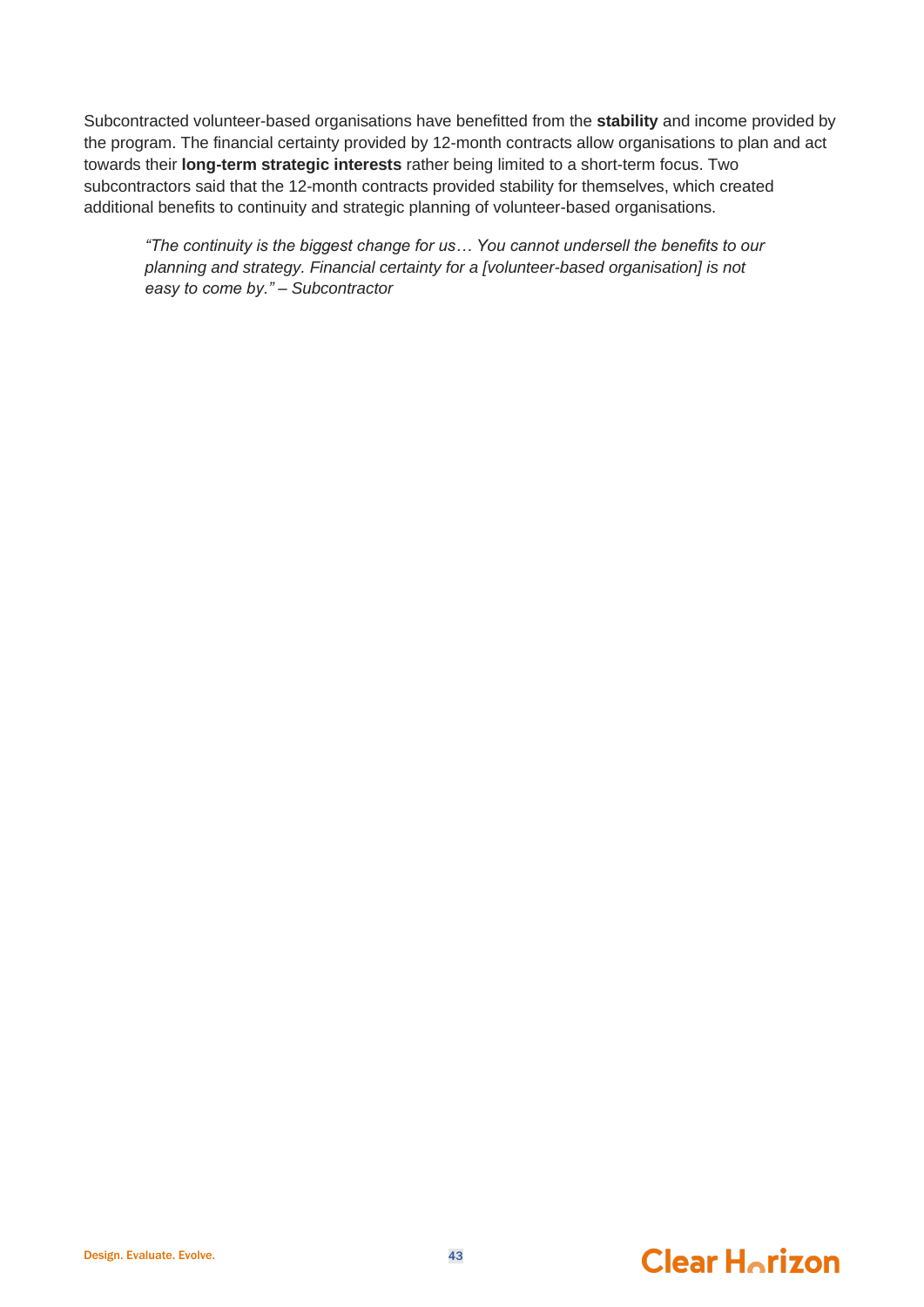## <span id="page-47-0"></span>3 Conclusion

The program has achieved its mandate to build the drought preparedness of young farmers by improving their business skills knowledge, and networks. This has contributed to young farmers and fishers taking steps to improve the viability and profitability of their businesses. Drought preparedness (or business planning for fishers) underpins all these steps – from approaching banks, developing business plans, and managing the business day-to-day, young farmers are preparing their business to remain viable in a drought-affected future.

The program catered for the different situations of young farmers and fishers. Coaching was most appropriate for the minority of young farmers who own and manage their own business. This coaching resulted in the most outstanding outcomes from the program. The single-night events and resources were directed towards the majority (81%) of aspiring young farmers that attended events but do not own their own business, and the outcomes for this group were focused on steps towards owning a business in the future.

There is strong evidence that the individual coaching program should continue with all participants benefitting from this tailored approach. Furthermore, continued demand from young farmers suggests the single-night workshops are still relevant. The program has developed important intellectual property – such as networks and knowledge of how to engage with young farmers – which can be leveraged for a future program.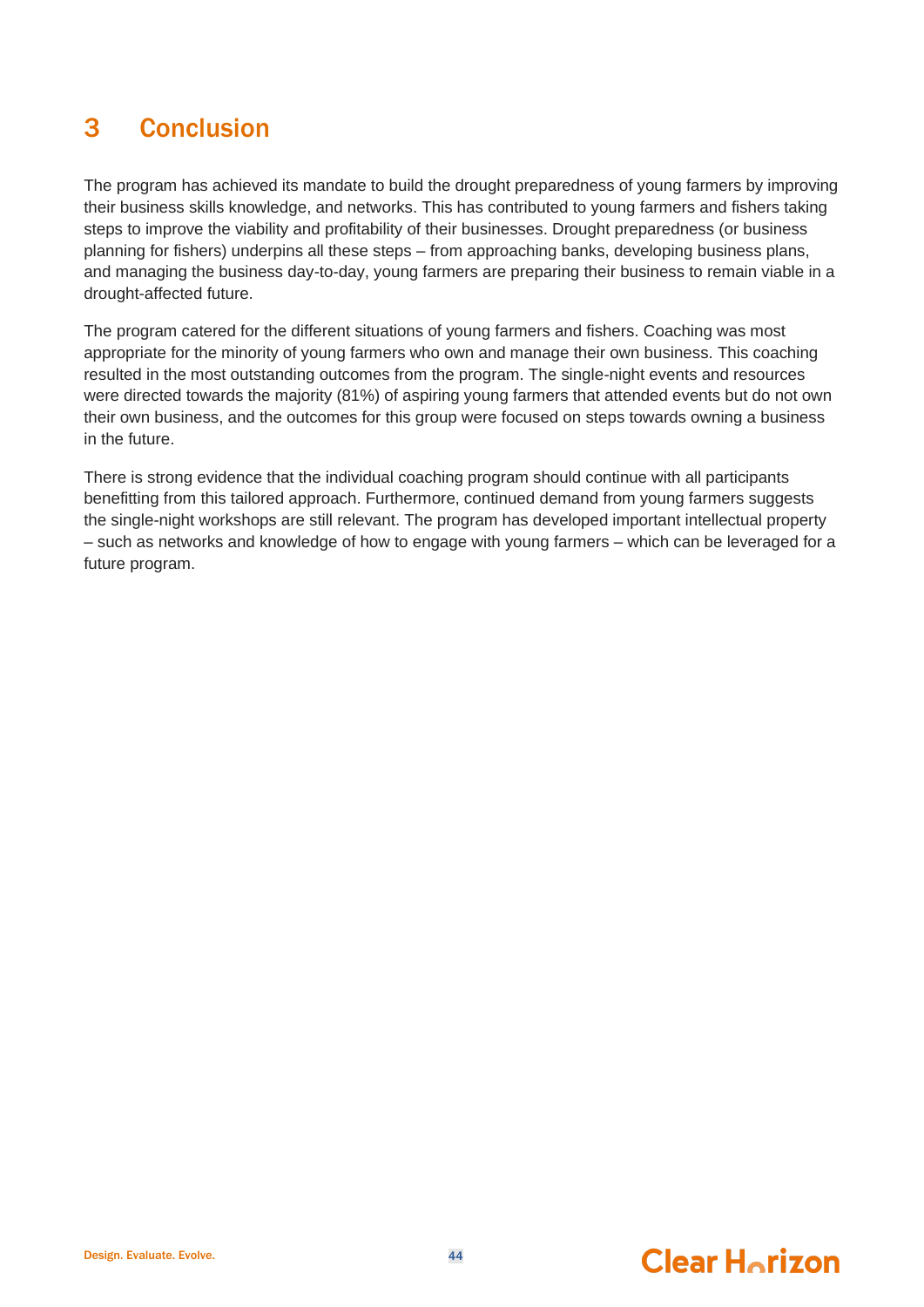## <span id="page-48-0"></span>4 Recommendations

The following recommendations were developed from the findings above and discussed with the program advisory committee.

• **Continue the program**: The program has delivered on its mandate to improve drought preparedness, the relevance of which has been demonstrated by the recent drought. There is strong demand from young farmers and fishers for more events, and the existing networks and knowledge mean the program team is well-positioned to continue efficiently.

There are three sub-recommendations related to continuing the program:

- **Maintain the individual coaching program**: A coaching program tailored around young farmers in similar farming situations (owning or leasing a small farm, hoping to grow in the future) will be more fit-for-purpose than coaching programs open to farmers of all ages. In addition, young farmers will be more willing to share and participate with others like them rather than older and more experienced farmers on larger operations.
- **Develop an offer to support succession**. Support to navigate the dynamics of succession is the largest gap in the program offerings and outcomes related to succession were limited. Succession planning is a complex process relevant to a significant number of young farmers which involves more than business skills – it also requires an understanding of family dynamics and the different ways succession can occur. The program team has built the relationships, networks and understanding of young farmers to be in a position to develop an offer for a problem of this complexity.
- **Stop or reconsider subsidising external courses**: Externally subsidised courses are a significant cost for the program. However, the long-term benefits from designing and delivering a course– such as the ability to replicate the course in the future for a lower cost or networking and learning about young farmers and fishers through their engagement with the program – accumulate to external providers rather than the program team.
- **Consider how to further improve attitudes towards networking**: The program provides substantial space for young farmers and fishers to network, and most develop connections. There is an opportunity to maximise the value of this network by encouraging participants to follow the example of those few that significantly expand and purposefully draw upon these connections to a major extent.
- **Consider how the learnings about engagement can be incorporated into other programs**: The program team has tested and refined many methods for engaging with young farmers. These methods and learnings could be incorporated into other areas of the department in line with the goal to deliver customer-centric programs.
- **Consider how the evaluation and learning processes can be replicated in other programs**: The program has successfully integrated evaluation into ongoing design and delivery of the program, which provides a case study in strategic learning and implementing an outcomes-focused, customer-centred program.

A new NSW DPI program has been developed under the Future Drought Fund, which has similarities to the coaching under this program. The evaluation team has highlighted some considerations for the new program:



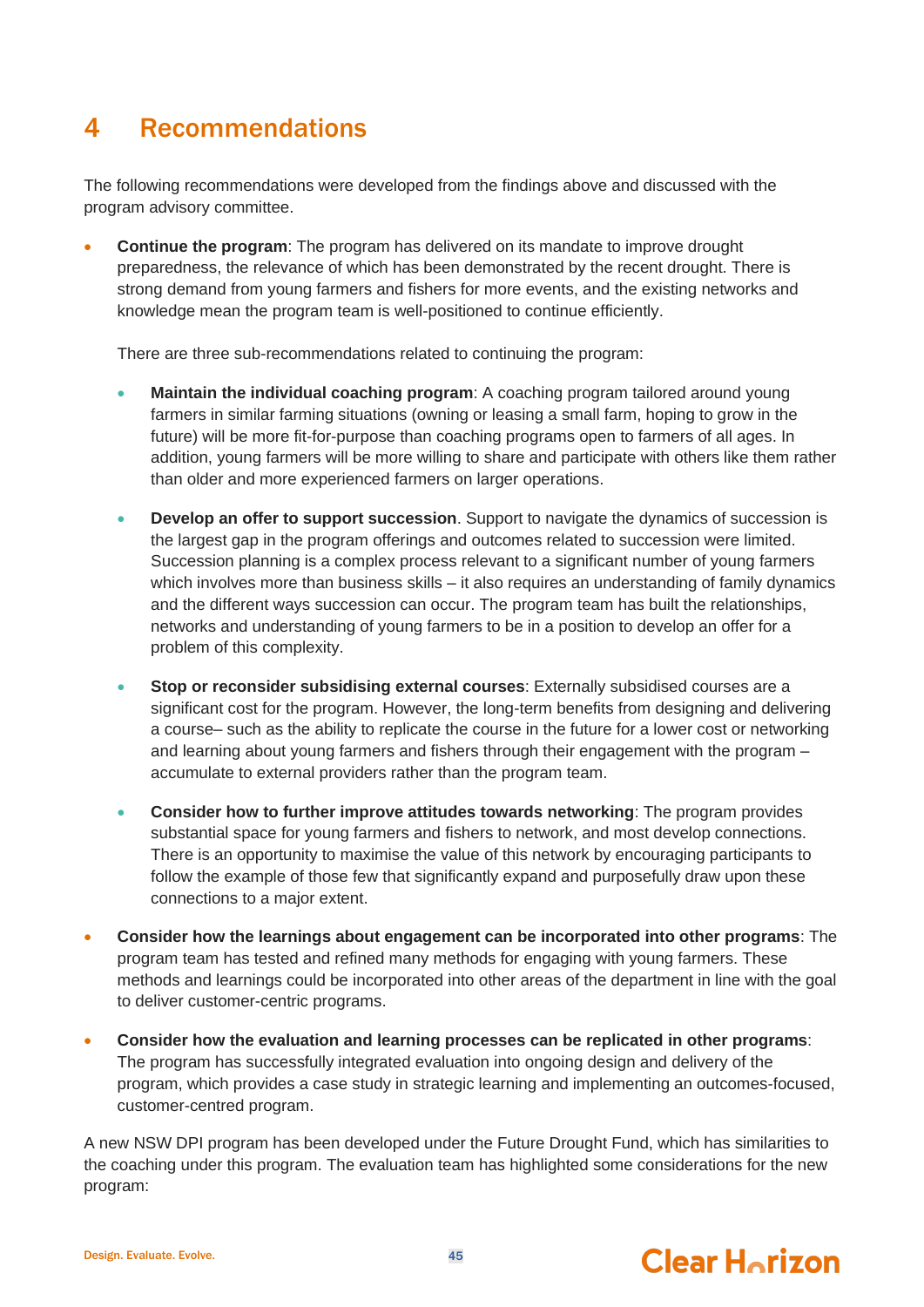- **Develop a recruitment campaign:** The program team faced challenges recruiting young farmers and fishers to apply for the individual coaching program, despite the significant outcomes for participants. In addition, young farmers indicated that being in drought at the time made them more willing to apply. Learnings from the final (successful) recruitment campaign can be leveraged for the new program.
- **Consider how group sessions will work for participants in different farming situations**: Consider the likely different farming situations of older farmers and how that will impact the group aspects of the program. All individual coaching participants were at similar stages – young, limited debt, relatively new to ownership and managing a small business – and the program has had significant outcomes. Group Coaching was unsuccessful when participants were in different farming situations, as the diversity hindered the group dynamics and made it difficult for coaches to deliver fit-for-purpose content.
- **Consider how to deliver coaching to farmers who are not tech-savvy or connected to internet**: All individual coaching participants were young, tech-savvy, connected to the internet, and able to access and interact during weekly online coaching sessions. However, other farmers may be less technology-literate or be based in parts of regional NSW with limited online access.